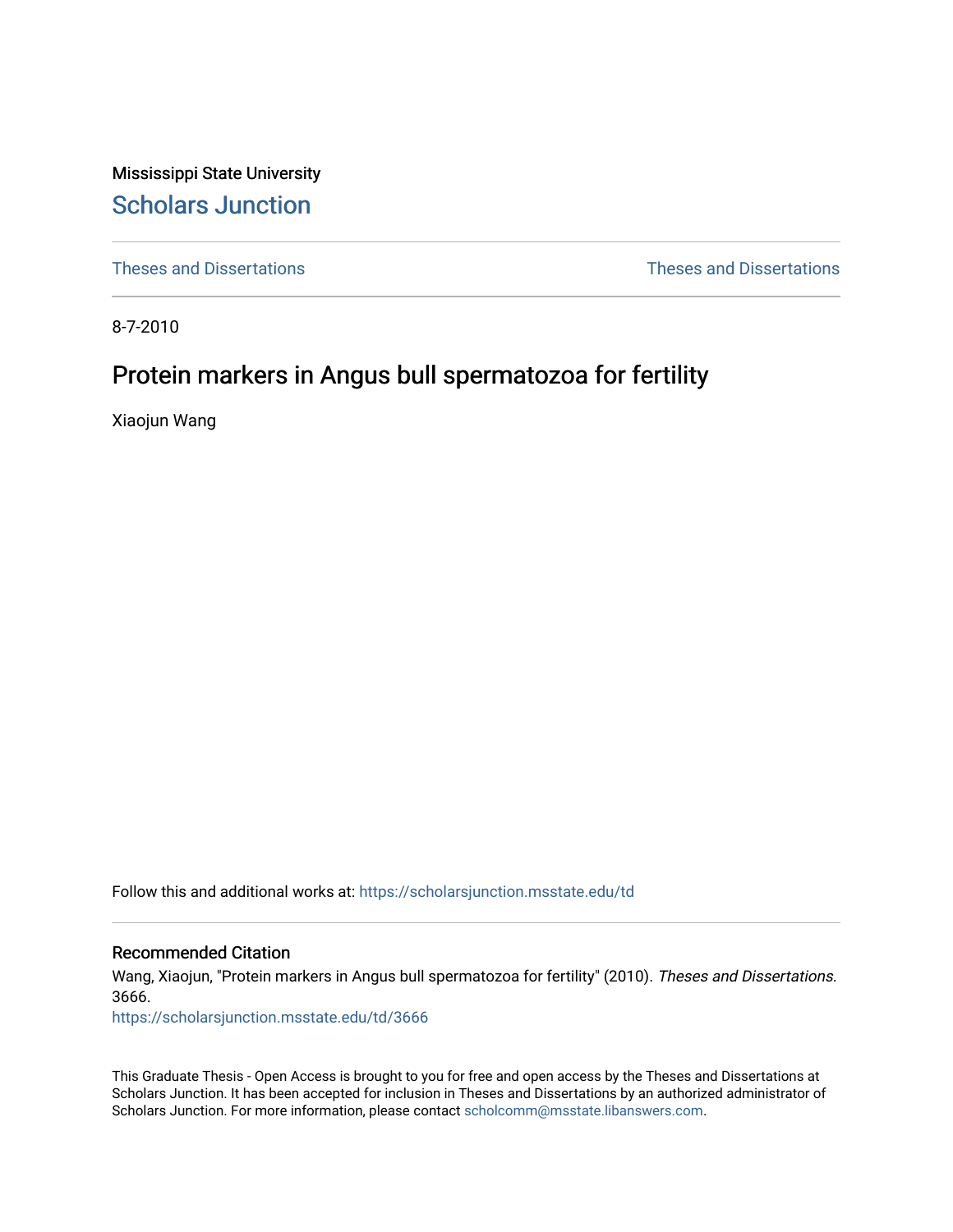## PROTEIN MARKERS IN ANGUS BULL SPERMATOZOA FOR FERTILITY

By

Xiaojun Wang

A Thesis Submitted to the Faculty of Mississippi State University in Partial Fulfillment of the Requirements for the Degree of Master of Science in Genetics in the Department of Animal and Dairy Science

Mississippi State, Mississippi

August 2010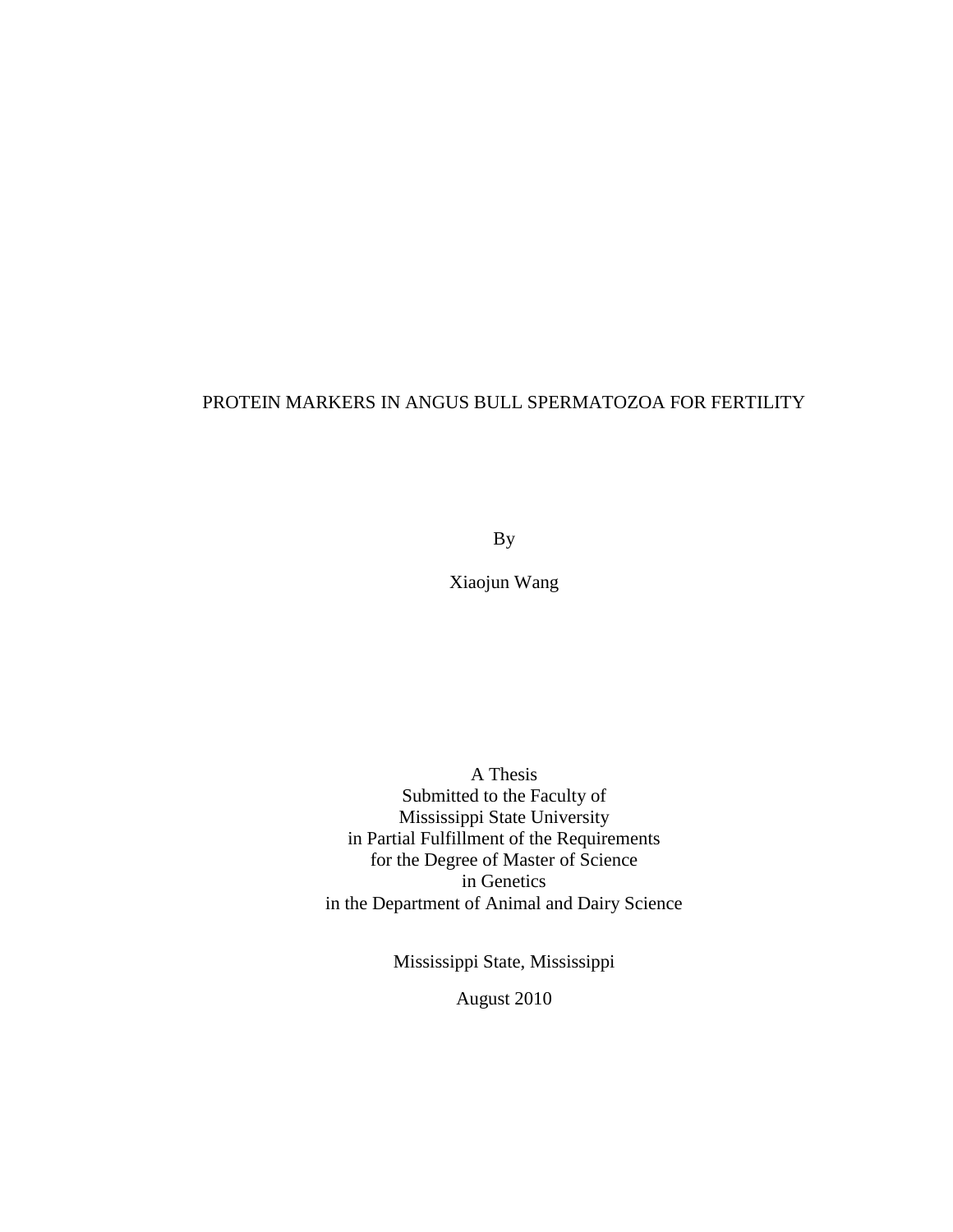Copyright 2010

By

Xiaojun Wang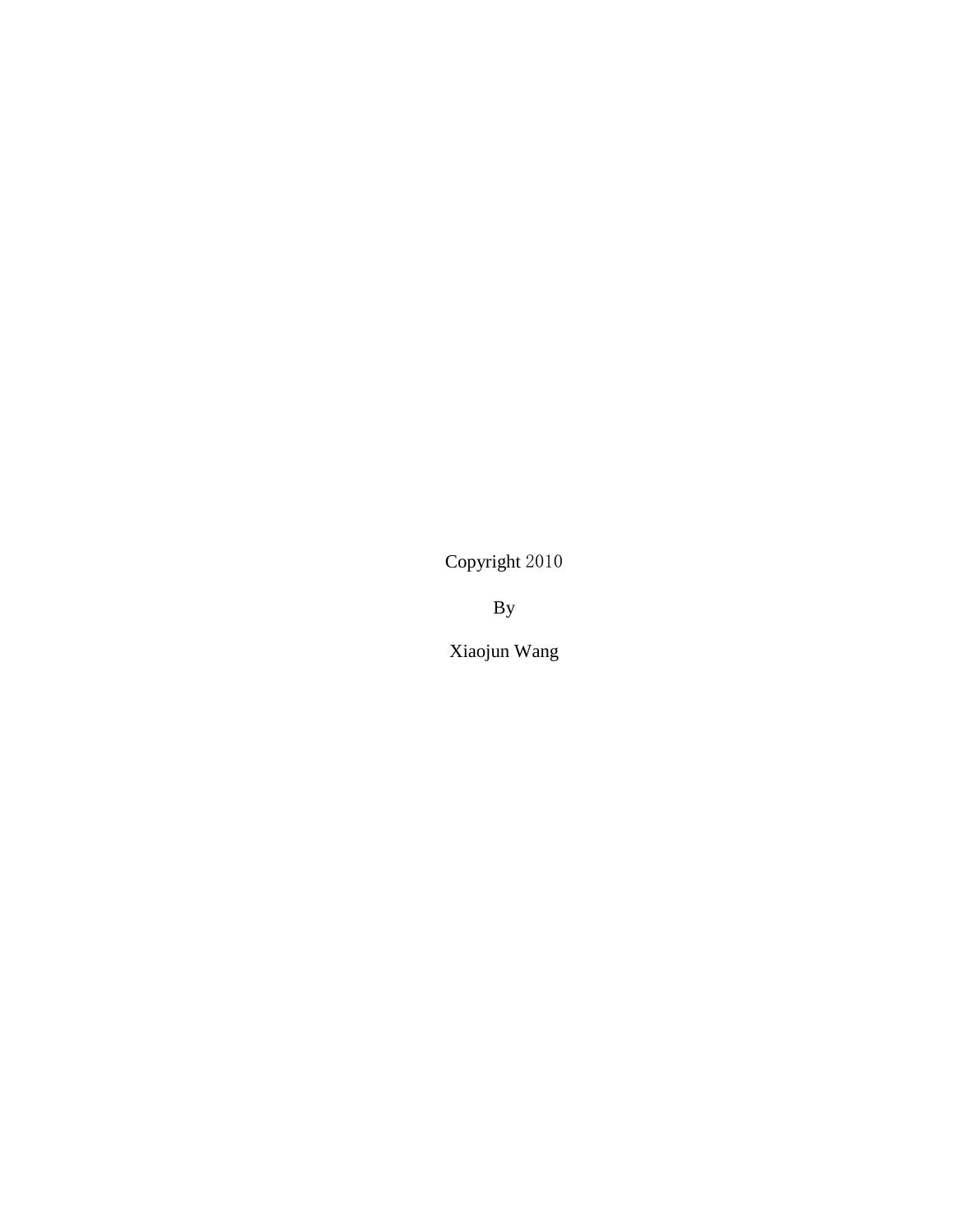## PROTEIN MARKERS IN ANGUS BULL SPERMATOZOA FOR FERTILITY

By

Xiaojun Wang

 $\_$  , and the set of the set of the set of the set of the set of the set of the set of the set of the set of the set of the set of the set of the set of the set of the set of the set of the set of the set of the set of th

\_\_\_\_\_\_\_\_\_\_\_\_\_\_\_\_\_\_\_\_\_\_\_\_\_\_\_\_\_\_\_\_\_ \_\_\_\_\_\_\_\_\_\_\_\_\_\_\_\_\_\_\_\_\_\_\_\_\_\_\_\_\_\_\_\_\_

Approved:

Erdogan Memili Assistant Professor of Animal and Dairy Sciences (Major Professor and Director of Dissertation)

\_\_\_\_\_\_\_\_\_\_\_\_\_\_\_\_\_\_\_\_\_\_\_\_\_\_\_\_\_\_\_\_\_

E. David Peebles Attila Karsi Professor of Poultry Science Assistant Research Professor Coordinator) (Committee Member)

(Committee Member and Graduate CVM, Department of Basic Science

Abdullah Kaya<br>
Product Technology Development<br>
Asc VP&Ext Professor Product Technology Development<br>Specialist in Alta Genetics (Committee Member) and Life Sciences

Interim Dean of College of Agriculture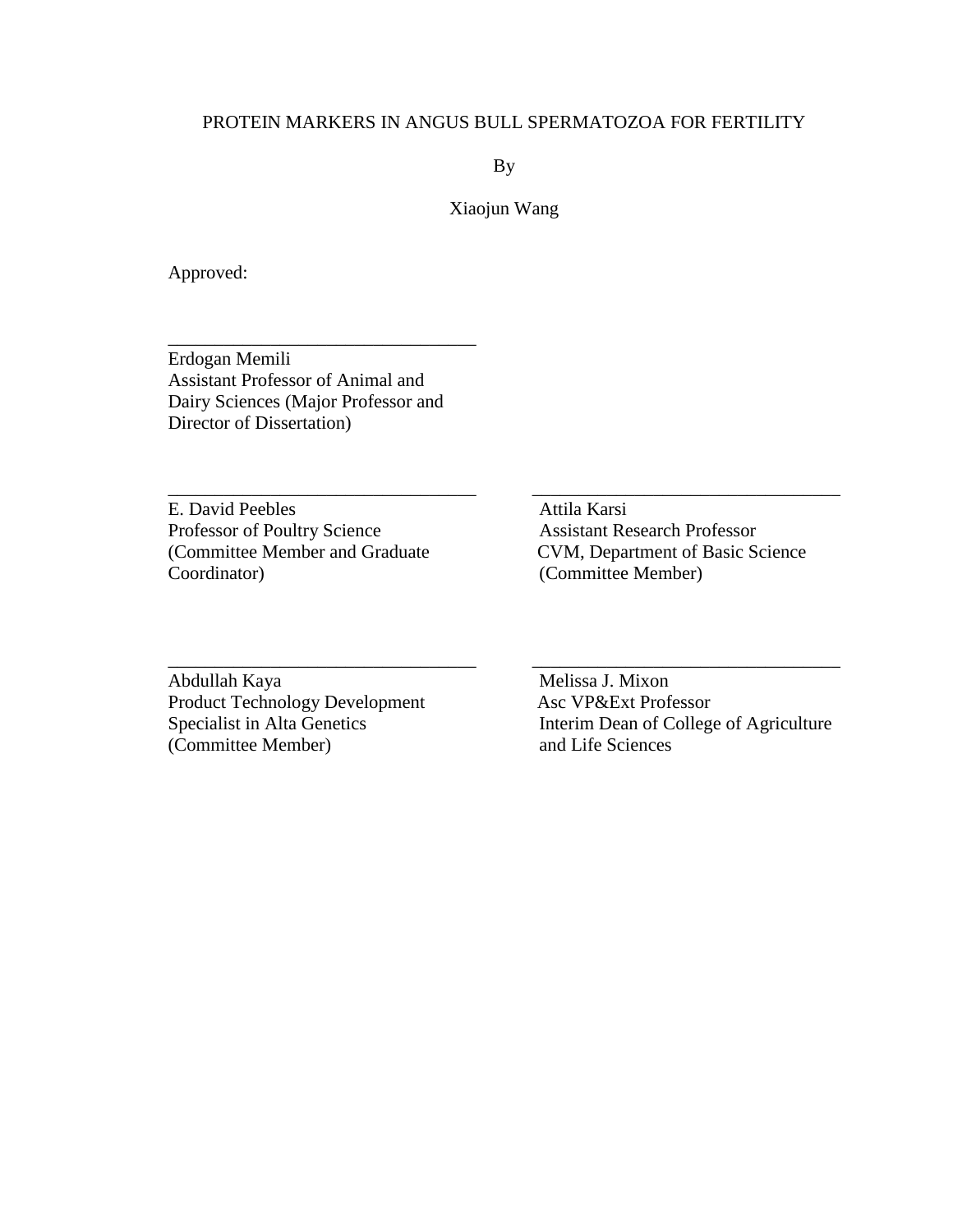Name: Xiaojun Wang

Date of Degree: August 7, 2010

Institution: Mississippi State University

Major Field: Genetics

Major Professor: Erdogan Memili

## Title of Study: PROTEIN MARKERS IN ANGUS BULL SPERMATOZOA FOR **FERTILITY**

Pages in Study: 49

Candidate for Degree of Master of Science

In the field of mammalian reproduction, the success rate of fertilization largely relies on spermatozoa fertility potential. Total proteins change to a large degree during gametogenesis to activate gametes. There are some techniques that are most popular for proteomic studies of fertilization, including SDS-PAGE, 2D-DIGE, Western Blotting and Immunocytochemistry, as well as Mass Spectrometry. Proteins and their cofactors play important roles at different stages of gametogenesis, fertilization and embryo development. However, insufficiencies in the construction mode of fertility hinder the techniques in determination the sperm fertility. This study focused on identifying and tracking crucial proteins for fertility based on comparison between high- and low-fertility sperms by means of 2D-DIGE and immunoblotting. We identified 18 proteins that varied significantly, including Outer dense fiber 2 (ODF2) of sperm tails and Manganous superoxide dismutase (MnSOD). Differences in these proteins suggest that posttranslational modification and deoxydation of sperm proteins might be associated with fertility.

Key words: fertility, proteins, ODF2 and MnSOD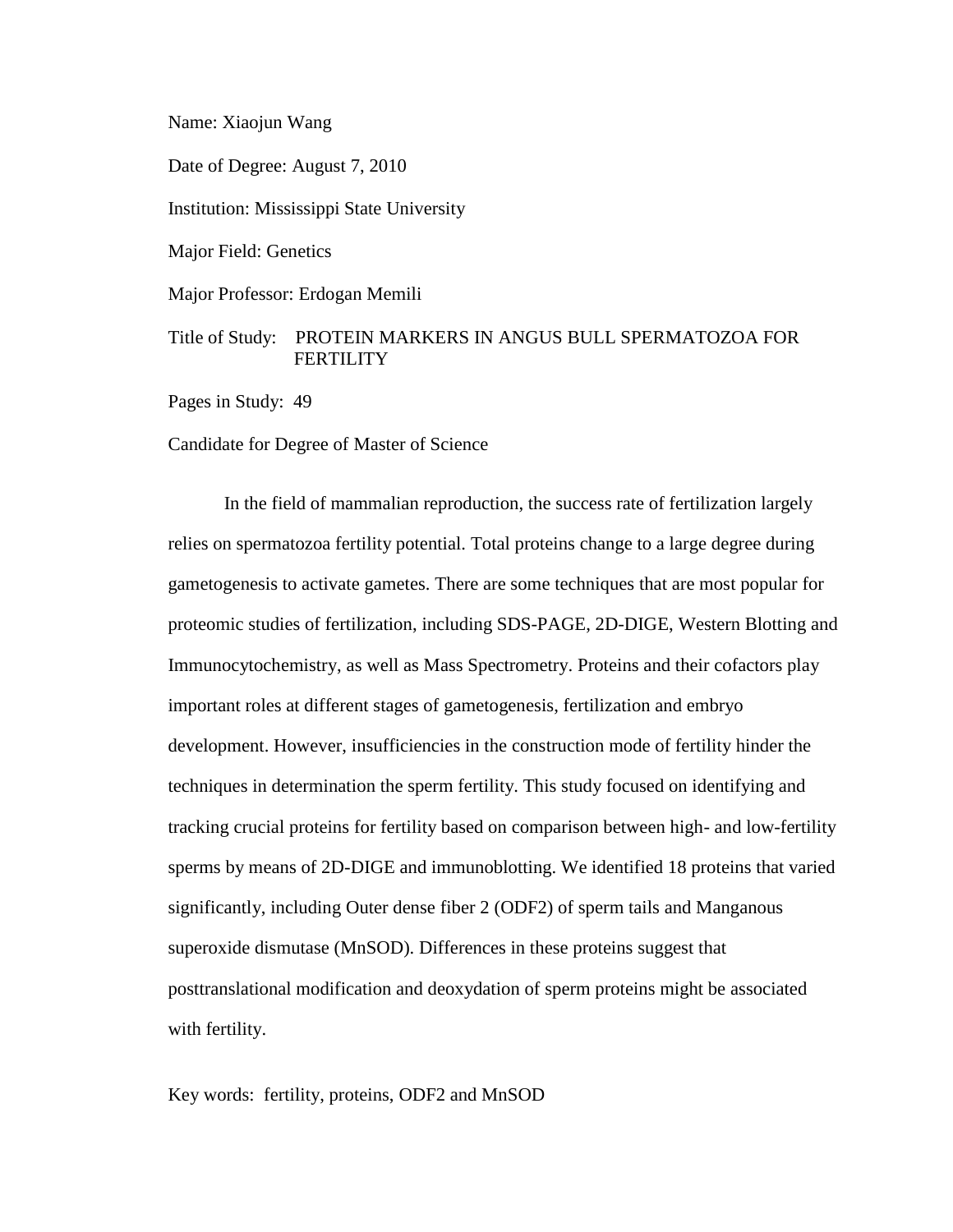## DEDICATION

<span id="page-5-0"></span>This work is dedicated to my parents, Qingfang Li and Ming Wang for their unconditional support.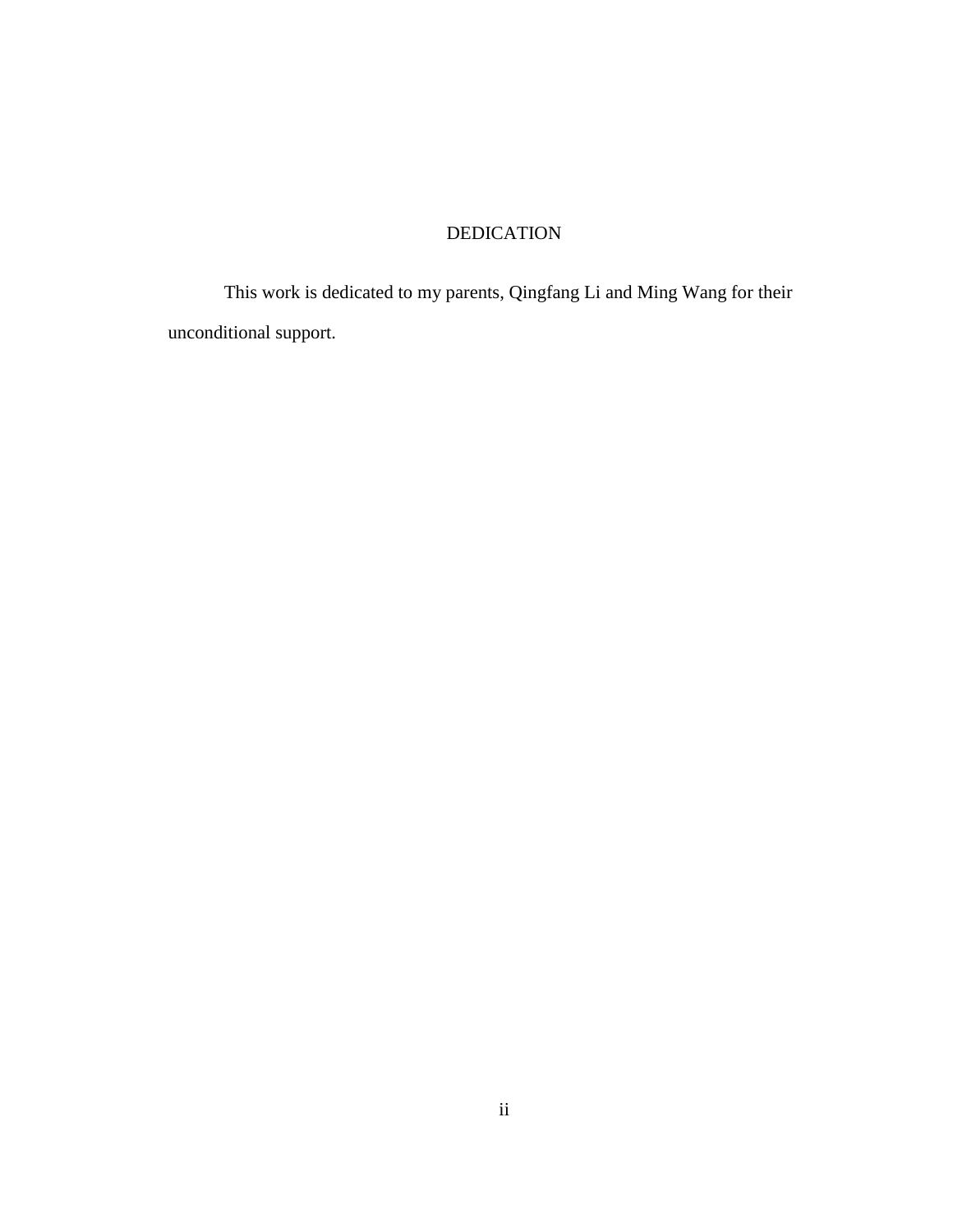### ACKNOWLEDGEMENTS

<span id="page-6-0"></span>I am heartily thankful to my supervisor, Dr. Erdogan Memili, whose guidance and persistence enabled me to initiate and finish this project. My gratitude goes to every member of my committee, Dr. David Peebles, Dr. Abdullah Kaya and Dr. Atila Karsi. My appreciation is expended to Dr. Peter Ryan and Dr. David Ray for their invaluable support on Physiology of Reproduction and Molecular Biology. I would also like to express the deepest appreciation to Dr. Hsu and the cute girls in our lab for their support and encouragement.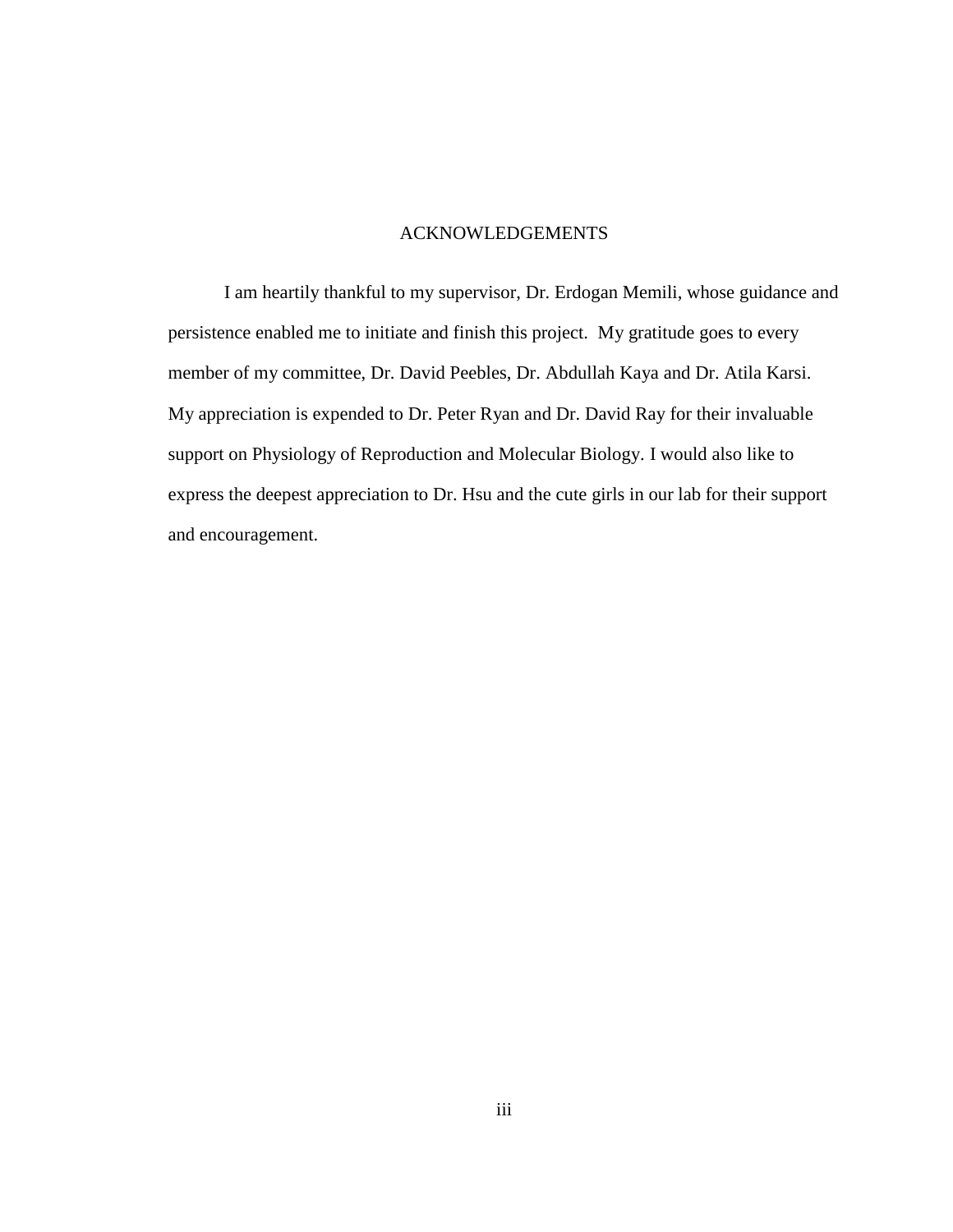## TABLE OF CONTENTS

| <b>CHAPTER</b> |                                                                 |  |
|----------------|-----------------------------------------------------------------|--|
| I.             | PROTEOMIC STUDY OF PROTILITY IN BULL SPERMATOZOA 1              |  |
|                | Two-dimensional differential in gel electrophoresis (2D- DIGE)7 |  |
| Π.             | PROTEIN MARKERS IN ANGUS BULL SPERMATOZOA FOR                   |  |
|                |                                                                 |  |
|                |                                                                 |  |
|                |                                                                 |  |
|                |                                                                 |  |
|                |                                                                 |  |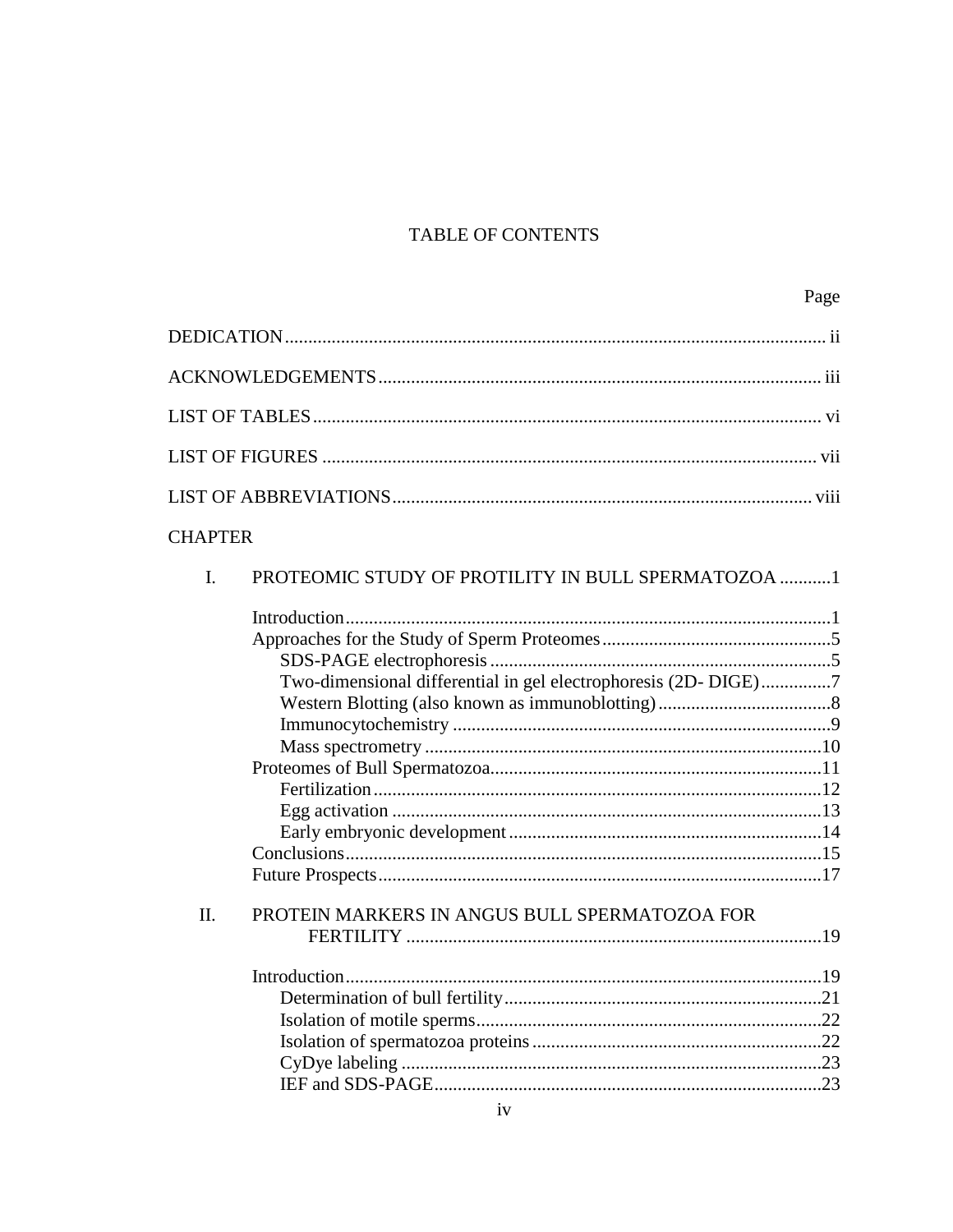| Isolation and electrophoresis of sperm proteins for immunobilotting24 |  |
|-----------------------------------------------------------------------|--|
|                                                                       |  |
| Results 26                                                            |  |
|                                                                       |  |
| Differentially expressed proteins in sperm from bulls with varying    |  |
|                                                                       |  |
| Spermatozoal ODF2 and MnSOD proteins detectable using                 |  |
|                                                                       |  |
|                                                                       |  |
|                                                                       |  |
|                                                                       |  |
|                                                                       |  |

## **APPENDIX**

|--|--|--|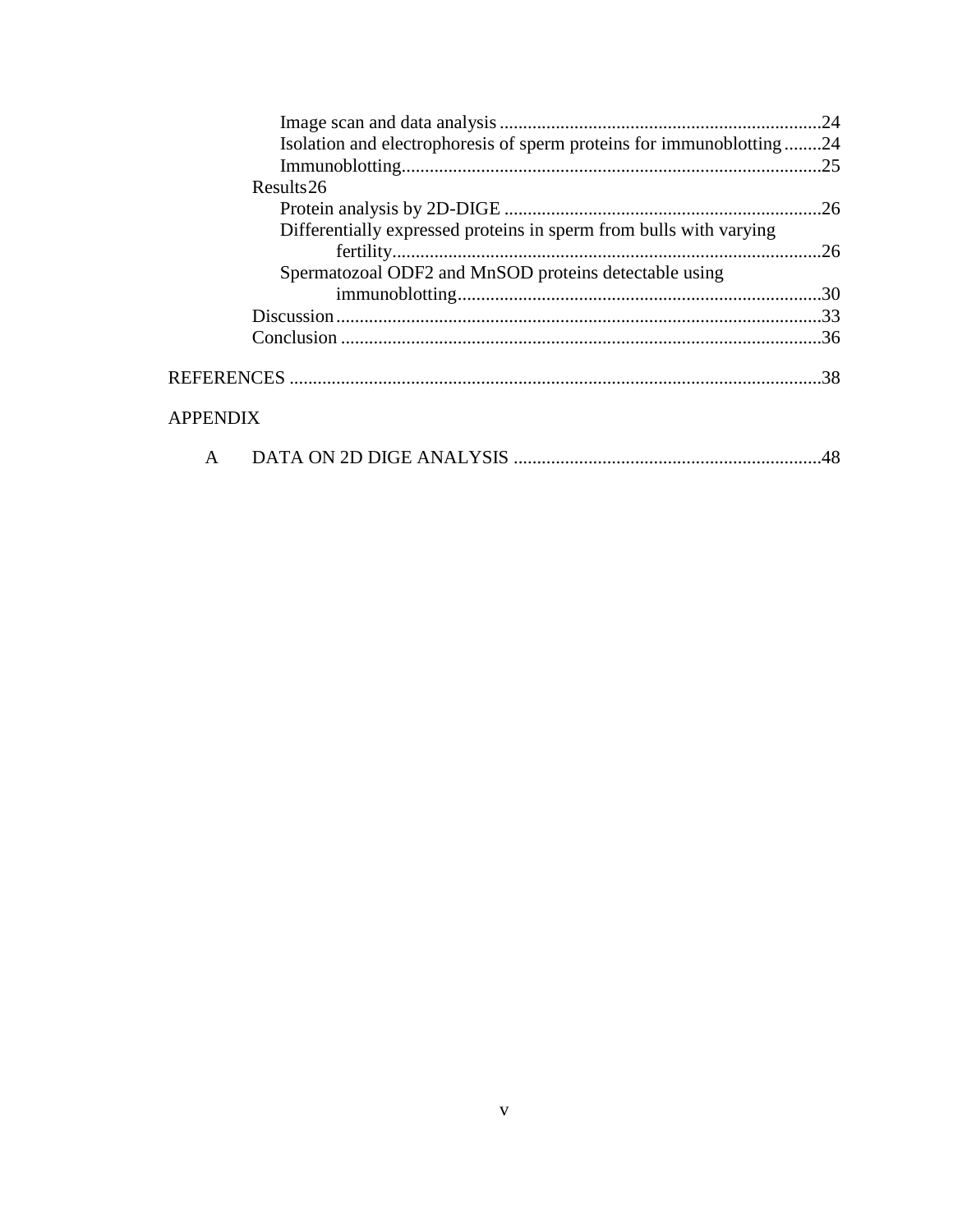# LIST OF TABLES

<span id="page-9-0"></span>

| 2.1 |                                                                      |     |
|-----|----------------------------------------------------------------------|-----|
| 2.2 | Sperm proteins identified from 4 bulls with varying fertility by 2D- | .29 |
| A.1 |                                                                      |     |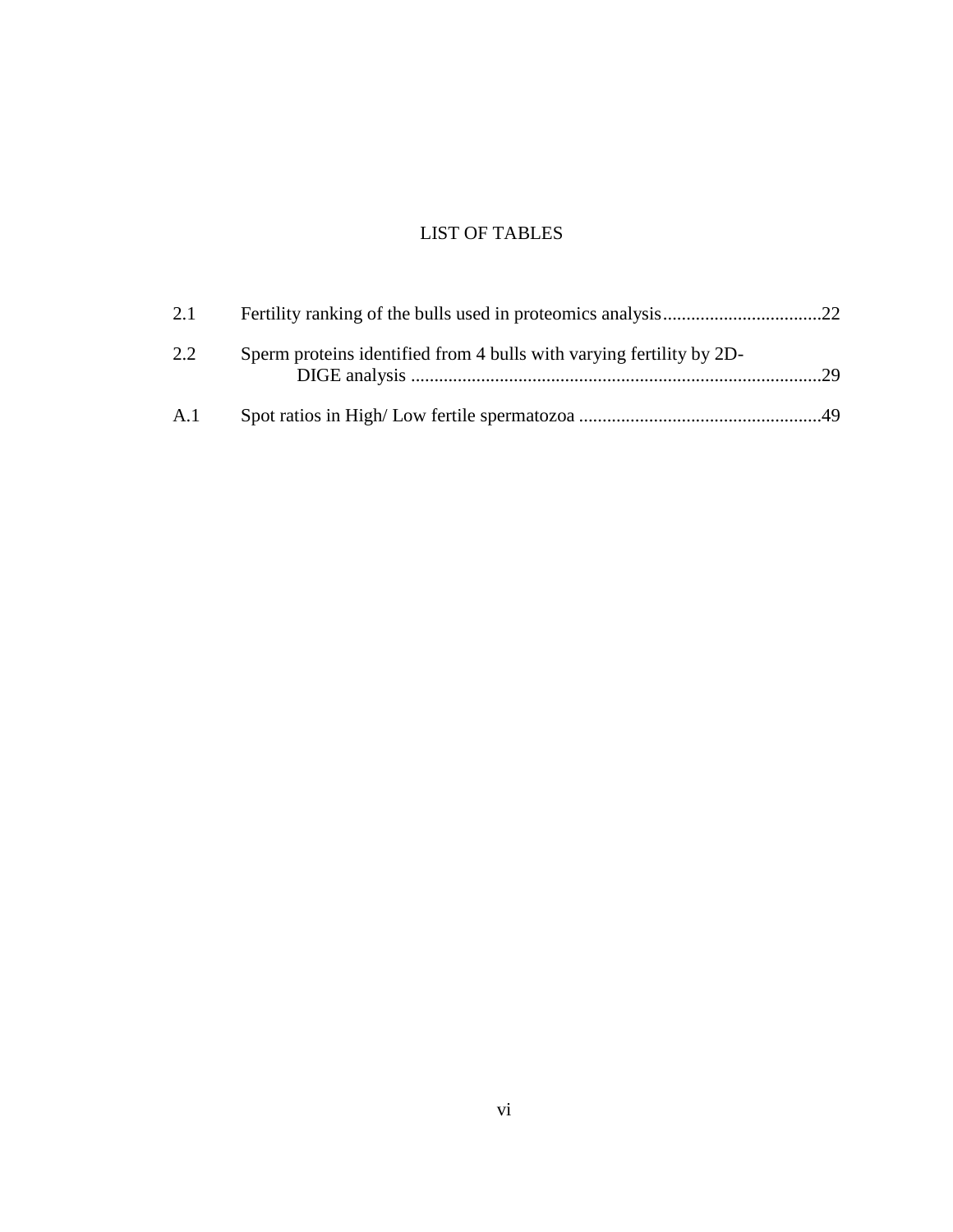## LIST OF FIGURES

<span id="page-10-0"></span>

| 2.1 | $(A&B)$ 2D-DIGE gel image of two groups of spermatozoa $(A&C)$ , |  |
|-----|------------------------------------------------------------------|--|
|     | B&D) analyzed by Image Quant and DeCyder software (A) gel        |  |
|     |                                                                  |  |
| 2.2 |                                                                  |  |
| 2.3 |                                                                  |  |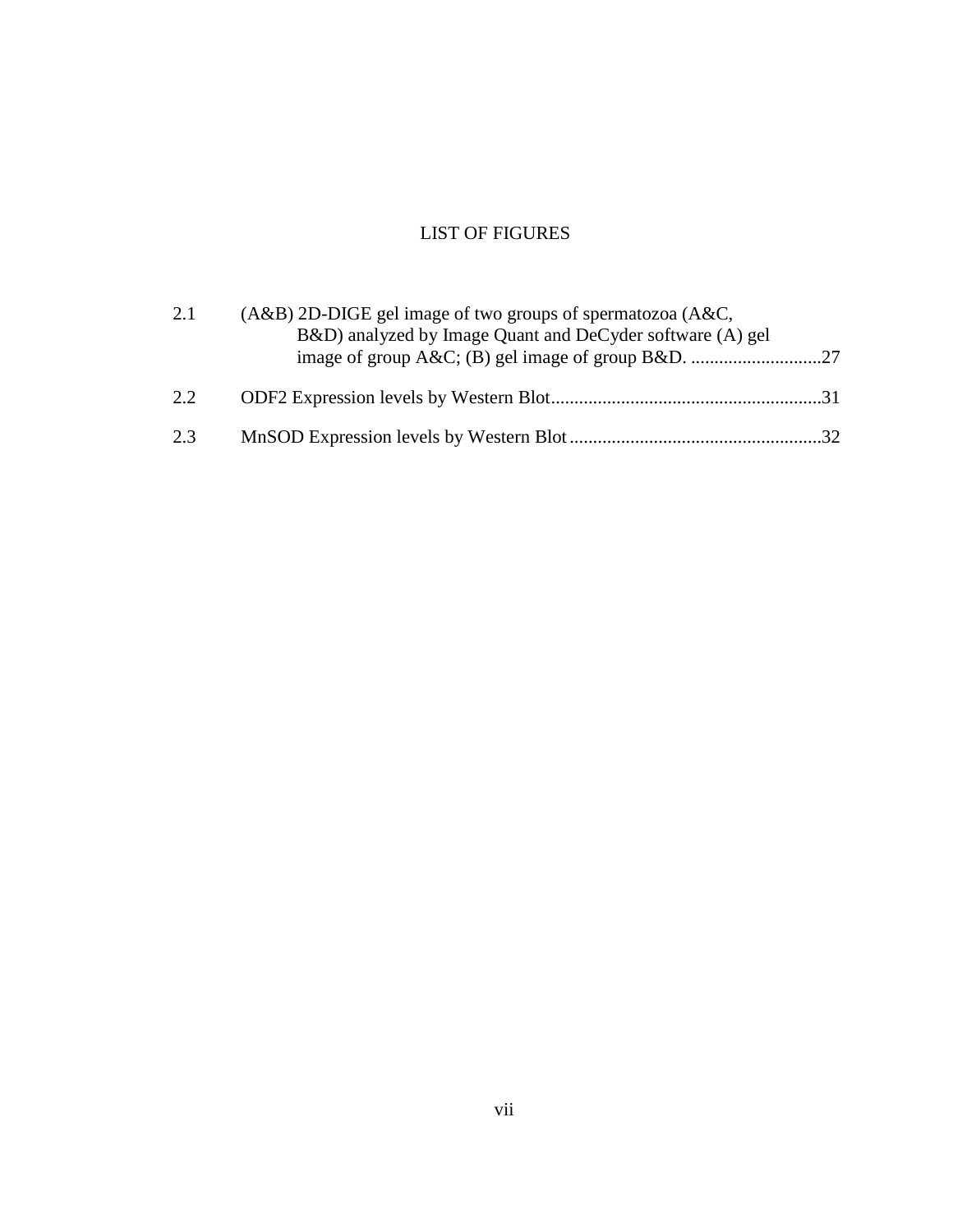## LIST OF ABBREVIATIONS

<span id="page-11-0"></span>

| <b>ATP</b>      | Adenosine triphosphate                          |
|-----------------|-------------------------------------------------|
| 2D-DIGE         | Two-dimensional difference gel electrophoresis  |
| <b>ADAM</b>     | A Disintegrin And Metalloproteinase             |
| <b>APS</b>      | Ammonium persulfate                             |
| <b>BSA</b>      | Bovine Serum Albumin                            |
| <b>DTT</b>      | Dithiothreitol                                  |
| <b>ESI</b>      | Electrospray ionization                         |
| $H_2O_2$        | Hydrogen peroxide                               |
| <b>HRP</b>      | horseradish peroxidase                          |
| <b>IEF</b>      | Isoelectric focusing                            |
| <b>IgG</b>      | Immunoglobulin G                                |
| <b>MnSOD</b>    | manganese superoxide dismutase                  |
| <b>MS</b>       | Mass spectrometry                               |
| <b>PBS</b>      | Phosphate buffered saline                       |
| <b>PVDF</b>     | Polyvinylidene fluoride                         |
| <b>PT</b>       | perinuclear theca                               |
| <b>SDS</b>      | Sodium dodecyl sulfate                          |
| <b>SDS-PAGE</b> | Sodium dodecyl sulfate (SDS) polyacrylamide gel |
|                 | electrophoresis (PAGE)                          |
| <b>TBS</b>      | <b>Tris Buffered Saline</b>                     |
| <b>TCA</b>      | Trichloroacetic Acid in Acetone                 |
| <b>TEMED</b>    | N, N, N', N'-tetramethylethylenediamine         |
| <b>TLRR</b>     | leucine-rich repeat protein                     |
| <b>TSSK</b>     | <b>Testis Specific Serine Kinase</b>            |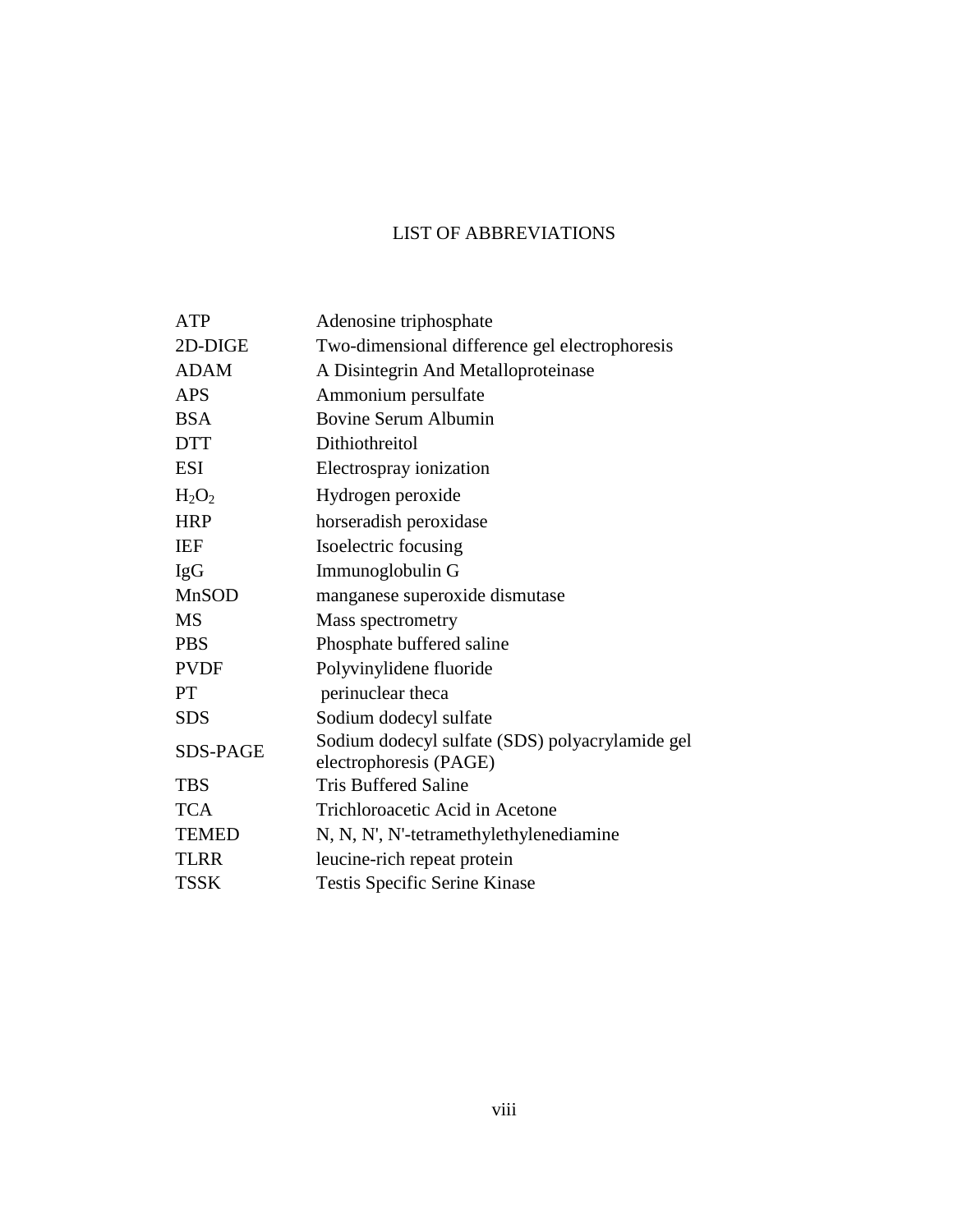## CHAPTER I

## <span id="page-12-1"></span><span id="page-12-0"></span>PROTEOMIC STUDY OF PROTILITY IN BULL SPERMATOZOA

## **Introduction**

<span id="page-12-2"></span>Fertilization is the process of fusion between spermatozoa and oocyte, by which a new individual forms. Fertilization sets the first stage for embryogenesis and beyond in development of full term offspring. The importance of fertilization relies on two functions: 1) transferring genes to the next generation and 2) initiating the reaction in egg cytoplasm to proceed towards further development (Gilbert 2003). Sex of offspring is determined during fertilization resulted by combination of the two haploid genomes which is derived from two parents. Fertility significantly impacts the efficient production of animals as a result of its dominant role in increasing numbers of cattle. Following the formation of a zygote, developmentally regulated events lead to embryogenesis.

Maternal transcripts and proteins mostly support embryos during the early stages of development following fertilization (Flach, Johnson et al. 1982; Bolton, Oades et al. 1984). Fertilization and early embryogenesis both involve several developmentally regulated events that must take place properly for successful gametogenesis and embryogenesis. For instance, capacitation of the sperm, the attachment of sperm to the oocyte, and the number of sperm binding to the zona pellucida all affect the rate of successful fertilization. Similarly, the molecular and cellular health of developing embryos is critical for the formation of blastocysts with high developmental competency.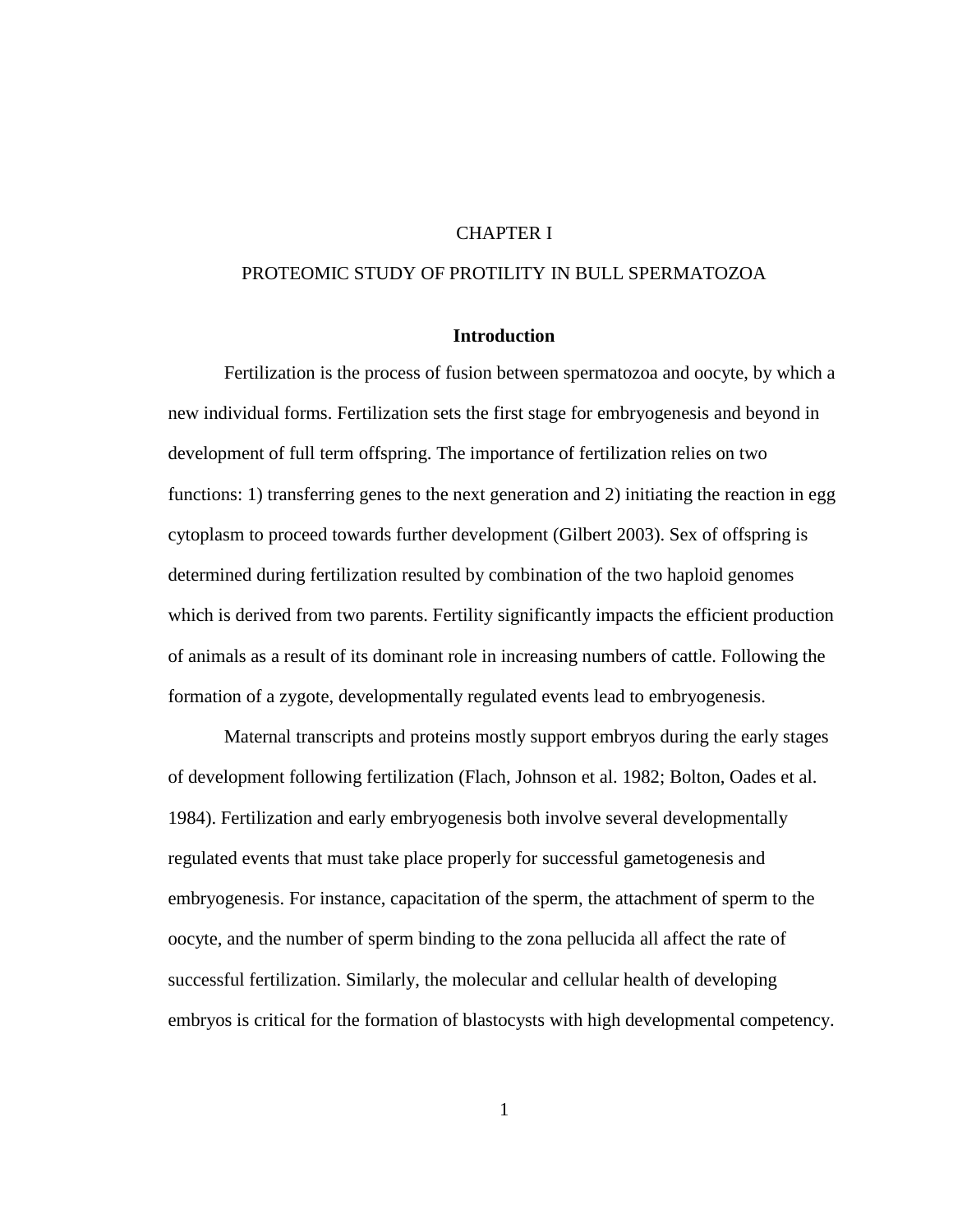Therefore, well orchestrated mechanisms ensure the accuracy of the whole pathway in animal development.

Gametogenesis is a process of producing haploid gametes through one mitotic division and two meiotic divisions. Gametogenesis includes development of male and female germ cells, through spermatogenesis and oogenesis, respectively. At the beginning of spermatogenesis, a stem cell, called the spermatogonium, develops to one primary spermatocyte through mitosis. Secondly, the primary spermatocyte which contains duplicate genomes divides into two secondary spermatocytes through Meiosis I, followed by Meiosis II. In all, four haploid spermatids are formed by the deviation of two secondary spermatocytes at the end of the second meiosis. At last, four identical mature sperm cells are constructed by a series of differentiations. The main difference between spermatogenesis and oogenesis is the number of gametes each parental stem cell produces, which are four in spermatogenesis and only one oocyte in oogenesis. That is a result of the first and second meiosis in oogenesis during which only one cell is kept in each division. Healthy gametes are a prerequisite for fertilization and preimplantation embryonic development.

It takes about ten days for spermatozoa to gain the fertilizing capability in the epididymis (Robaire and Hermo 1988) and it is their flagellum that generates the force to reach the oocyte (Mortimer 1997). Fertilization is not only a step of fusion between an oocyte and sperm. Indeed, it has four main stages: 1) recognition and interaction between sperm and egg; 2) entry of sperm into oocyte; 3) diffusion and reformation of both nucleuses and 4) rearrangement of egg cytoplasm (Gilbert 2003). Cleavage occurs after fertilization, but cytoplasmic volume does not change even after the cell has gone through several mitotic divisions. The amount of genetic material increases by many folds during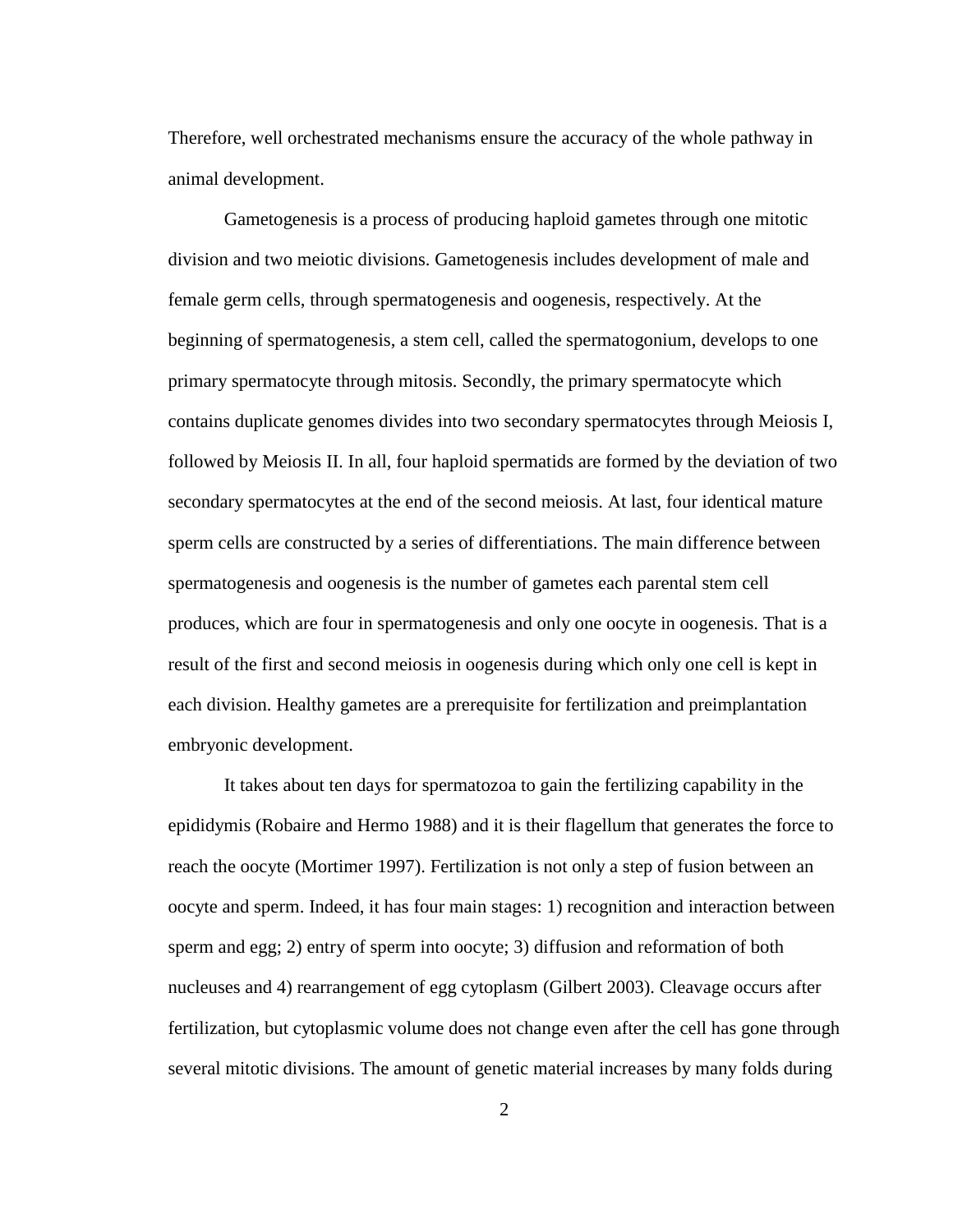this period. The first mitotic division in early cleavage was found to determine embryo quality and pregnancy rate (Shoukir, Campana et al. 1997; Sakkas, Shoukir et al. 1998; Lundin, Bergh et al. 2001). The zygote develops to morula during cleavage and starts to differentiate after it reaches the 64-cell stage.

Beef cattle traits have been grouped to indicate profitability, which include reproduction, growth, carcass and commercial beef production (Anderson and Lewis 1990).The Angus first attracted people's attention and demonstrated their breed's value by better crossing the winter and more weight gained during the next spring (American Angus Association). Genetically, Angus cattle have advantage in strong maternal traits, carcass quality and calving ease. Besides, their vigorous growth, convenience traits and versatility help make Angus cattle invaluable to industries (American Angus Association) Furthermore, breed improvement records and reliable genetic selection tools increase the application of Angus cattle. So far, Angus cattle have been the most wide spread cattle in the US.

The impact of spermatozoa not limited to contribute through half of the total genome of the zygote. It is known that metabolic reactions multiply during oogenesis, such as lactate dehydrogenase activation (Mangia and Epstein 1975), and a considerable increase of ATP (Mangia, Erickson et al. 1976). Huge amounts of proteins are synthesized and increased linearly throughout the entire period of oocyte growth (Canipari, Pietrolucci et al. 1979). Although not many nuclear-encoded translations exist in mature spermatozoa, there is still some protein synthesized by mitochondrial-encoded RNA (Premkumar and Bhargava 1972; Hecht and Williams 1978; Alcivar, Hake et al. 1989) for capacitation or for replacing the proteins degraded during swimming or other actions prior to fertilization (Gur and Breitbart 2008).

3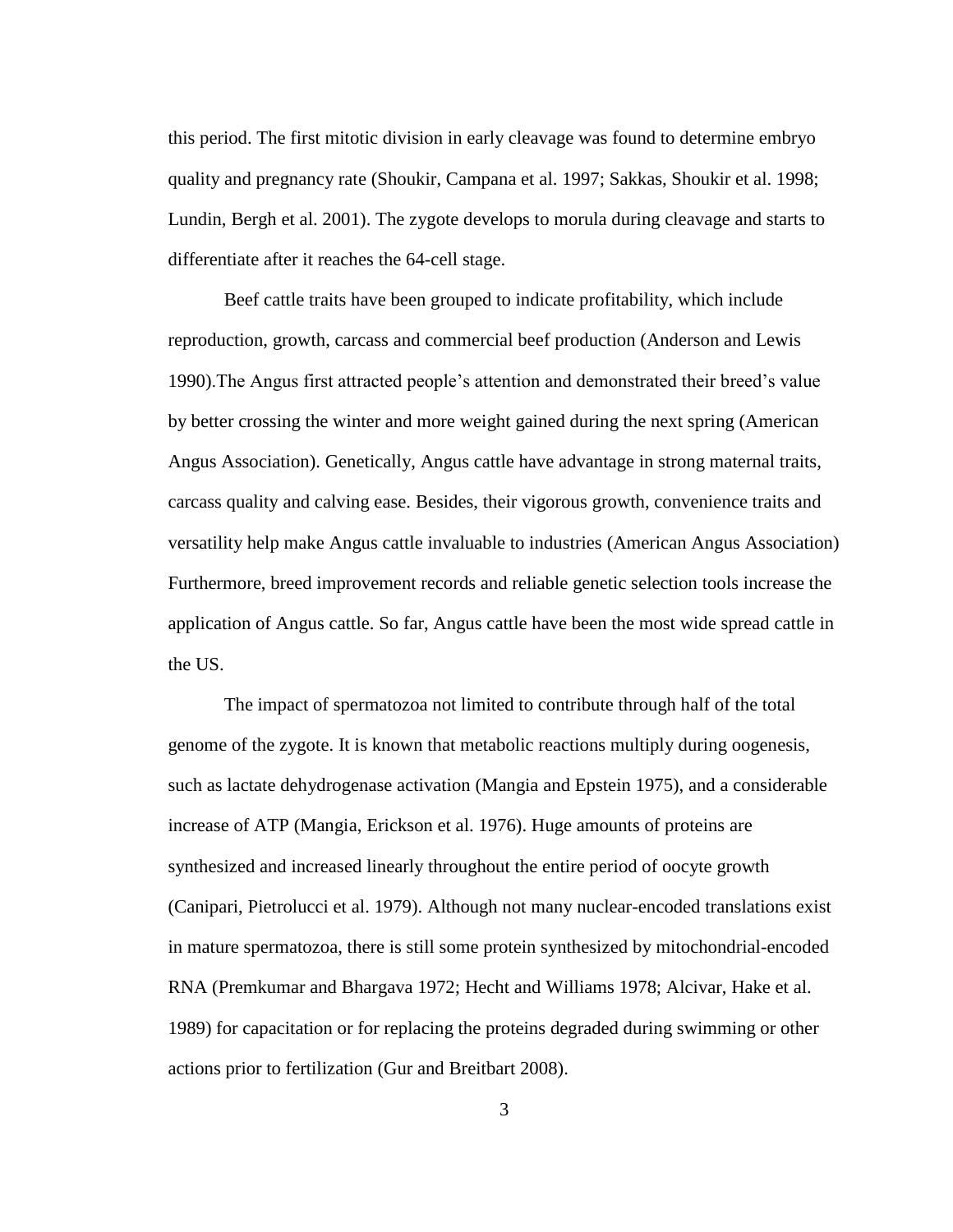The chemicals in both cytoplasm and membrane play vital roles in regulating fertilization and embryogenesis. Proteins synthesized during gametogenesis assist fertilization and early embryo development. For example, the integrin superfamily is one group of heterodimeric receptors identified as exracellular matrix ligands on the oocyte surface. Not only a protein phosphatase in oocyte, integrins can also serve as signaling receptor to mediate intracellular  $Ca^{2+}$  ions, pH and inositol turnover as well (Schwartz 1993; McNamee, Liley et al. 1996). Multiple molecules in both oocyte and sperm usually play critical roles after fertilization. Mitosis –promoting factor (MPF) regulates meiotic division in oogenesis and continues its role in the biphasic cell cycle of early blastomeres (Schorderet-Slatkine and Drury 1973; Ford 1985; Maller 1985).

In order to discover and understand regulatory elements in fertility, specific proteins related in this process are important clues to begin with. Their interactions with other proteins or gene networks in a systems biology framework will help construct the networks of regulation. The purpose of this review is to provide a narrative on spermatozoa proteins and their roles in fertility. Proteins which determine the success of spermatogenesis are expected to define fertile sperms. These can be used as protein markers to determine abnormal or low fertile sperms. While industries continue to improve Angus breed, translation of basic research findings is expected to help achieve this goal.

It is important to expand our knowledge on fertility and early embryonic development for both advancement in basic science and discovery, and for biotechnology. Puzzles in the process of fertility and early embryo development will be resolved by more comprehensive studies on the protein markers. Further advancement in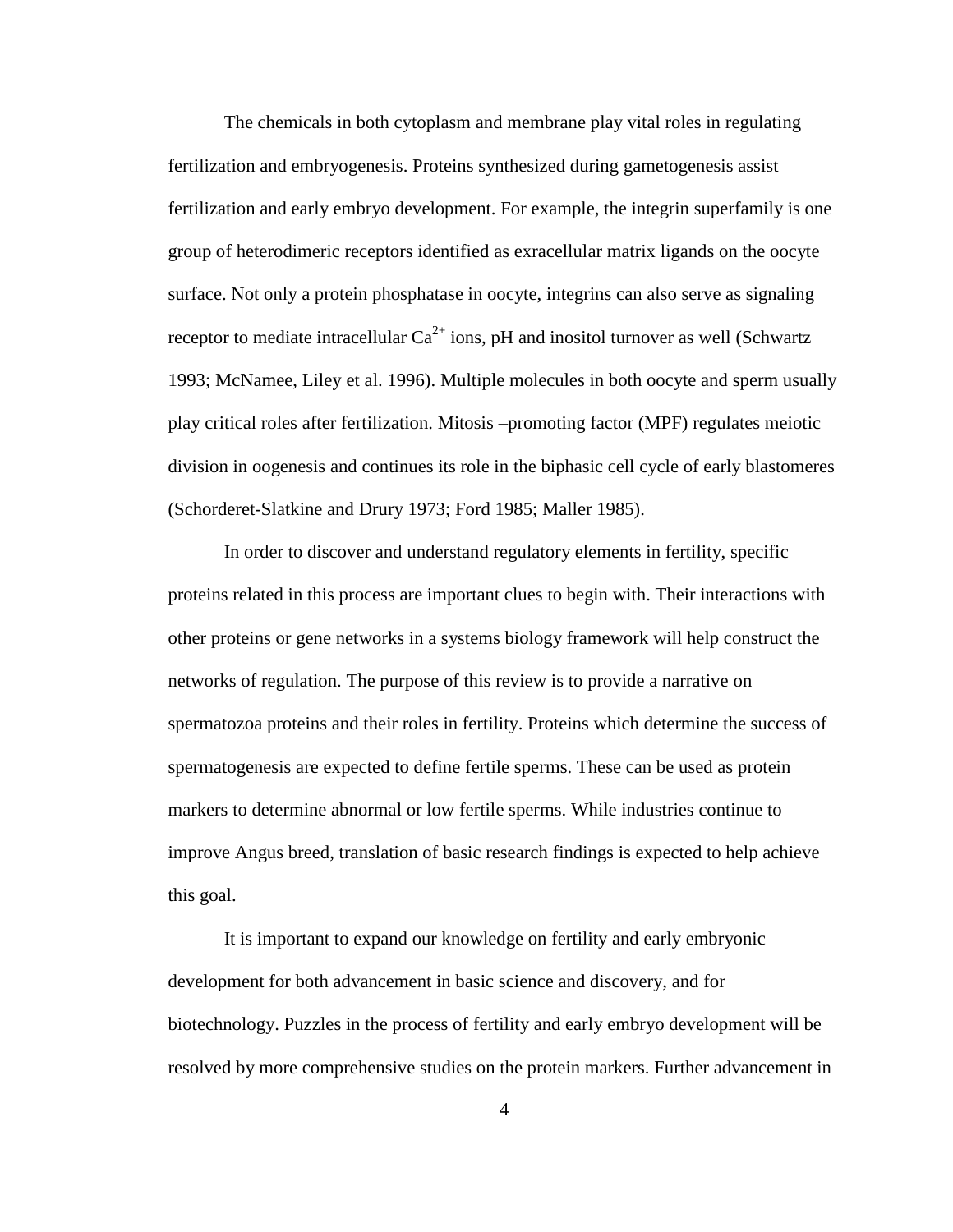this area of research will be enabled through hypothesis driven projects on the functions of the critical spermatozoal proteins. It will become easier to trace the molecular causes of fertility deficiencies after the construction of the whole system. Reasons of infertility will be analyzed more precisely and quickly. Biotechnology and biopharmaceutical industries will benefit from basic knowledge to better understand and improve fertility in mammals.

The significance of identifying key proteins in bull spermatozoa is not limited to applications in cattle. Experiments aimed at studying humans are restricted to other model systems. It is known that a large number of molecules having been identified to be critical in fertilization processes are highly conserved in both the mammalian model system and in humans. In fact, recently completed bovine genome sequence and annotation reviews have shown that cows and humans share more similarities than previously thought both at genomic and physiological levels (Elsik, Tellam et al. 2009).

## **Approaches for the Study of Sperm Proteomes**

### <span id="page-16-1"></span><span id="page-16-0"></span>*SDS-PAGE electrophoresis*

[Sodium dodecyl sulfate](http://en.wikipedia.org/wiki/Sodium_dodecyl_sulfate) [polyacrylamide gel](http://en.wikipedia.org/wiki/Polyacrylamide_gel) [electrophoresis](http://en.wikipedia.org/wiki/Electrophoresis) (SDS-PAGE) is one of the most popular proteomic approaches in biochemical experiments to separate proteins. SDS gel usually consists of stacking gel and separating gel (or resolving gel). The stacking gel compresses the sample proteins and enables them to run at the same point of initiation. The separating gel sorts the proteins by their charge/ weight. [Acrylamide](http://en.wikipedia.org/wiki/Acrylamide) and Bisacrylamide work as cross linkers in the gel, together with Tris buffer. Adding of [Ammonium persulfate](http://en.wikipedia.org/wiki/Ammonium_persulfate) (APS) and N, N, N', N'-tetramethylethylenediamine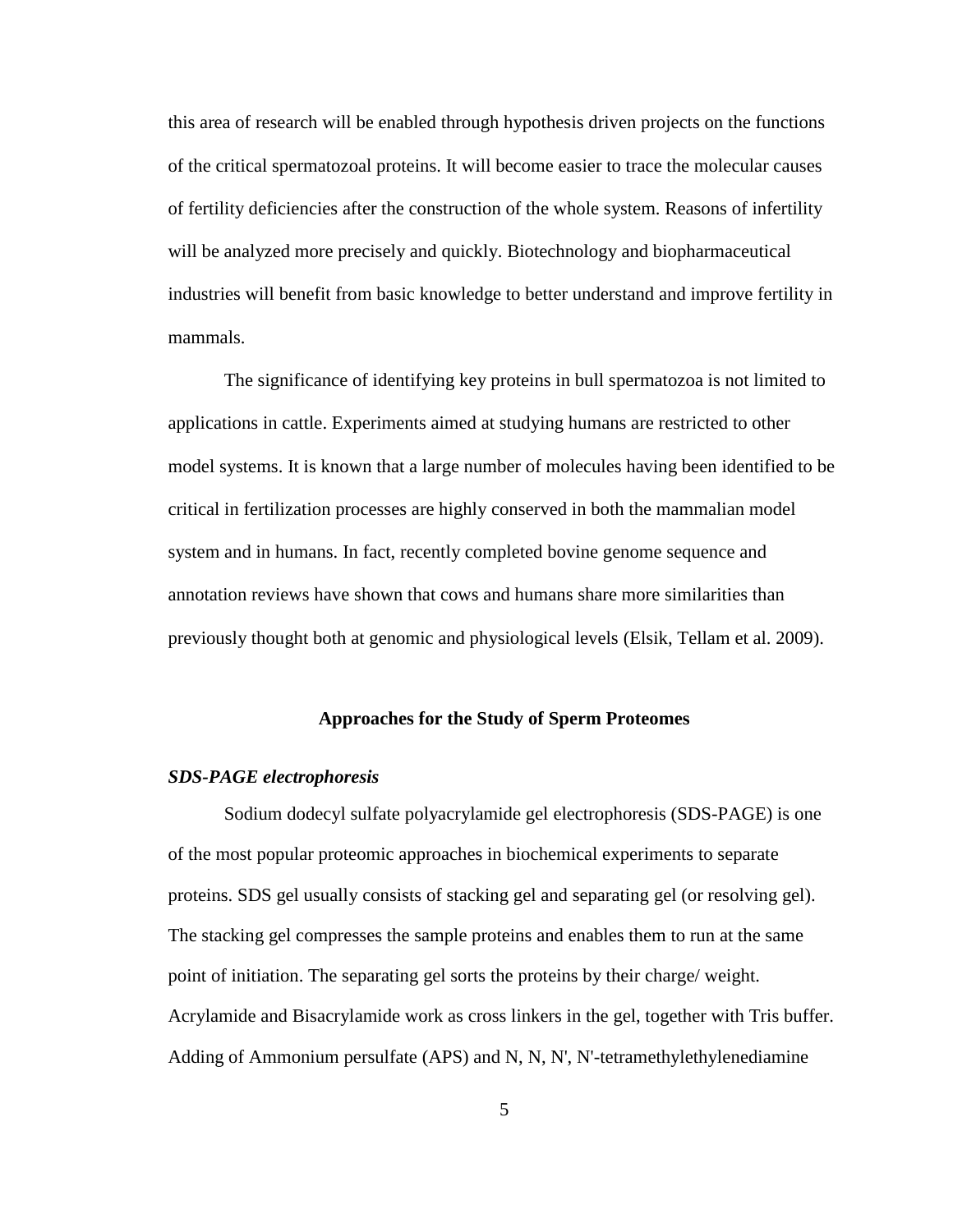[\(TEMED\)](http://en.wikipedia.org/wiki/TEMED) initiate the cross link of [Acrylamide](http://en.wikipedia.org/wiki/Acrylamide) and Bisacrylamide. Protein samples are usually denatured in the reducing system and loaded with protein ladder in the wells. The negatively-charged proteins migrate across the gel towards the anode in the electric field. The running system is determined by the concentration and size of the gel and molecular weight of protein samples. Following electrophoresis, [Coomassie Brilliant Blue](http://en.wikipedia.org/wiki/Coomassie) R-250 is widely used to stain and visualize the proteins in the gel.

SDS-PAGE was first published as a method in scientific study in 1970 (Laemmli 1970). The principle of SDS-PAGE relies on the same attachment of SDS in each unit of peptic length, which induces the same charge per mass unit. Proteins are denatured by SDS, which is an anion detergent and rounded with negative charge. Therefore, the charge of protein is relative with its size which enables us to separate proteins according to their molecular weight. The molecular weight of target proteins can be approximated in the gel by the markers whose molecular weights have already been determined. The amount and purity of protein samples can simply be viewed according to the densities and numbers of the bands. SDS-PAGE is hence critical for proteomics as a result of its broad application in protein size modification, protein identification, purity examination and protein quantification. Blotting application also expands its usage. However, unlike native electrophoresis, SDS-PAGE cannot be applied to keep protein's native state because of the detergent. Another limitation is that the proteins with similar molecular weight cannot be separated by SDS-PAGE. Furthermore SDS-PAGE is not a suitable method for low-molecular weight proteins.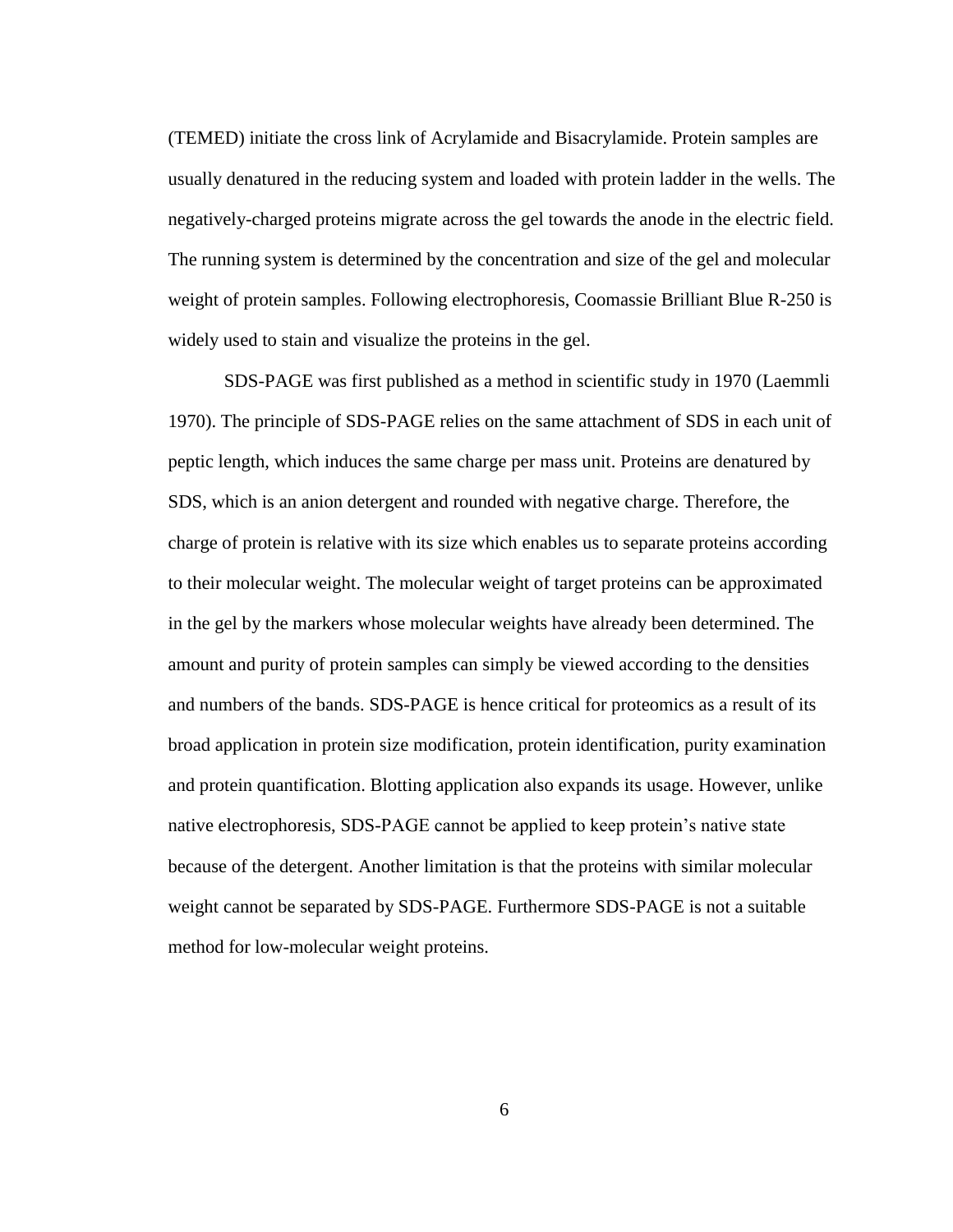#### <span id="page-18-0"></span>*Two-dimensional differential in gel electrophoresis (2D- DIGE)*

From the same principles of SDS-PAGE, Two-dimensional difference gel electrophoresis (2D-DIGE) was developed and it enables separation of proteins with different Molecular Weight as well as Isoelectric Point. The 2D DIGE technique was not described in the literature until 1975 (O'Farrell 1975). In 1997, 2D DIGE was developed to run more than one sample by prelabeling with fluorescent cyanine dyes (Unlu, Morgan et al. 1997). Trichloroacetic Acid in Acetone Protocol (TCA precipitation) or Bio-Rad protein assay is carried out to extract proteins. For the experiments having more than two samples, the internal control which contains the whole proteins in each sample will benefit much for the quantification accuracy. Linear or nonlinear (Bjellqvist, Sanchez et al. 1993) program is run after the samples are loaded in the IPG strips. The first dimension will separate the proteins according to their PI in an IPG strip. In the second dimension step, IPG strips are loaded in the SDS-PAGE where proteins will be separated again by their charge or molecular weight. To visualize the protein spots, both [Coomassie](http://en.wikipedia.org/wiki/Coomassie)  [Brilliant Blue](http://en.wikipedia.org/wiki/Coomassie) and silver staining are used (Merril, Goldman et al. 1981Oakley, Kirsch et al. 1980). However, they are not as good and sensitive as detection methods relying on fluorescent compounds and radiolabeling proteins (Gorg, Weiss et al. 2004). The diluted protein samples and internal controls are prelabeled with the fluorescent cyanine dyes (CyDye, Cy2, Cy3, and Cy5 separately) before being loaded in IPG strips so that three groups of samples can be visualized individually in different wavelengths.

The length of IPG strip varies form 7-24 cm and its PH range is between 2.5 and 12. More than 5,000 proteins can be resolved in the gel and this technique can detect as little as 1 ng of proteins per spot (Gorg, Weiss et al. 2004). This is the only technique to parallel large sets of protein mixtures. The protein expression level, isoforms or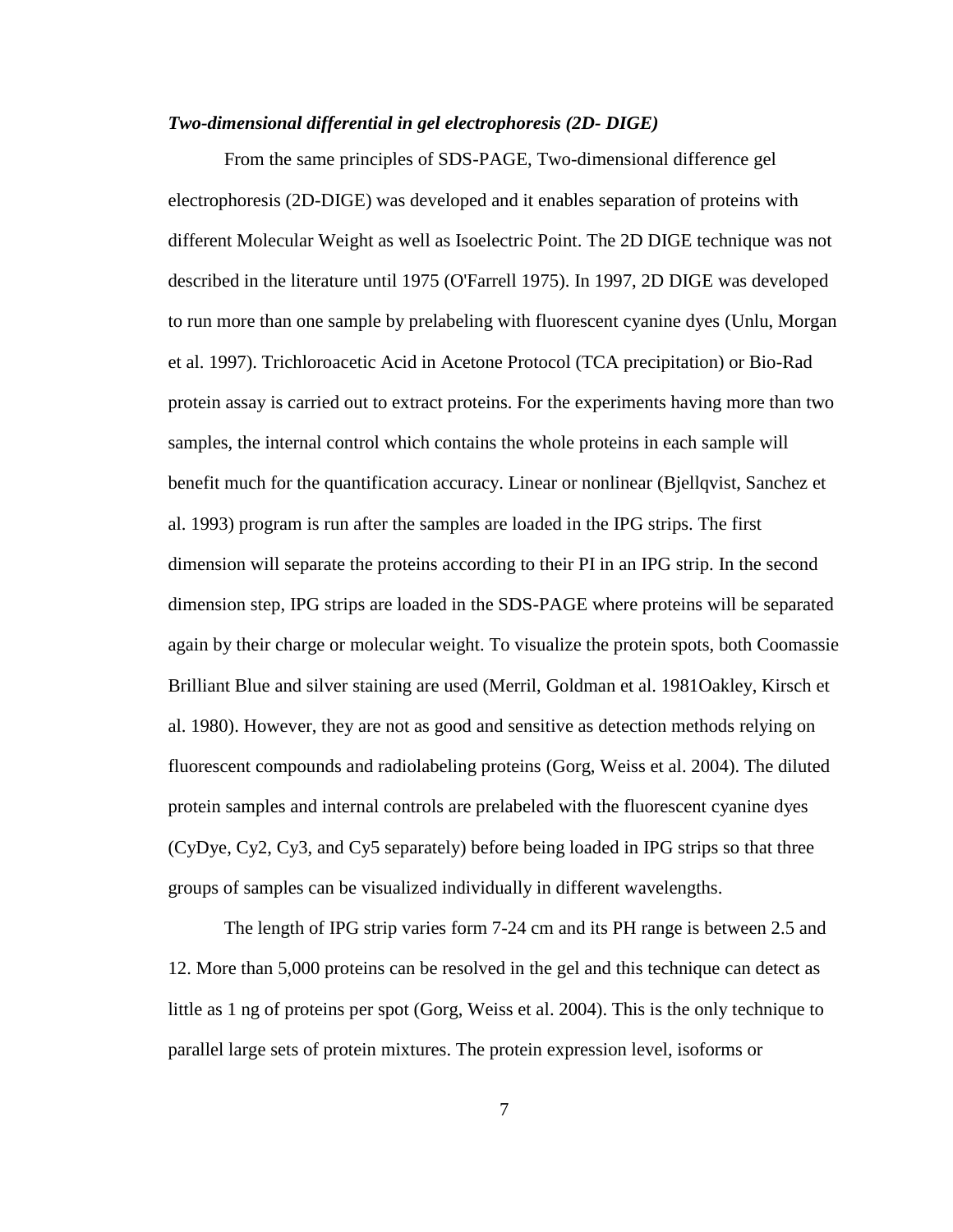modification can be reflected from the protein mapping. Since the dyes cannot bind to the proteins without lysine, 2D DIGE exhibites different sensitivities towards proteins contain low or high amount of lysine.

#### <span id="page-19-0"></span>*Western Blotting (also known as immunoblotting)*

Protein signals can be detected through specific antibodies in Western Blotting. The antibodies bind to their target proteins which work as antigens in a membrane and emit signals by the conjugated enzymes. Cells and tissues need to be prepared and resolved in reducing agent. SDS-PAGE electrophoresis with positive control is needed so that the proteins can be separated in the gel and later transferred to a membrane. The positive control works as a marker to confirm the existence of target protein. The transfer process can be monitored by reversible staining or Ponceau S staining of the membrane. In order to prevent non-specific binding and to decrease background, the membrane is incubated in blocking buffer at room temperature for about an hour. Traditional blocking buffer is usually produced by adding blocking agent (0.5% casine, 5% non fat milk and 5% Bovine serum albumin) in TBS (50 mM Tris.HCl, pH 7.4 and 150 mM NaCl). Followed by three rounds of washing, the membrane is then incubated with primary antibody, which binds to the target protein. Following washing, secondary antibodies conjugated with horseradish peroxidase or alkaline phosphatase is added into the membrane. The horseradish peroxidase or alkaline phosphatase enzymes react with substrates and emit light or other detectable signal. Final signals can be detected and visualized by X-ray film and digital images.

Transfer of proteins from the gel to the membrane can be accomplished in several apparatuses. Wet transfer is less likely to increase the background caused by drying of the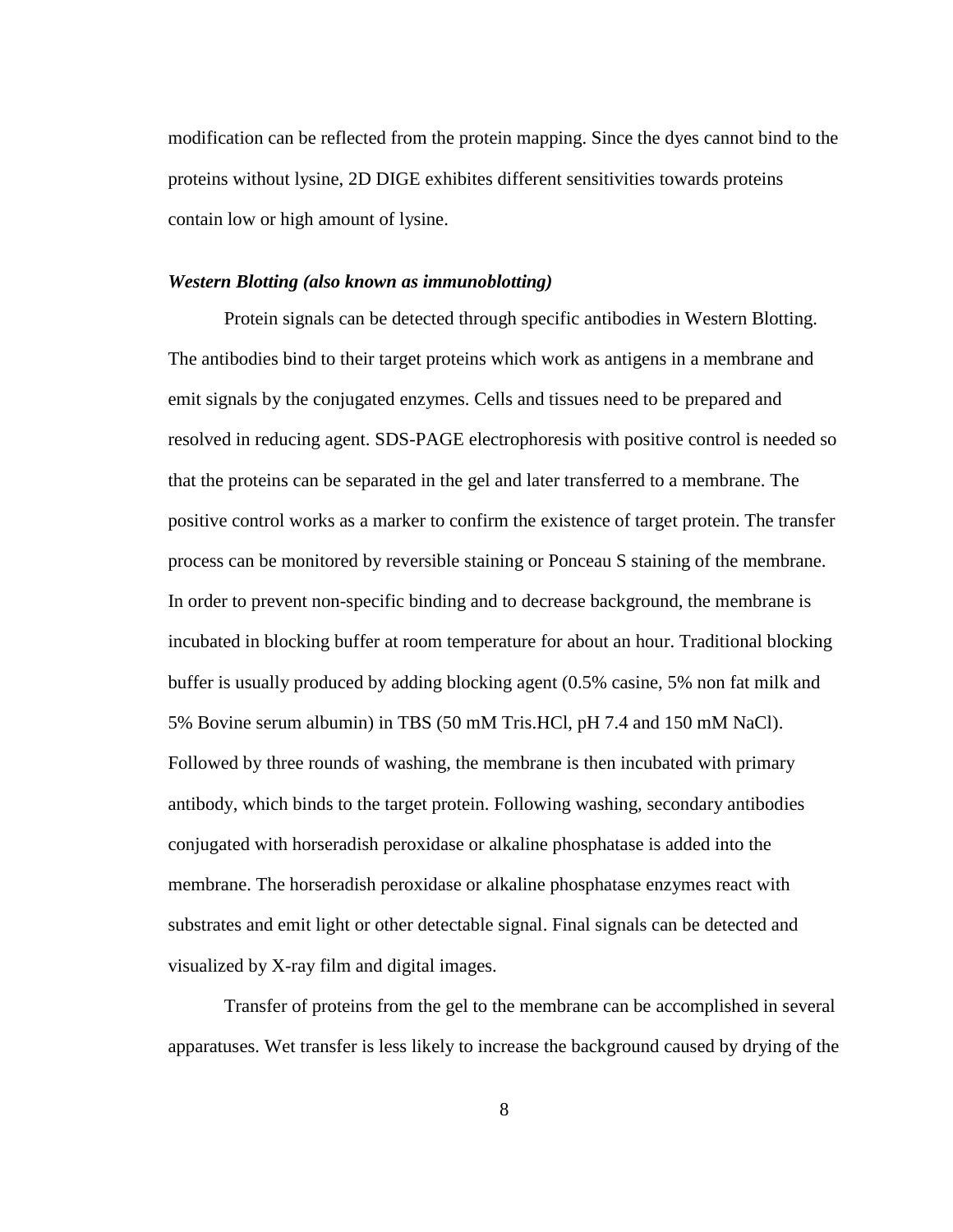membrane and it is recommended that large proteins (>100 kDa) are transferred more effective in wet transfer. Semi-dry transfer decreases the transfer time to an hour or less and currently it is the most widely used transfer. Dry transfer takes only eight minutes or less, but the application is restricted by its transfer efficiency. Nitrocellulose and Polyvinylidene fluoride (PDVF) are the most popular membranes in Western blotting. Fixing or staining of gels will lower the efficiency of transfer, especially for the proteins more than 50 kDa (Perides, Plagens et al. 1986). Therefore, the electrophoresis separation of proteins cannot be examined by staining the gel until the transfer step finishes. The capacity of analyzing and identifying target proteins leads to the popularity of Western Blotting. Protein concentration can be quantified by this technique according to the signal intensity. However, it cannot show the localization of this protein in the cell, which can be accomplished by immunocytochemistry. Although Western Blotting has been widely utilized, its reliability is reduced by its nonspecificity (Larsson 1988). Degradation of target protein causes visualization of multiple bands.

#### <span id="page-20-0"></span>*Immunocytochemistry*

Immunocytochemistry is a common technique that uses antibody to examine and visualize the presence of a specific protein in cells. Ethanol is dipped on the solid support and the surface is then flamed to be sterilized where cells would attach. Cells are then fixed after rinsing with PBS and being frozen at  $-20 \text{ C}$ . The cells are blocked by gentle rocking with blocking buffer followed by incubation with primary antibody. Next, the cells are washed and added with secondary antibody, followed by four rounds of washing. At last, the whole support and cells together are dried and sealed with nail polish. The signal can be detected under fluorescent microscope.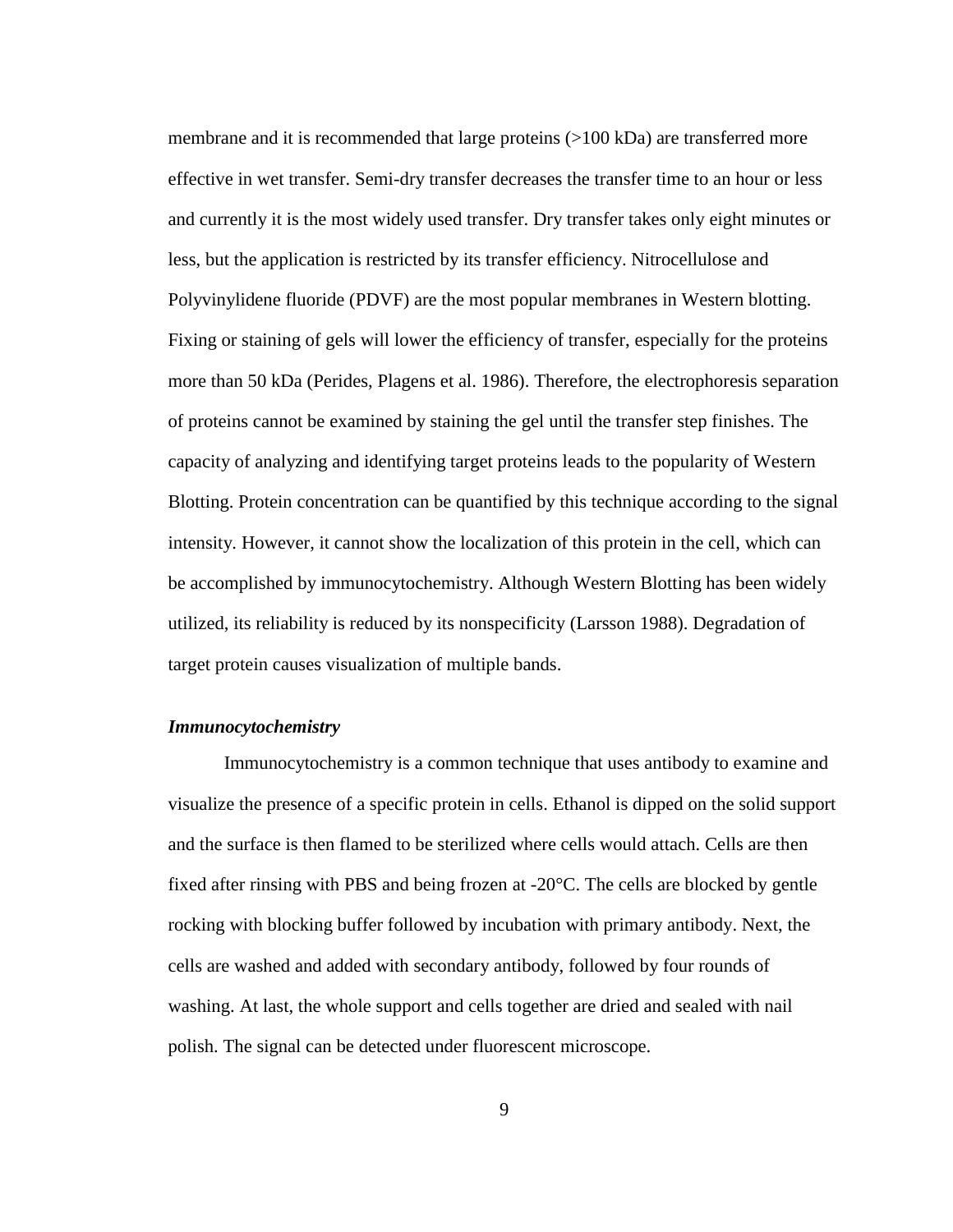Immunocytochemistry is widely used to determine the existence of a specific group of molecules and localize them in the cells. It is also utilized for the studies of protein processing and interaction. The application of immunocytochemistry is expanded by combination with other techniques, such as Formaldehyde-Induced Fluorescence, Autoradiography and Microinjection. However, since the immune system is adjustable and flexible, immunocytochemistry is questioned for its specificity. Secondly, immunocytochemistry cannot characterize the charge, size or hydrophobicity of the molecules (Larsson 1988). Compared to other immunoassays, it is expensive and difficult to quantify the signals to determine the amounts of proteins expressed.

## <span id="page-21-0"></span>*Mass spectrometry*

Mass spectrometry (MS) is a powerful technique to ionize and determine elemental composition regarding mass-to-charge ratio. An ion source, a mass-selective analyzer, and an ion detector are three main modules in an MS instrument. The procedures in this analytical technique generally include five steps. Firstly, a sample is vaporized prior to an ion source. Secondly, the ion source converts gas phase sample molecules into positively charged ions. Then the magnetic field in the instrument accelerates all the ions. The high speed ions are finally separated based on various masses. At last, the detector collects all the data and analyzes them.

Tandem mass spectrometer is the main MS to identify proteins (Boyd 2005). Electrospray ionization (ESI) and matrix assisted laser desorption ionization (MALDI) are two major developed methods of MS, which are able to analyze molecules of very high molecular weight. The importance of Mass spectrometry is not limited to protein identification but is also important for its wide application in isotope dating, atom probe,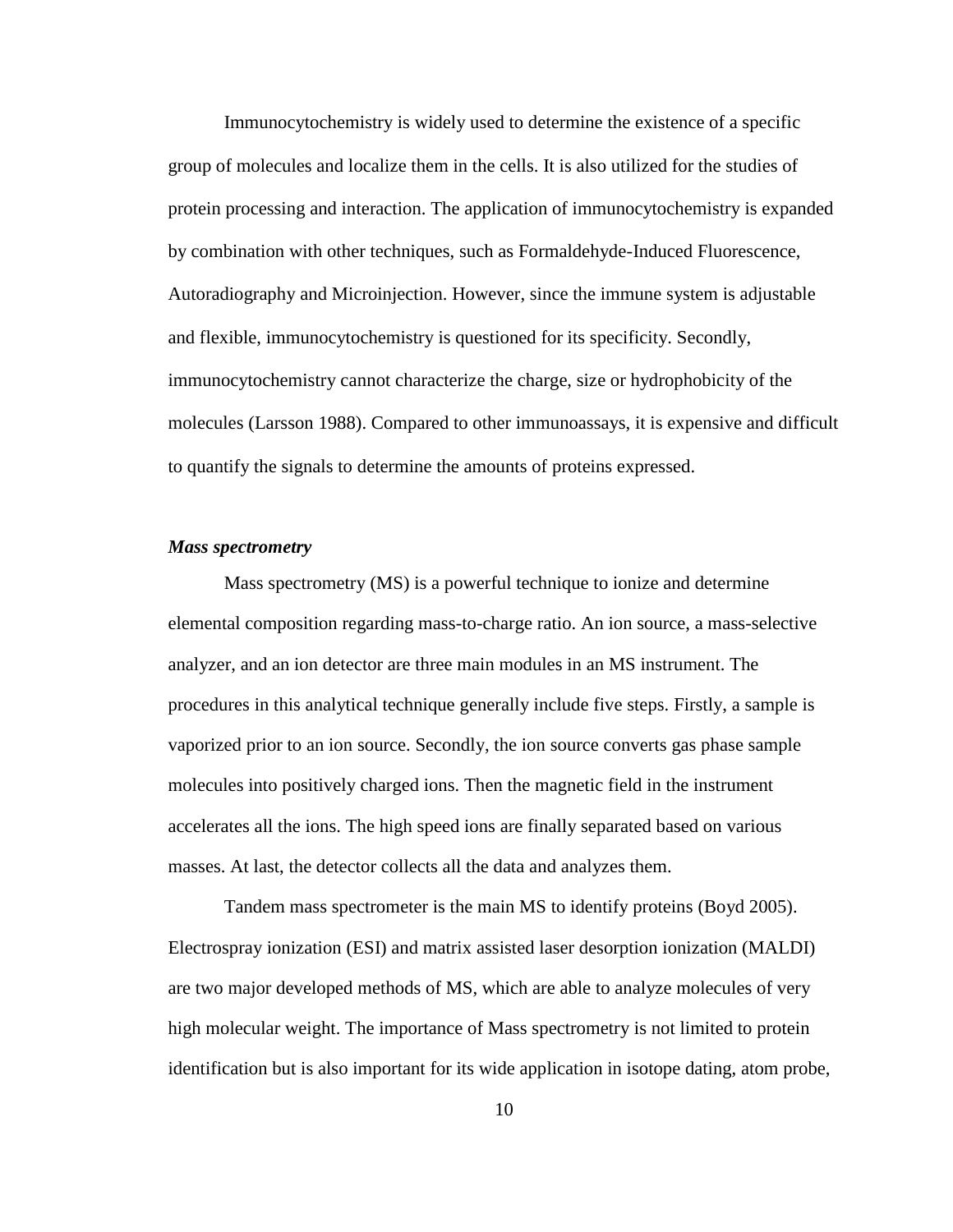protein characterization, etc. Mass spectrometer was even utilized to analyze respired gas in hospital (Riker and Haberman 1976). Mass spectrometry is a high throughput technique and always couples with other techniques, such as SDS-PAGE and 2D DIGE

The combination of MS and liquid chromatography (LC) enhances the separation and can identify more than 1,000 proteins (Washburn, Wolters et al. 2001; Peng, Elias et al. 2003; Liu, Sadygov et al. 2004). However, MALDI has its limitation on protein quantification due to its nonlinear signal intensity and ESI-MS/MS has a high requirement of high purity protein samples and has a poor tolerance for electrolytes and detergents (Barnidge, Dratz et al. 1999; Ardrey 2003)

#### **Proteomes of Bull Spermatozoa**

<span id="page-22-0"></span>Huge changes in transcription and translation occur during spermatogenesis (Hecht 1988; Hake, Alcivar et al. 1990). Considering the limited contents in the sperms, proteins that still exist in the spermatozoa should be very important for sperm maturation and fertilization. Jmjd1a, for example, is a regulator in regulating histone modification through demethylation in testis. Jmjd1a deficiency induces many infertile symptoms, so the essential role of Jmjd1a was determined for gene expression and spermatogenesis (Liu, Zhou et al. 2010). In spermatids, KIFC1 (Kinesin family member C 1) motor, which is a member of the Kinesin-14 subfamily, associates with nucleoporin-containing complex and is probably involved in acrosome elongation and manchette motility (Yang and Sperry 2003; Yang, Jefferson et al. 2006). TLRR is a leucine-rich repeat protein which interacts with KIFC1 (Wang and Sperry 2008). Associating with the manchette, TLRR binds with testis specific isoform of protein phosphatase-1 (PP1) and was suggested to take part in cytoskeleton modulation (Wang and Sperry 2008).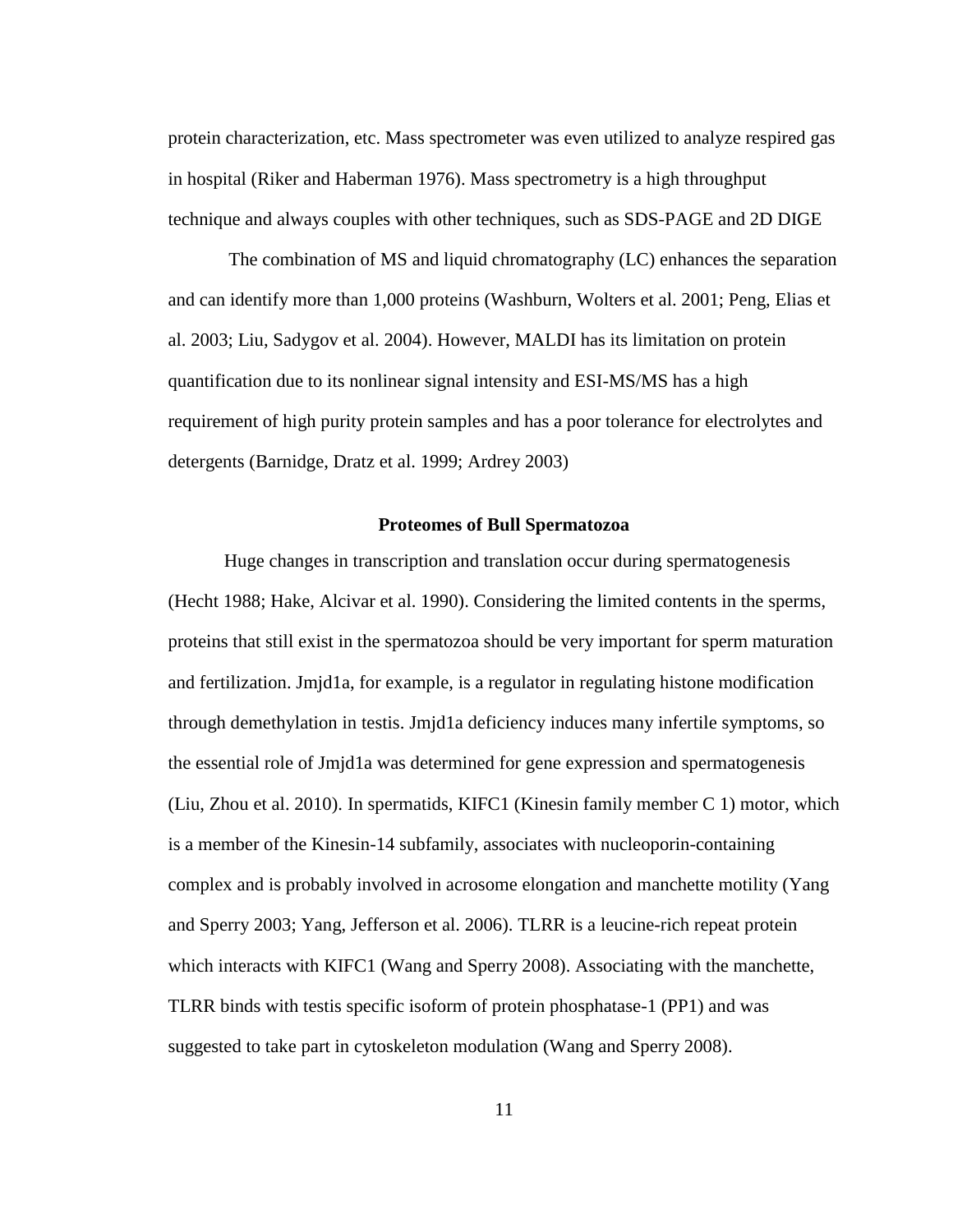A number of enzymes mediating the process of spermatogenesis have been discovered. The Testis Specific Serine Kinases (TSSKs) are a group of kinases in germ cells or in testis, which include TSSK1, TSSK2, TSSK3 and others (Bielke, Blaschke et al. 1994; Kueng, Nikolova et al. 1997; Zuercher, Rohrbach et al. 2000). Since Specific Serine Kinases are only synthesized postmeiotically in spermatogenesis, they were proposed to act during sperm maturation, capacitation and fertilization. Sosnik et al (Sosnik, Miranda et al. 2009) demonstrated Tssk6's essential role in maintaining sperm structural integrity and suggested its function to regulate actin dynamics. Trypsin is another enzyme that is active during spermatogenesis. In addition to being secreted into the intestine to digest proteins, trypsin also functions in the initiation of meiosis, spermiogenesis, and fertilization (Miura, Ohta et al. 2009). Miura and his colleague also implied the involvement of trypsin in the entry site of the meiosis cycle.

### <span id="page-23-0"></span>*Fertilization*

Proteins that localize on the sperm membrane usually play critical roles on fertility through their functions in cell-cell interaction. One of the sperm membrane proteins, SP22 was found to be highly correlated with fertility and may be active in both zona penetration by sperm to and the fusion of sperm and oocyte membranes (Klinefelter, Welch et al. 2002). This protein can also be expressed in the ovary and reaches its peak in CL during pregnancy (Benoit, LaVoie et al. 2007).

Existing in ciliated cells, Sperm Flagellar Protein 2 (SPEF2, also called KPL2) was first detected in 1999 and was suggested to transmit signal by its ATP/GTP binding site and proline-rich domain (Ostrowski, Andrews et al. 1999). Spermatogenesis needs the support from somatic Sertoli cells during the whole process (Kimmins, Kotaja et al.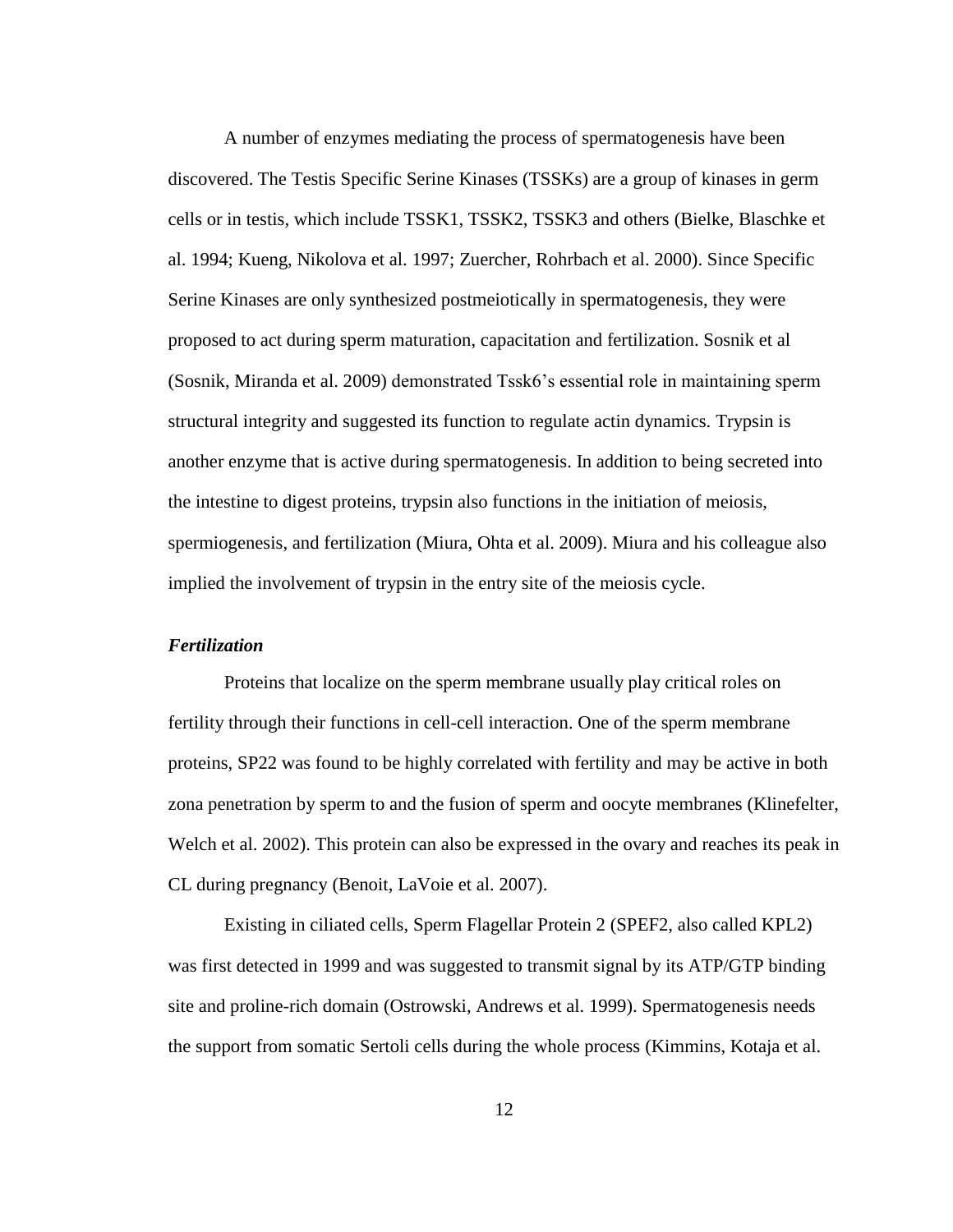2004; Kimmins and Sassone-Corsi 2005). Short-tail sperm defect were found to be caused by abnormal expressed SPEF2 (Sironen, Thomsen et al. 2006). After SPEF2 was detected in Sertoli cells and intercellularly between spermatozoa, it was implied to regulate the organization of sperm tails by interacting with intra-flagellar transport protein IFT20 (Sironen, Hansen et al. 2010). Integrin family also plays an important role in fertility, especially sperm and egg interaction. The fact that integrin beta 1 facilitated the rate of fertility confirmed the importance of integrin beta1 to assist the binding between sperm and egg plasma membranes (Baessler, Lee et al. 2009). Another family is ADAMs, which is widely spread with a disintegrin and metalloprotease domain, and joins in the process of fertility, embryogenesis, etc (Edwards, Handsley et al. 2008). Fertilin  $\beta$  (ADAM2) is thought to be an important protein in sperm-egg binding by interacting with integrin through its disintegrin domain (Evans 2002). Recently, Testase 1(ADAM 24), a sperm membrane protein, was shown to partially control the number of sperms that interact with occytes (Zhu, Gupta et al. 2009).

## <span id="page-24-0"></span>*Egg activation*

In addition to half of the genome, sperm also injects thier cytoplasm into oocyte, in which many proteins from sperm will regulate egg activation. The condensed cytoplasm forms the structure named perinuclear theca (PT), which includes the subacrosomal layer (SL) and the postacrosomal sheath (PAS) (Oko and Morales 1994; Oko, Aul et al. 2001; Robaire 2001). Experiments have shed lights into the trace molecules performing oocyte activation from sperm head, which was able to activate oocyte alone while sperm tail could not (Kimura, Yanagimachi et al. 1998). PAWP is a sperm-specific WWI domain-binding protein only detected in PT. The role of PAWP was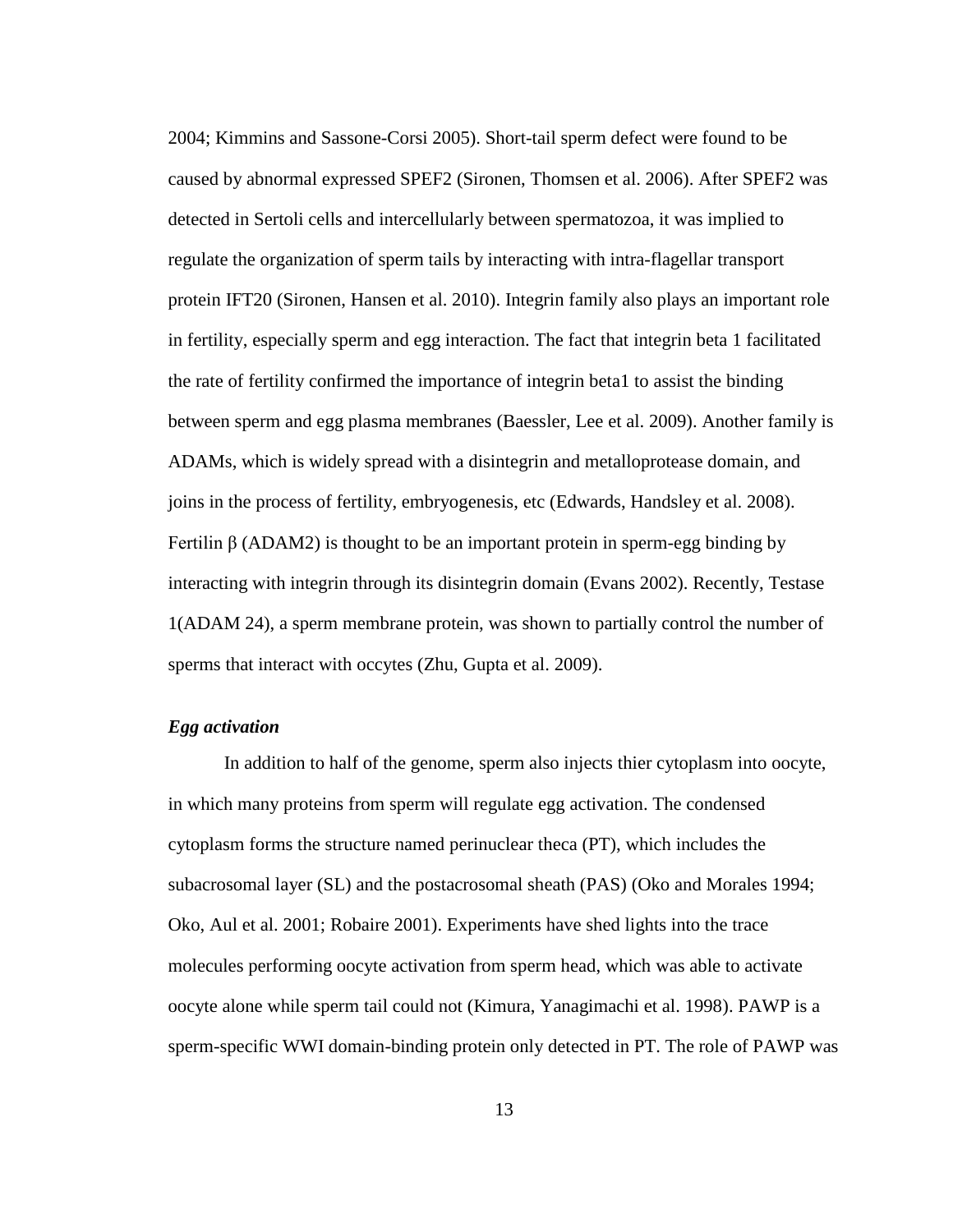appreciated from the observation that it was critical in meiotic resumption and pronuclear development during egg activation by a PPXY motif (Wu, Sutovsky et al. 2007). In the same year, Wu et al (2009) also found PAWP was dependent on manchette microtubules during spermiogenesis and PAS was the only structure mediating egg activation (Wu, Sutovsky et al. 2007).

 $Ca<sup>2+</sup>$  increase is the most remarkable event during egg activation. Its active role has been proven by the experiment results showing that egg activation was occurred following  $Ca^{2+}$  injection in the absence of sperm (Swann and Ozil 1994; Schultz and Kopf 1995). The proteins that induce the calcium oscillation in egg cytosol should be responsible for its activation (Swann, Larman et al. 2004). PLC  $\zeta$  protein, which is exclusively expressed in spermatids (Saunders, Larman et al. 2002) is a novel form of phospholipase C family. It has been proved to cause  $Ca^{2+}$  oscillation by injecting pure cRNA into oocytes (Swann, Larman et al. 2004).

#### <span id="page-25-0"></span>*Early embryonic development*

The ciliary structure of sperm tails is mainly separated into fibrous sheaths and outer dense fiber proteins. As a fibrous sheath protein, TSGA10 is expressed in embryos and increases during embryo development, which provides evidence to suggest its involvement in ciliary cell to cell division (Behnam, Modarressi et al. 2006). There are 11 isotypes in the Protein Kinase C (PKC) family and many of them participate in spermatogenesis, fertilization and embryogenesis. In early embryo, PKC isotypes overcome changes in both concentration and location. High concentrations of PKC  $α$ , γ and  $\zeta$  are detected in the nuclei in two-cell stage, although none of PKC  $\alpha$  and  $\gamma$  appears around pronuclei in the zygote (Baluch and Capco 2008) (Dehghani and Hahnel 2005).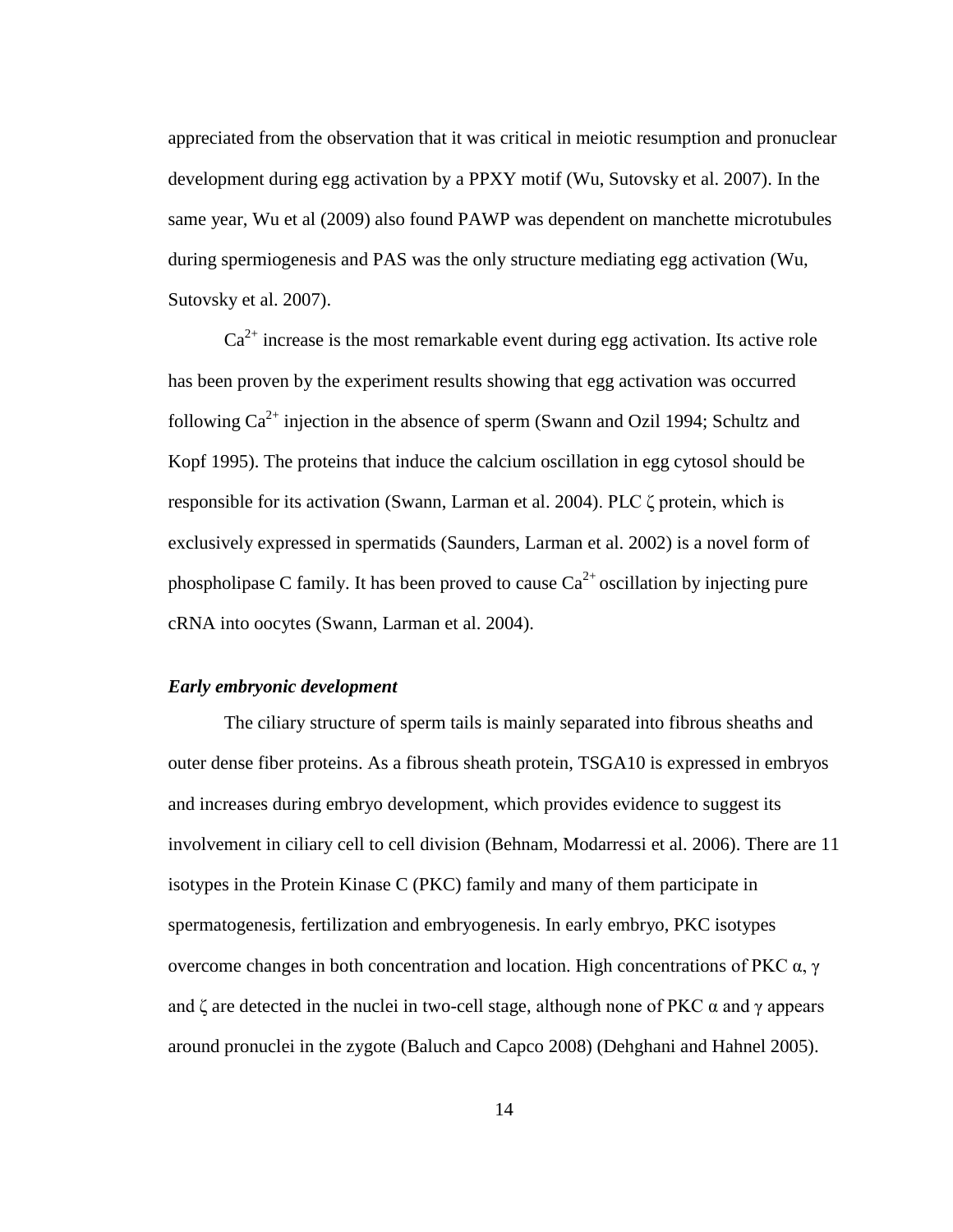However, these isotypes can only be detected in a narrow location after the two-cell stage, except PKC  $\zeta$  (Capco 2001). PKC  $\zeta$  is highly enriched until the end of the eightcell stage, where it decreases before the blastocyst stage (Pauken and Capco 1999; Pauken and Capco 2000). It is concluded that PKC family plays a role by phosphorylating special substrates in embryogenesis with their cofactors (Kalive, Faust et al. 2010).

Besides proteins that mediate the process of embryonic development, there are some proteins aimed to protect the embryo from radiations. As early as 1996, Norimura and his colleagues already found the activation and increasing of p53 which was induced by irradiation. More data have shown the existence of at least three mechanisms regulated by p53 and by p21 (Toyoshima 2009).

#### **Conclusions**

<span id="page-26-0"></span>Successful fertilization is the beginning of a new life, where halves of the genomes of two parents are combined. A series of developmentally regulated events must be accomplished before fertilization occurs, which are called gametogenesis (spermatogenesis and oogenesis). A stem cell is infertile until it undergoes Mitosis, Meiosis I and Meiosis II. Spermatogenesis and oogenesis are quite similar, but the main difference is the number of gametes that each stem cell produces (four in spermatogenesis and one oocyte in oogenesis). Cleavage occurs after fertilization, which is followed by early embryogenesis. Genetically, Angus cattle are widely raised due to strong maternal traits, carcass quality and calving ease. Industries are also benefit from their vigorous growth, convenience traits and versatility.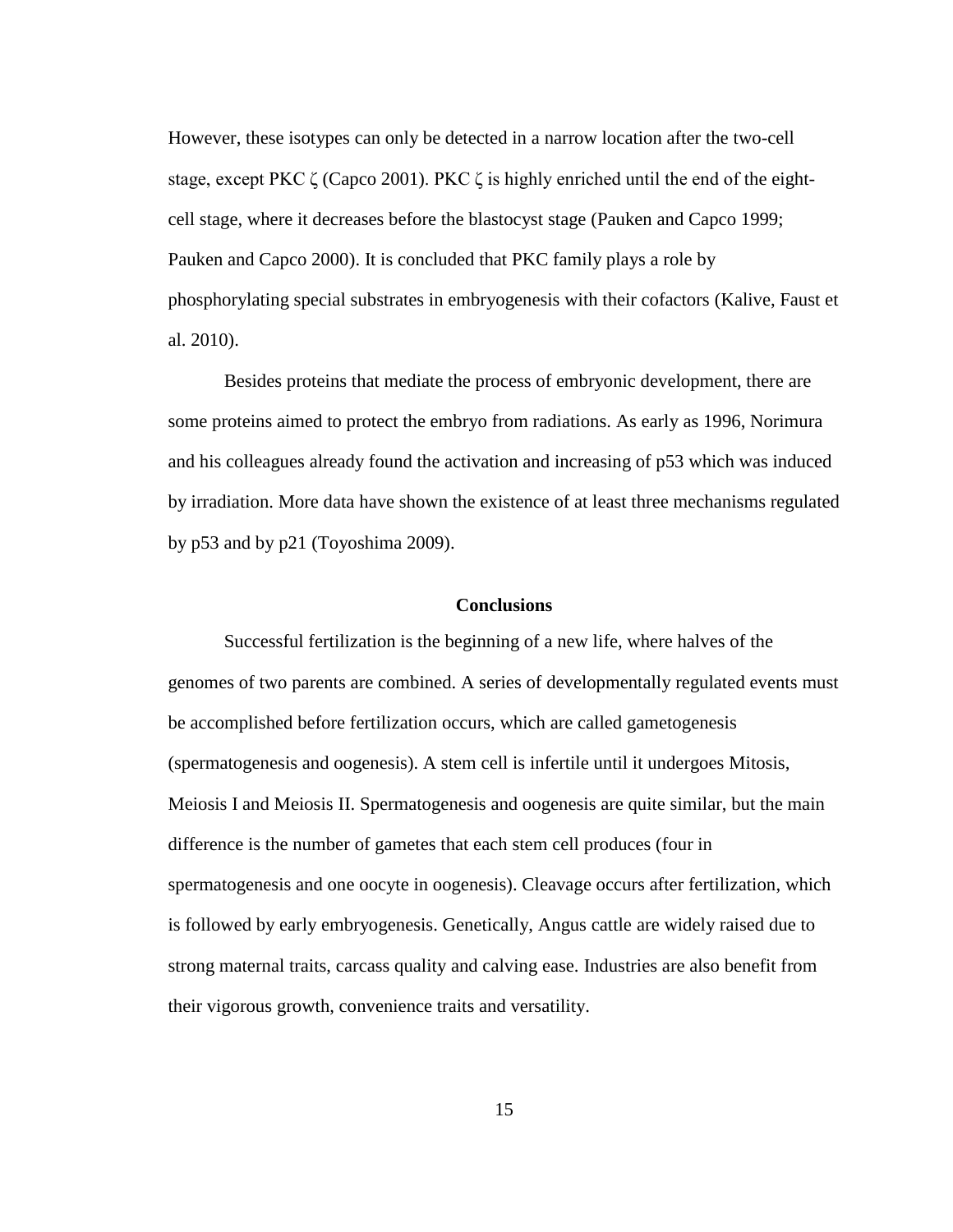Translation slows down in nuclease of mature spermatozoa, but mitochondrialencoded translations still take place. These translated proteins are synthesized only when they are essential for capacitation and fertilization. Both cytoplasm and membranes have proteins that regulate and assist fertilization and embryogenesis. Therefore, these proteins can give us clues as to the processes related with fertility regulation. They can be applied as protein markers to determine abnormal or low fertile sperms. They have the potential to improve the Angus breed in industry and enlarge basic research findings. A better understanding and fertility improvement, through the use of precise and rapid analysis, will not only benefit in basic science but will also benefit mammal biotechnology and biopharmaceutical industry.

Many approaches have been applied on proteomic studies of bull fertility. The principle that the charge of the protein is positive in relation to its size enables us to separate proteins according to their molecular weight. SDS-PAGE has become a basic technique with wide application when it is integrated with other techniques. Finally, we are able to determine protein size, modification, identification, purity, and amount. 2D-DIGE accelerates the development of proteomic by direct and global two dimension views of several hundreds of proteins from the sample (Chevalier, 2010). Western Blotting and Immunocytochemistry are mainly used to detect the amount and location of target proteins. Many mass spectrometry techniques are dedicated to provide powerful analysis of the elemental composition of proteins.

Protein variety changes during the formation of mature gametes as well as their DNAs and RNAs. Proteins that remain in spermatozoa are considered to be critical for maturation, fertilization, etc. The observation that one specific protein deficiency induces many fertility symptoms confirms the importance of this protein for fertility. Many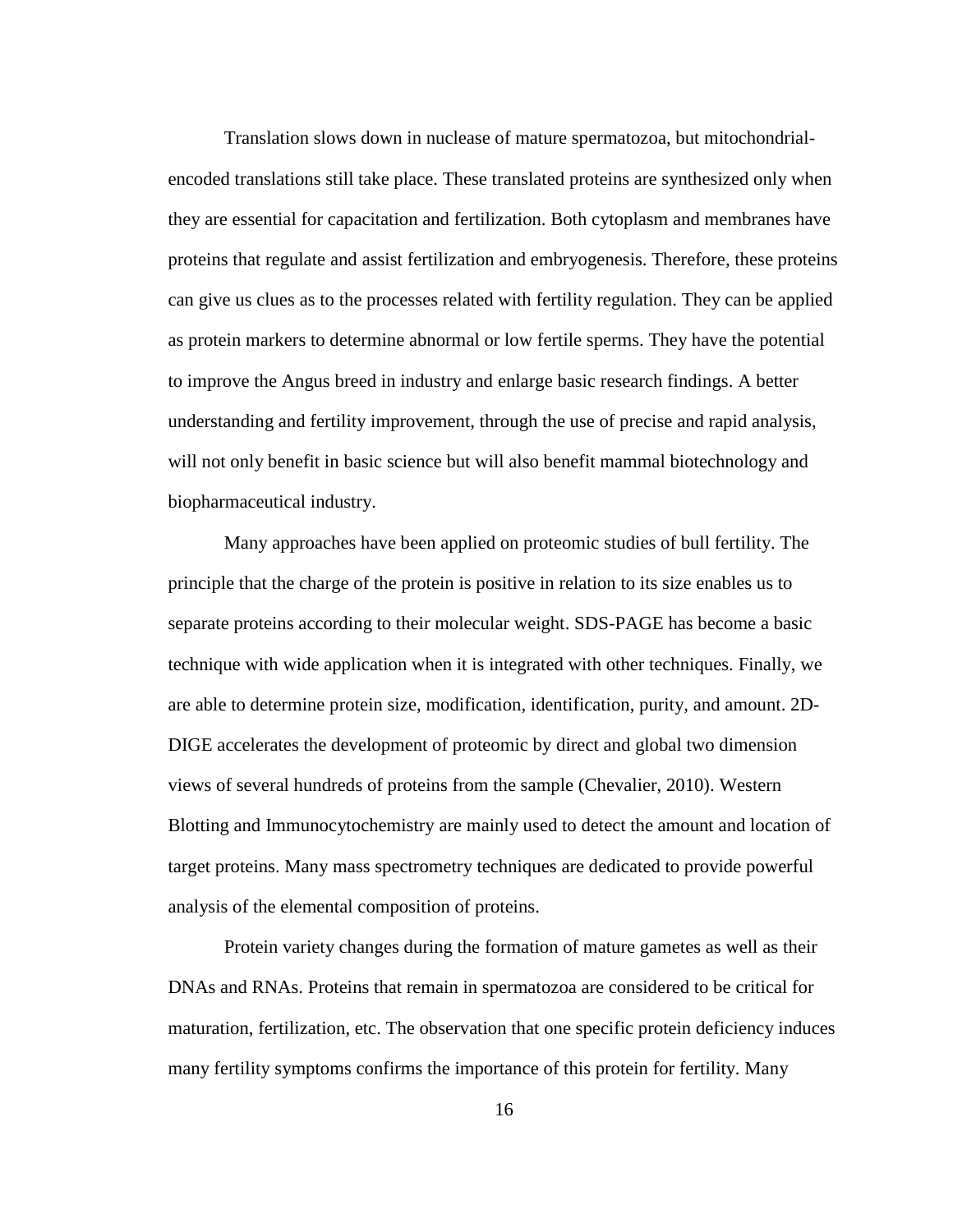protein families might function as mediators or maintain structural integrity of spermatozoa. Proteins and other molecules play their roles at different stages of gametogenesis. Membrane proteins usually serve in cell-cell interaction during fertilization and may be expressed in spermatozoa, oocyte, or both. It is believed that proteins transmit signals in the pathways including many protein families. Integrin and ADAM families widely exist in gametes and have been shown to control sperm-egg binding. Egg activation requires the participation of proteins in spermatozoa, especially cytoplasmic proteins injected into the occytes. They are critical in meiotic resumption and pronuclear development during egg activation, such as PAWP and PLC δ. Cell division cannot occur successively without the proteins in spermatozoa. Proteins can either function in a short period or during most of the process. The Protein Kinase C (PKC) family is one of those proteins that play a role during spermatogenesis, fertilization and embryogenesis. There are also some proteins aimed to protect the embryo from radiations, etc.

#### **Future Prospects**

<span id="page-28-0"></span>Although hundreds of proteins have been considered to be involved in fertilization, only a few protein pathways have been analyzed completely. The specific targets these proteins work on are not clear. Other elements, such as  $Ca^{2+}$  and  $K^{+}$ , also participate with proteins. But little is known about the mechanism how all of these factors are mediated and function together. Despite considerable amounts of research thus far, we are still at the beginning of understanding the proteomics of gametes. The next challenge is to identify the biological networks by which these proteins regulate the beginning of life.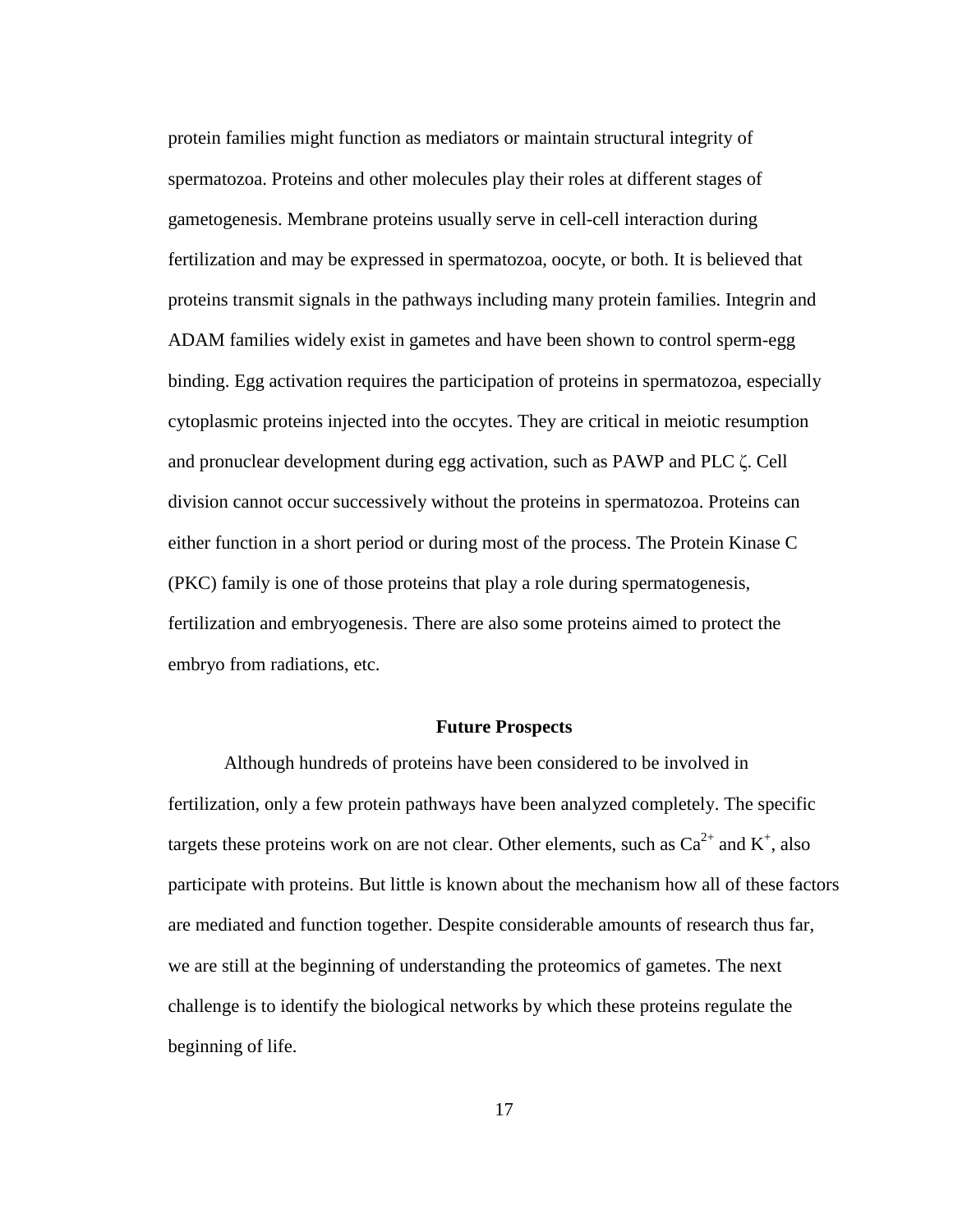Key chains of pathways might be the first step where scientists can have a breakthrough, because it is easier to find the significant events that occur in the complete network of biochemical pathways. In fact, endeavors have been made and many pathway databases have been created. However, they are far from completion. In the long term, the focus should be on the improvement of these databases. Advanced techniques will no doubt accelerate the development of network construction.

The application of this knowledge will definitely bring benefits to the animal agriculture industry. In research focused on the use of protein markers to measure fertilization potential, attention is drawn to the essential proteins that widely spread in spermatozoa that are closely linked with fertility. In this time of research, should be gamete samples quickly examined so that the higher fertile bulls would be selected. Obviously, the labor and cost of collecting fertility data and data processing can be decreased. It will become possible to increase fertility based on reasonable regulation and reconstruction of these mechanisms. These research findings will finally lead to financial profit once they are implemented.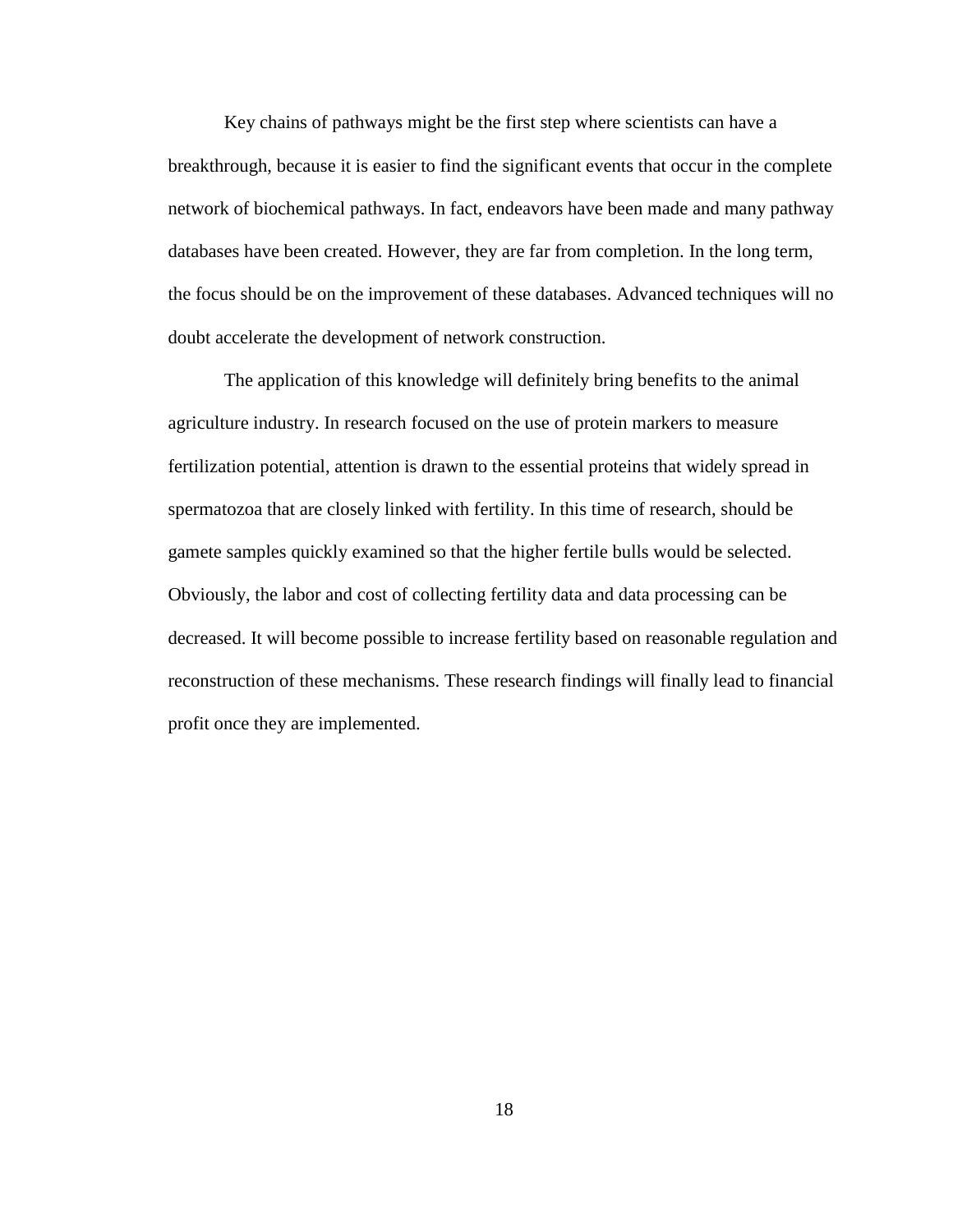## CHAPTER II

## <span id="page-30-1"></span><span id="page-30-0"></span>PROTEIN MARKERS IN ANGUS BULL SPERMATOZOA FOR FERTILITY

## **Introduction**

Male fertility is one of the most important factors affecting mammalian reproduction. It is genetic; hence protein variations in cattle cause differences in the fertility and efficiency of production. Semen is categorized as compensable or uncompensable by fertility traits (Evenson 1999; Saacke, Dalton et al. 2000; Watson 2000; Dejarnette 2005), and uncompensable fertility is independent of sperm dosage among males. Despite the importance of sperm in cattle reproduction, however, molecular mechanisms of uncompensable infertility and relative proteins are not quite clear yet.

Scientists began treatment of sterility before 1902, and spermatolysis was the first research object during the molecular research of male fertility (Martin, Carnett et al. 1902). In the earliest days, immunologic studies was one of the most important methods used to study the factors of sterility (Kiddy, Stone et al. 1959). Scientists once considered immunologic male infertility to be the main reason; however, the later measurement of seminal leukocytes in routine semen analysis shows its shortage in prognostic value (Tomlinson, Barratt et al. 1993). With the development of molecular biology, it was found that protein and DNA contents in sperm from an infertile human male had deficiencies in protamine that vary over time (Bench, Corzett et al. 1998).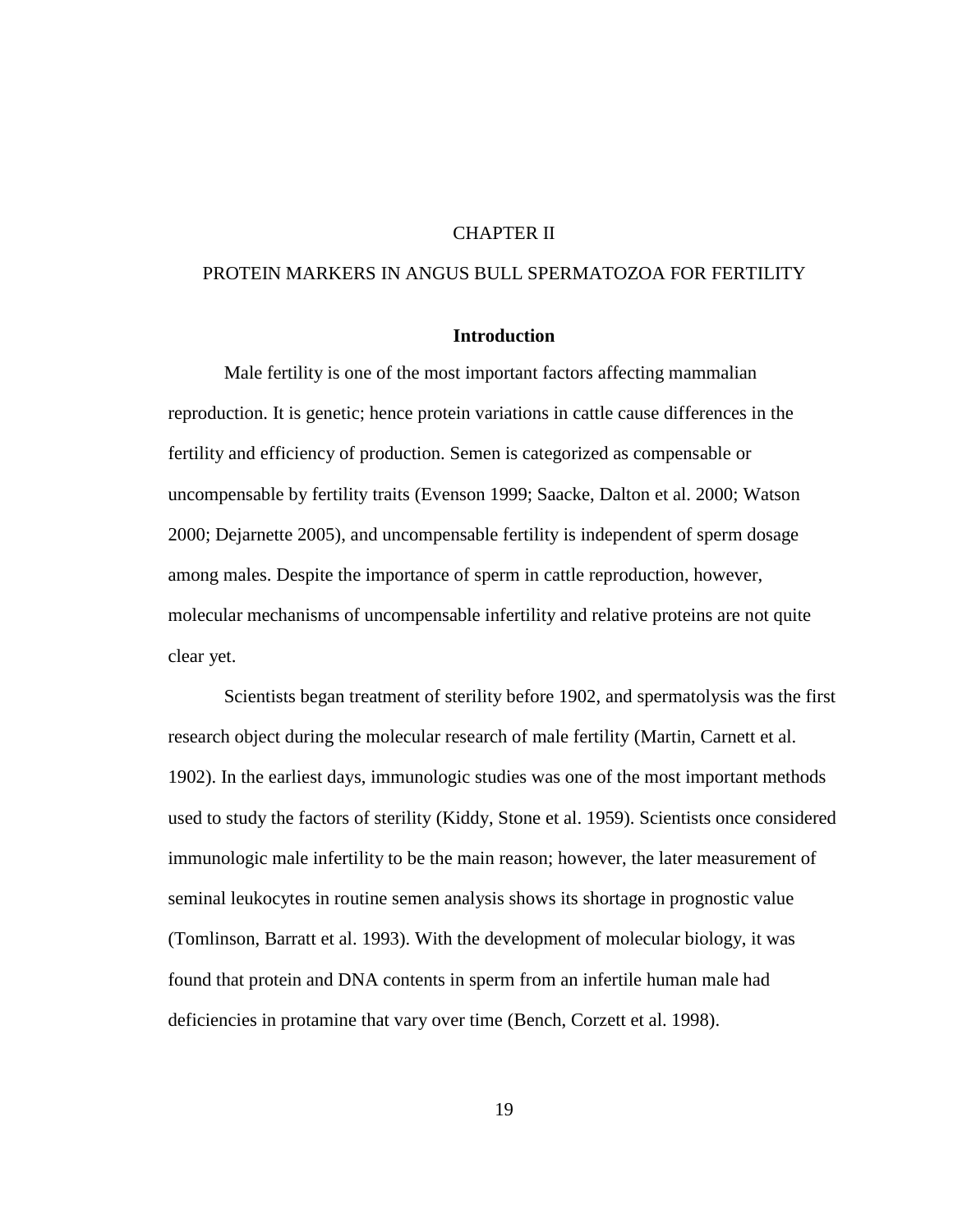Preliminary data show that there are protein markers for sub-optimal bull fertility, and many sperm proteins related to male infertility have been identified. Compared to sperms from low-fertility bulls, sperms from high-fertility bulls have a higher expression of proteins involved in energy metabolism, cell communication, spermatogenesis, and cell motility (Peddinti, Nanduri et al. 2008). The critical role of carbohydrates and glycoproteins has been assumed during sperm-oviduct adhesion (Lefebvre, Lo et al. 1997; Suarez SS 1998; Revah, Gadella et al. 2000; Talevi and Gualtieri 2001; Sostaric, van de Lest et al. 2005; Ignotz, Cho et al. 2007) , sperm-oocyte interactions (Tulsiani, Yoshida-Komiya et al. 1997; Gougoulidis, Trounson et al. 1999; Amari, Yonezawa et al. 2001; Tanghe, Van Soom et al. 2002; Thys, Nauwynck et al. 2009), and embryo implantation (Whyte and Allen 1985; Biermann, Gabius et al. 1997). Hepatocyte growth factor (HGF), a pleiotropic cytokine, was reported to influence mitogenesis, motility, differentiation, and functions on the maintenance of sperm motility (Janescha A. 2008). In the asthenozoospermic samples, scientists have found 17 protein spots at different amounts (Martinez-Heredia, de Mateo et al. 2008). These include cytoskeletal Beta actin, Annexin-A5, Cytochrome C oxidase-6B, Histone H2A, Prolactin-inducible protein and precursor, and so on.

It has been known that molecular defects in the sperm might cause sub-par fertility. However, the area regarding the mode of bovine fertility is still a puzzle (Talevi and Gualtieri 2001). The molecular mechanisms of uncompensatory infertility are still unknown, and the gap in the knowledge is due to the fact that molecular mechanisms of uncompensatory infertility remain unclear (Dejarnette 2005). Furthermore, scientists only discovered and demonstrated a small portion of actual genes and proteins crucial to regulate bull fertility [small ratio of actual genes and proteins regulating bull fertility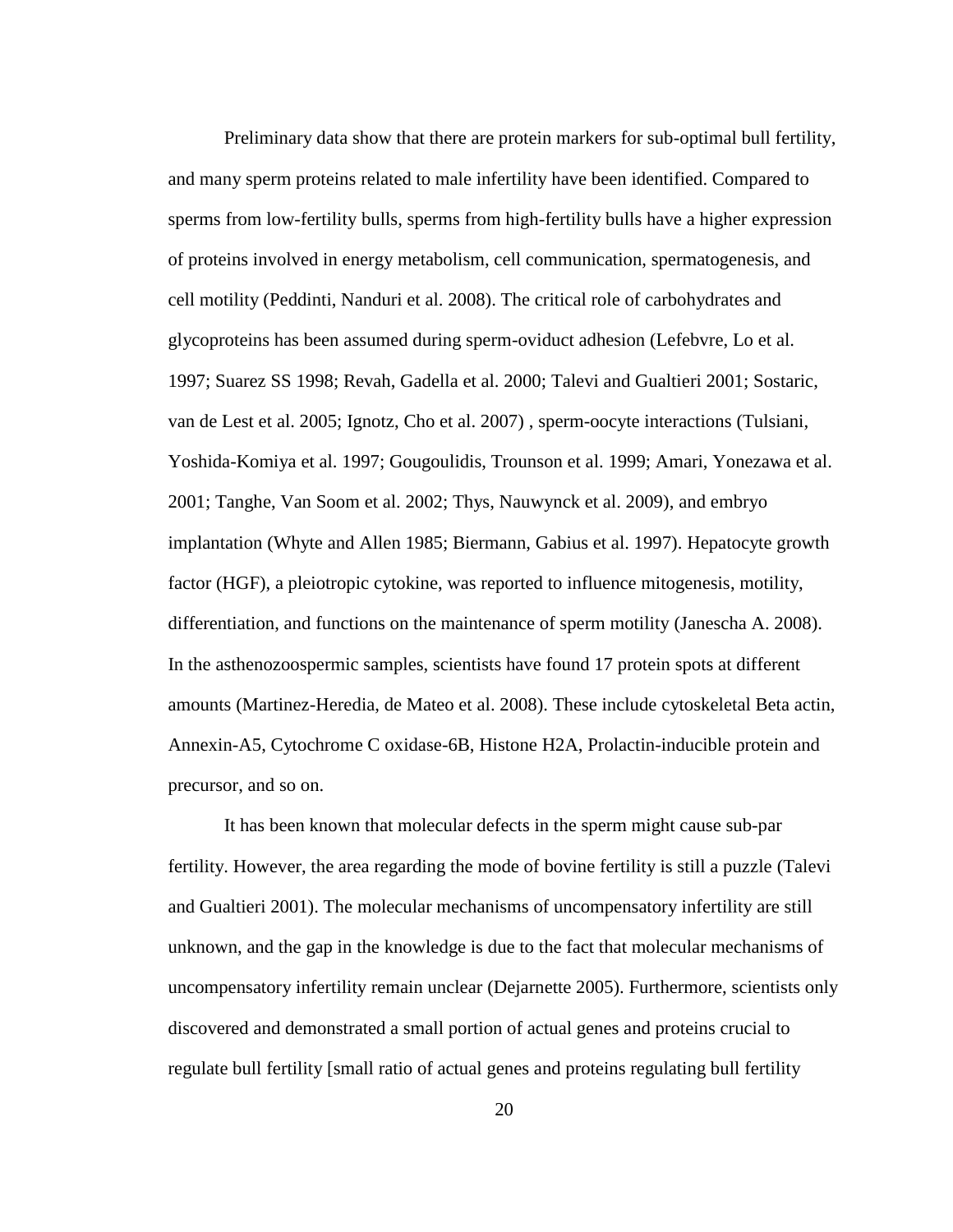have been demonstrated to be crucial]. There is no set of systematically identified protein markers that indicate fertility differences among bulls. It has been discovered that molecular defects are the cause of uncompensatory traits, and a number of spermatozoa proteins such as fertilin and integrins have been proposed to play critical roles in fertilization. However, underlying mechanisms are not defined (Fusi, Tamburini et al. 1996; Pate, White et al. 2008). Research results have already proven that change in reproductive performance can generate return on investment three times more than in product performance (Hansen 2009).

Therefore, we used our established methods in quantitative proteomics 2D-DIGE and systems biology modeling to solve these problems. We also applied canonical protein interaction pathways and networks coupled with functional assays. We have so far identified differentially expressed proteins as molecular markers associated with fertility. In addition, we also identified biological functions of these proteins in the context of protein interaction networks and putative molecular markers associated with high-fertility phenotype. These molecular biomarkers can be used to predict bull fertility, thereby improving animal production efficiency and genetics.

#### **Materials and Methods**

#### <span id="page-32-0"></span>*Determination of bull fertility*

 The frozen semen samples and the fertility data from 4 Angus bulls with satisfactory semen quality were generously donated by Alta Genetics, Inc. (Watertown, WI).

Fertility of the bulls was tested through artificial insemination of 1,265 cows on seven farms. Frozen semen samples from 4 bulls were distributed to seven herds, and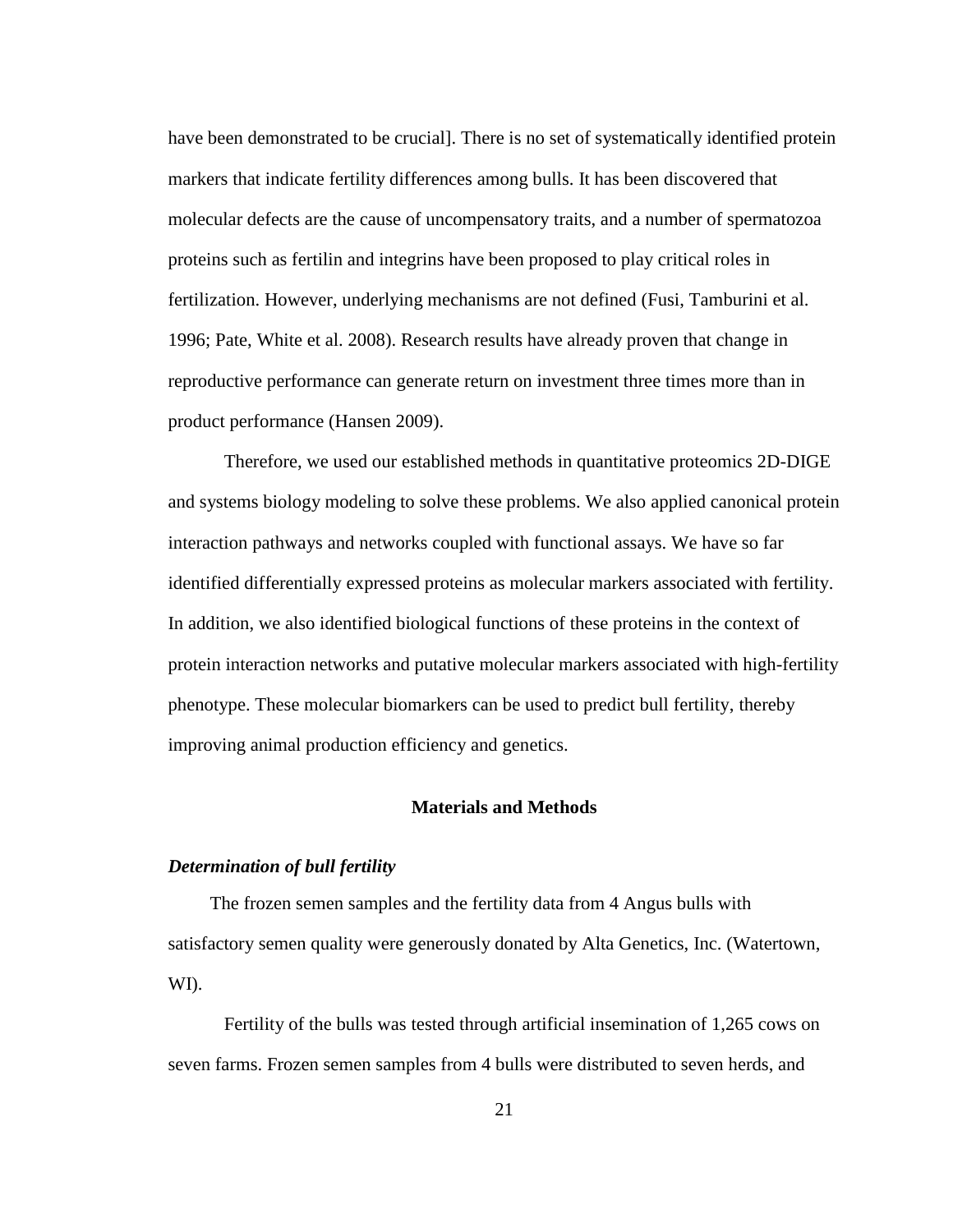cows bred in standing heat. Then, the pregnancy diagnoses were performed by veterinary palpation, following 40 days of post insemination. Based on the conception rates, 2 bulls were considered high fertility and 2 bulls were considered low fertility

| Number of Breeding |
|--------------------|
| 394                |
| 266                |
| 263                |
| 362                |
|                    |

<span id="page-33-2"></span>Table 2.1 Fertility ranking of the bulls used in proteomics analysis

## <span id="page-33-0"></span>*Isolation of motile sperms*

Viable sperm were isolated from 4 Angus bulls with varying fertility using percoll gradient according to Feugang et al. (Feugang, Kaya et al. 2009). Briefly, motile spermatozoa were purified through 45% and 90% (v/v) percoll gradient from frozen spermatozoa. Cell pellets containing motile sperm were washed with PBS three times and stored as  $1 \times 10^7$  sperms/tube at -80 °C before shipping in dry ice to Appliedbiomics (Appliedbiomics) for 2D-DIGE.

## <span id="page-33-1"></span>*Isolation of spermatozoa proteins*

Proteins of spermatozoa were isolated by scientists at Appliedbiomics (Appliedbiomics) using their established methods. Briefly, sperm pellets were resuspended in 120 µl of 2-D cell lysis buffer (30 mM Tris-HCl, pH 8.8, containing 7 M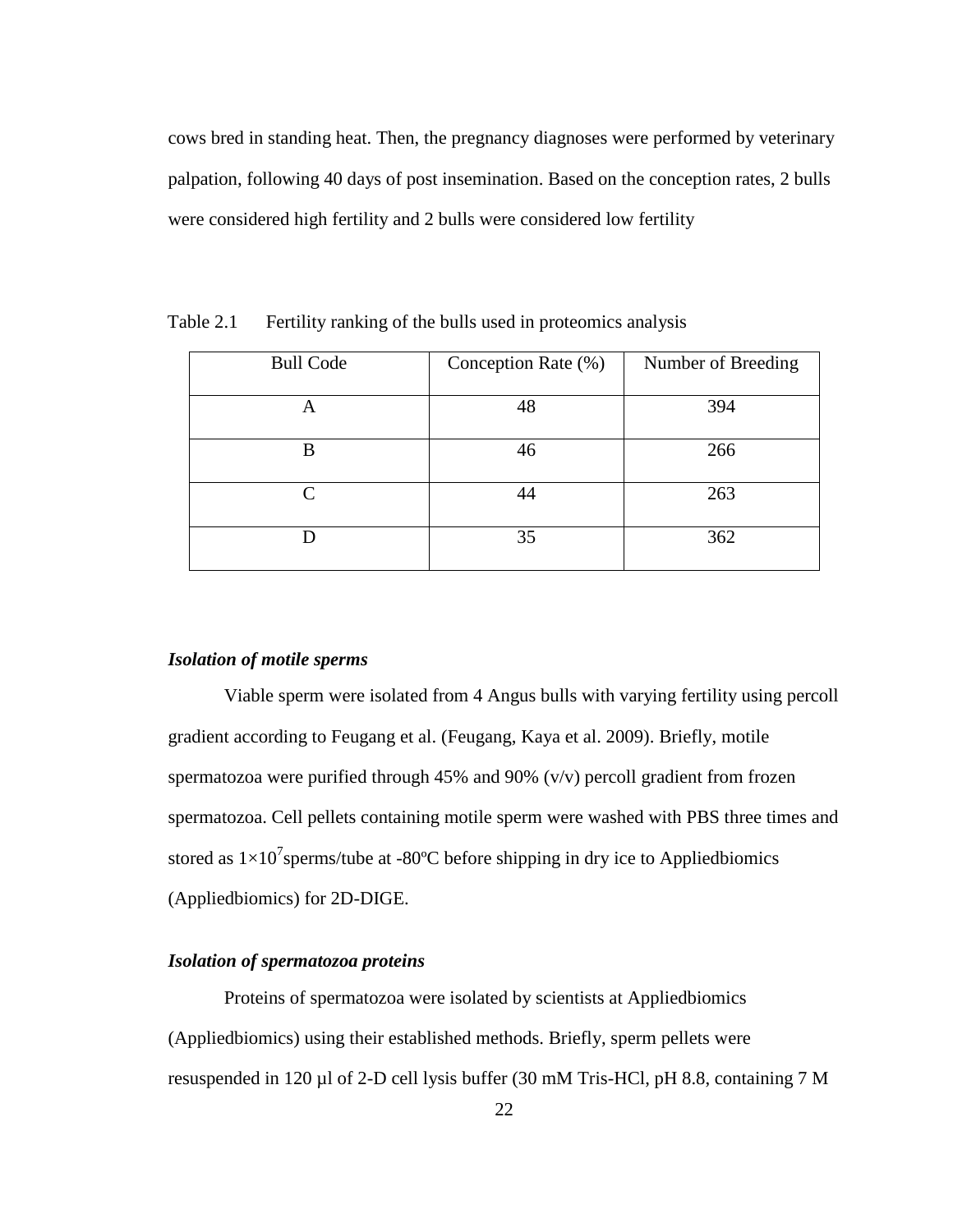urea, 2 M thiourea and 4% CHAPS, Protease Inhibitor Cocktail from Roche Molecular Biochemicals) followed by sonication for 2 seconds for three times (speed setting 4) using VirSonic ultrasonic Cell Disrupter, (VerTis, Gardiner, NY) on ice to lyse the cell pellets. Samples were incubated on a rotator at room temperature for 30 minutes and spun down at 16,000 g at 4  $\mathbb C$  for 30 minutes. The supernatant was collected, and the protein concentration was measured using Bio-Rad protein assay (Bio-Rad Laboratories).

#### <span id="page-34-0"></span>*CyDye labeling*

Proteins were labeled by scientists at Appliedbiomics (Appliedbiomics) using their established methods. Briefly, for each sample, 20-24 µg of protein was mixed with 0.7-0.9 µ of diluted CyDye (1:5 diluted with DMF from 1 nmol/ $\mu$ l stock) and kept in the dark on ice for 30 minutes. The four samples (total concentration 20 µg/gel) were mixed together to create the internal standard. Samples from each group were labeled with Cy2, Cy3, and Cy5 respectively. The labeling reaction was stopped by adding 0.7-0.9 µ of 10 mM Lysine to each sample and incubating in the dark on ice for an additional 15 minutes. The labeled samples were then mixed together, and 130 µ destreak solution (GE Healthcare) and 100 µl of Rehydration buffer (7 M urea, 2 M thiourea, 4% CHAPS, 20 mg/ml DTT, 1% pharmalytes, and trace amount of bromophenol blue) were added to the labeling mix for a total volume of  $260 \mu$ . The samples were put on a rotator for 15 minutes and spun down at 16,060 g for another 15 minutes. The labeled samples were then loaded onto a strip holder and immersed with a 13-cm IPG strip.

#### <span id="page-34-1"></span>*IEF and SDS-PAGE*

Proteins were labeled by scientists at Appliedbiomics (Appliedbiomics) using their established methods. Once the labeled samples were loaded, IEF (pH3-10 linear)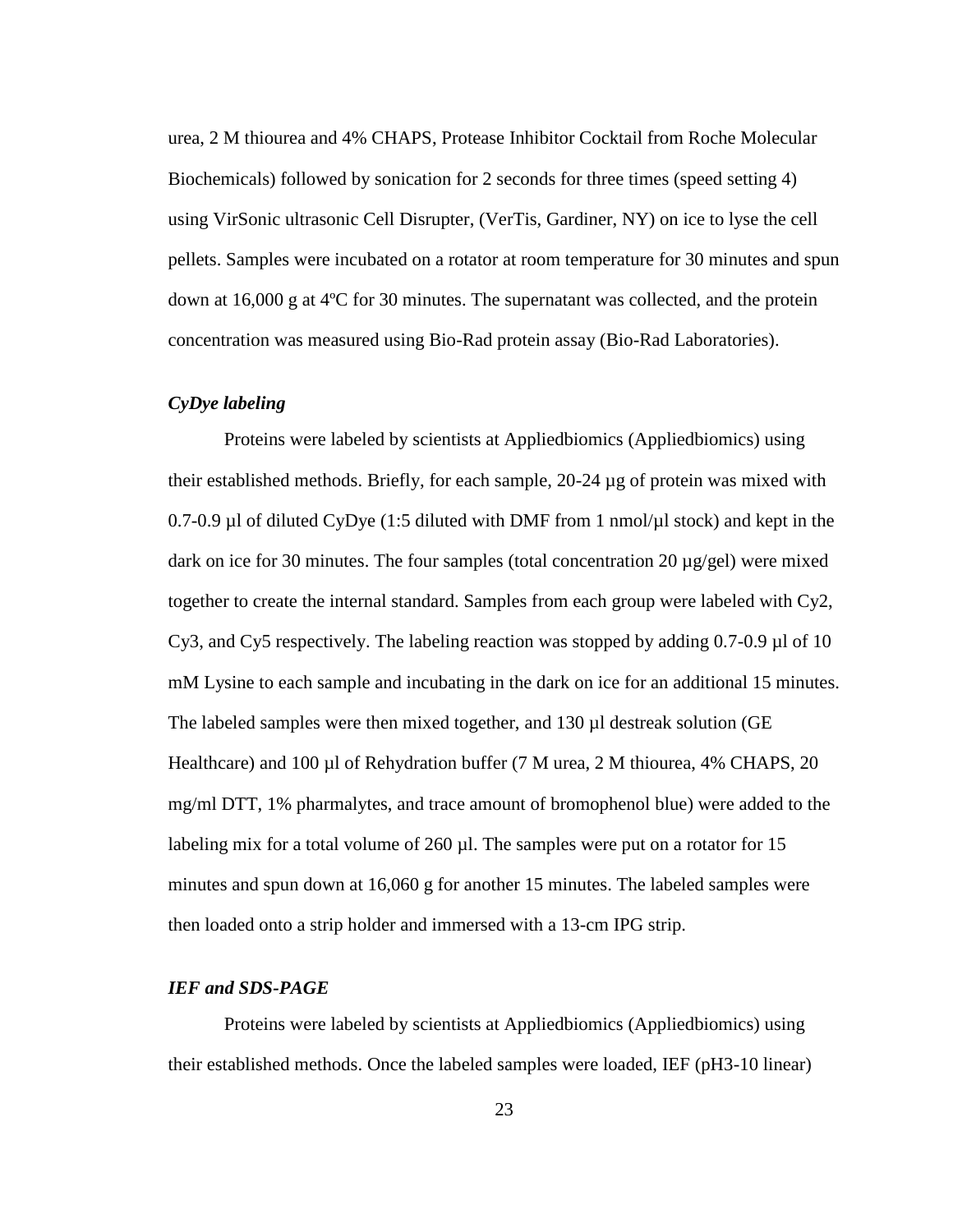was run according to the protocol provided by Amersham BioSciences. The IPG strips were then incubated in the freshly made equilibration buffer-1 (50 mM Tris-HCl, pH 8.8, containing 6 M urea, 30% glycerol, 2% SDS, trace amount of bromophenol blue, and 10 mg/ml DTT) with gentle shaking for 15 minutes. Then the strips were rinsed in the fresh equilibration buffer-2 (50 mM Tris-HCl, pH 8.8, containing 6 M urea, 30% glycerol, 2% SDS, trace amount of bromophenol blue, and 45 mg/ml DTT) with gentle shaking for 10 minutes. Next, the IPG strips were rinsed in the SDS-gel running buffer prior to transferring into 12% SDS-gels. The SDS-gels were run at  $15^{\circ}$ C until the dye front run out of the gels.

#### <span id="page-35-0"></span>*Image scan and data analysis*

Image and data analyses were performed by scientists at Appliedbiomics (Appliedbiomics) using their established methods. Briefly, gel images were scanned immediately following the SDS-PAGE using Typhoon TRIO (Amersham BioSciences). The scanned images were then analyzed by Image Quant software (version 6.0, Amersham BioSciences), followed by in-gel analysis using DeCyder software version 6.0 (Amersham BioSciences). The fold changes of the protein expression levels were obtained from in-gel DeCyder analysis.

#### <span id="page-35-1"></span>*Isolation and electrophoresis of sperm proteins for immunoblotting*

Thirty million sperm cells were lysed in 40 µl RIPA buffer (25 mM Tris-HCl, pH 7.6, 150 mM NaCl, 1% NP-40, 1% sodium deoxycholate, 0.1% SDS, Thermo Scientific, Protease Inhibitor Cocktail from Roche Molecular Biochemicals) by sonication (Ultrasonic Cell Disruptor, Microson) of the samples followed by incubation on a rotator at room temperature for one hour. The cell lysates were then centrifuged at 16.000 g at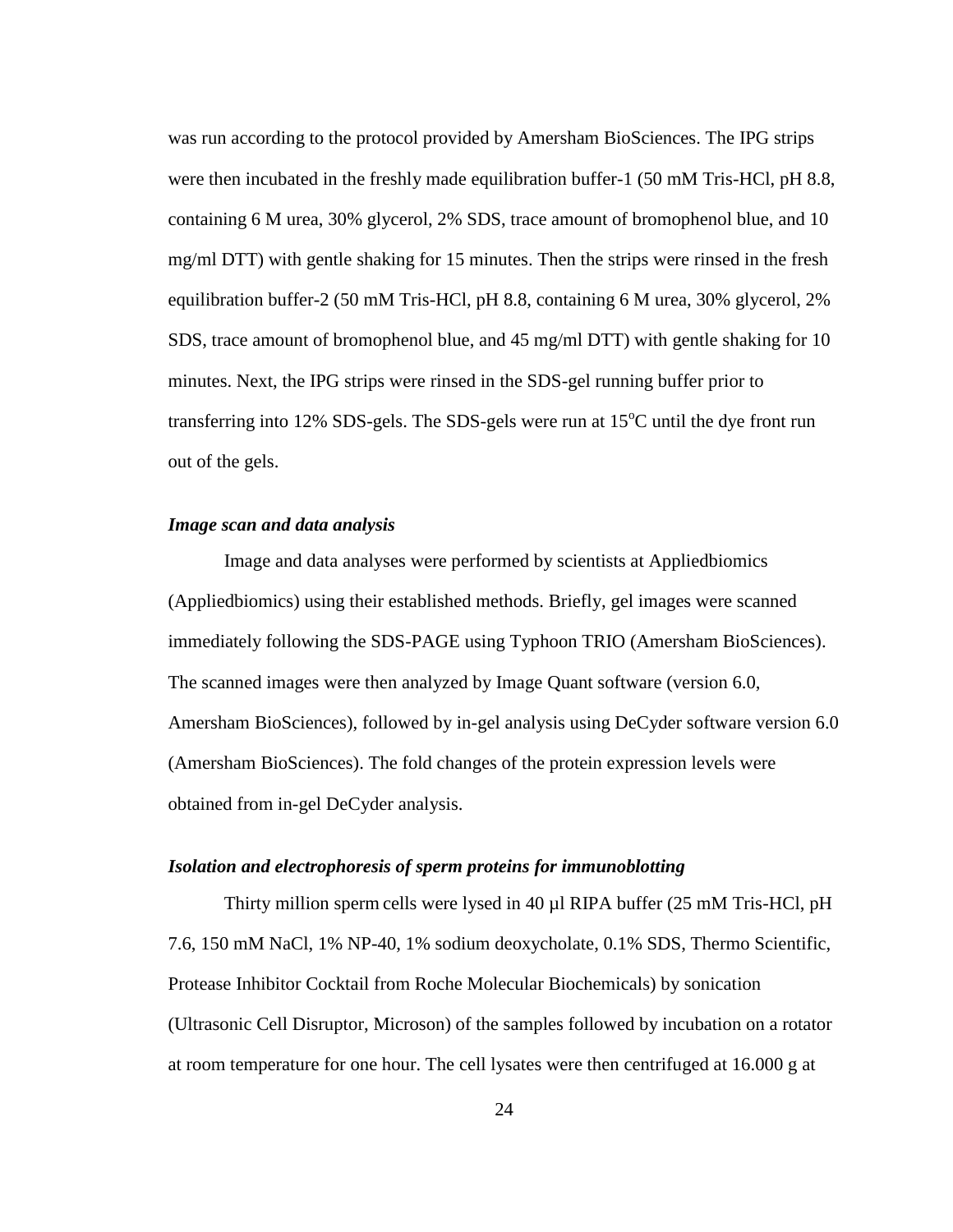4°C for 15 minutes. Protein concentration was determined using a 2D Quant kit (GE healthcare). The protein samples were denatured with the same volume of laemmli buffer, and 20 µg total proteins were size separated using 10% SDS-PAGE.

## <span id="page-36-0"></span>*Immunoblotting*

Proteins were transferred to Polyvinylidene Fluoride (PVDF, Millipore, NJ) membrane through semi-dry transfer (20V, 60 min by Owl HEP). Non-specific sites on the membranes were blocked using 2% BSA in case-in blocking buffer (Bio-Rad, CA) at room temperature for 90 minutes. The membranes were then blotted with the primary antibodies against outer dense fiber of sperm tails 2 (ODF2) and manganous superoxide dismutase (SOD), (1: 250, 0.8 µg goat polyclonal IgGs in 10 ml TBS), (Santa Cruz Biotechnology, CA). Next, the membranes were washed with washing buffer  $(0.1\%$  (v/v) Tween-20, 10 mM Tris, and pH 7.4, 0.9% NaCl) three times.

The membranes were then incubated with donkey anti-goat IgG, HRP-conjugated secondary antibodies (1:100,000 dilution in TBS, Santa Cruz) at room temperature for one hour. Following three washes, the signals were detected using the Enhanced Chemiluminescence Western Blotting Kit (Millipore) according to the manufacturer's instructions. Anti-actin antibodies (sc-1615, Santa Cruz Biotechnology) were used as loading control for each membrane.

25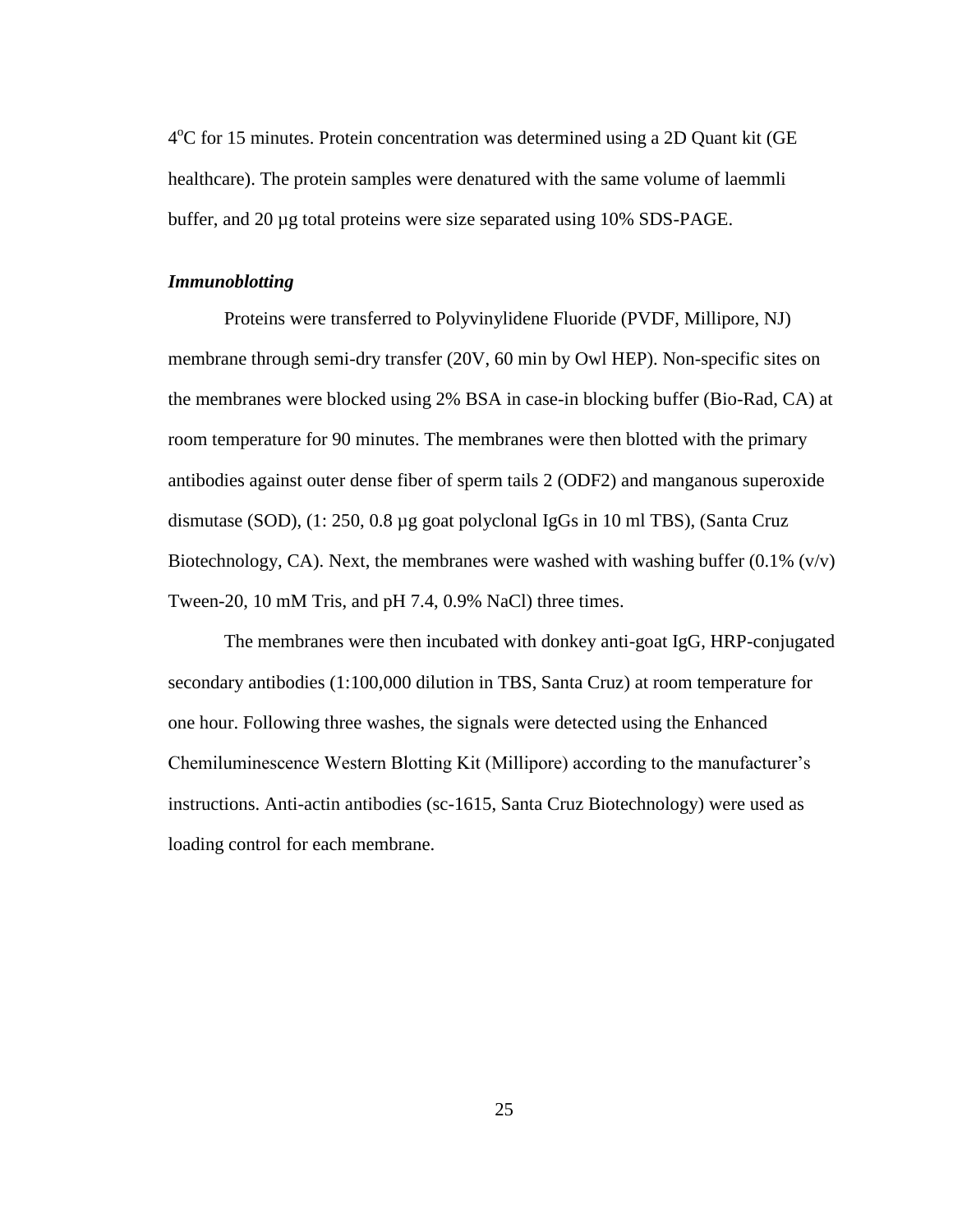### **Results**

## <span id="page-37-1"></span><span id="page-37-0"></span>*Protein analysis by 2D-DIGE*

We detected around 2,000 protein spots in each of the 2D gels (Figure 2.1). Among the 4 bulls, there were 77 detectable spots of differentially expressed proteins. While most of the proteins had similar expression levels, some protein spots were differentially expressed in sperm from bulls with varying fertility. The expression levels ranged from -4.65 to 8.21.

## <span id="page-37-2"></span>*Differentially expressed proteins in sperm from bulls with varying fertility*

We cut out 30 of the differentially expressed protein spots. Of these 30 spots, we identified 18 proteins that were differentially expressed in spermatozoa from bulls with varying fertility (Table 2.2).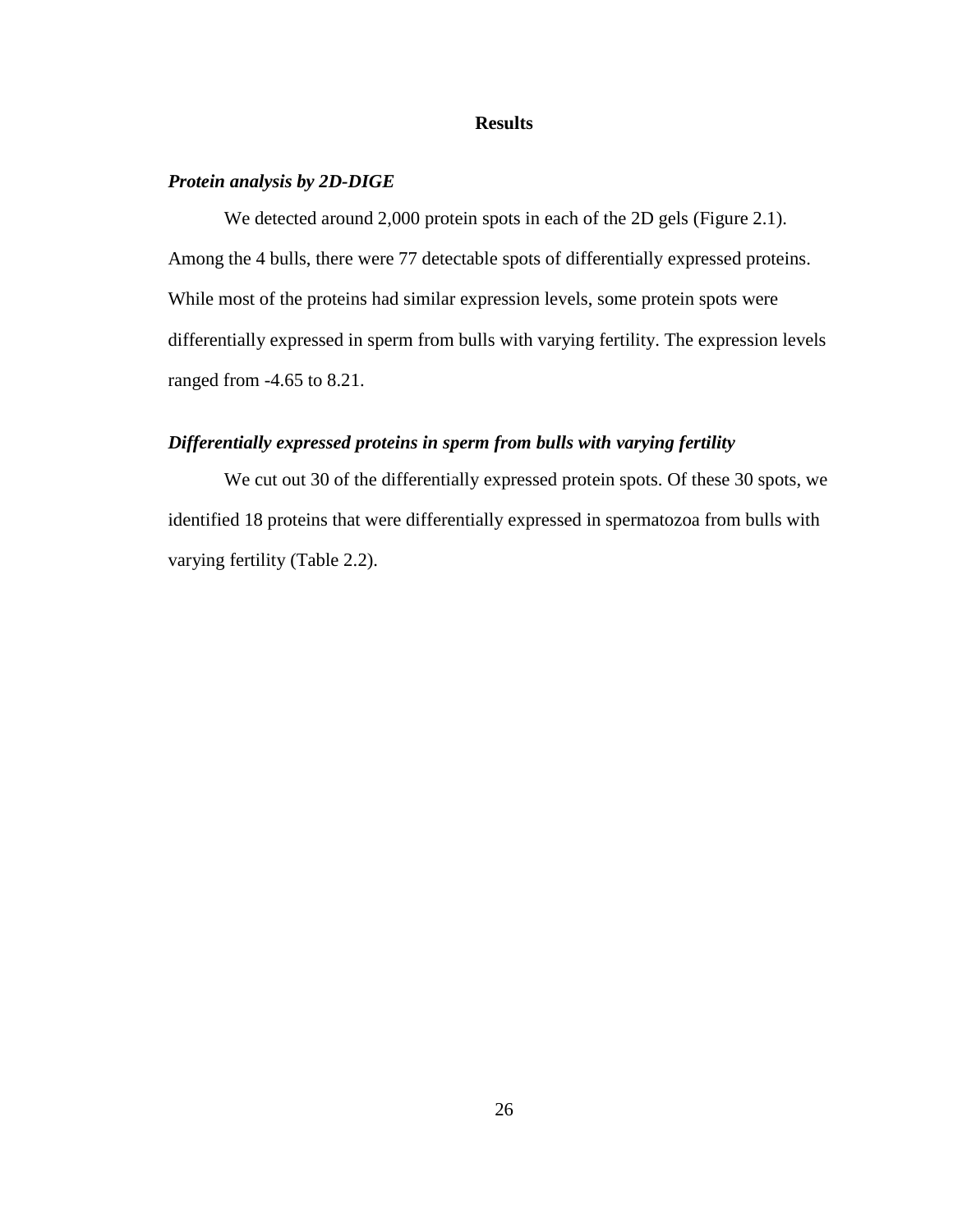

<span id="page-38-0"></span>

The same amount of protein extracts from spermatozoa were labeled separately and subjected to a 13-cm IPG strip (pH 3-10) and then transferred to SDS-PAGE. Differentially expressed proteins are circled. Dotted circles indicate the proteins sequenced for identification. Molecular weights of markers are listed on the left, while the ph ranges are indicated at the bottom. Spots 2 and 31 are Outer Dense Fiber of Sperm Tails 2 (ODF2) and Manganous Superoxide Dismutase (MnSOD), (Arrows), respectively.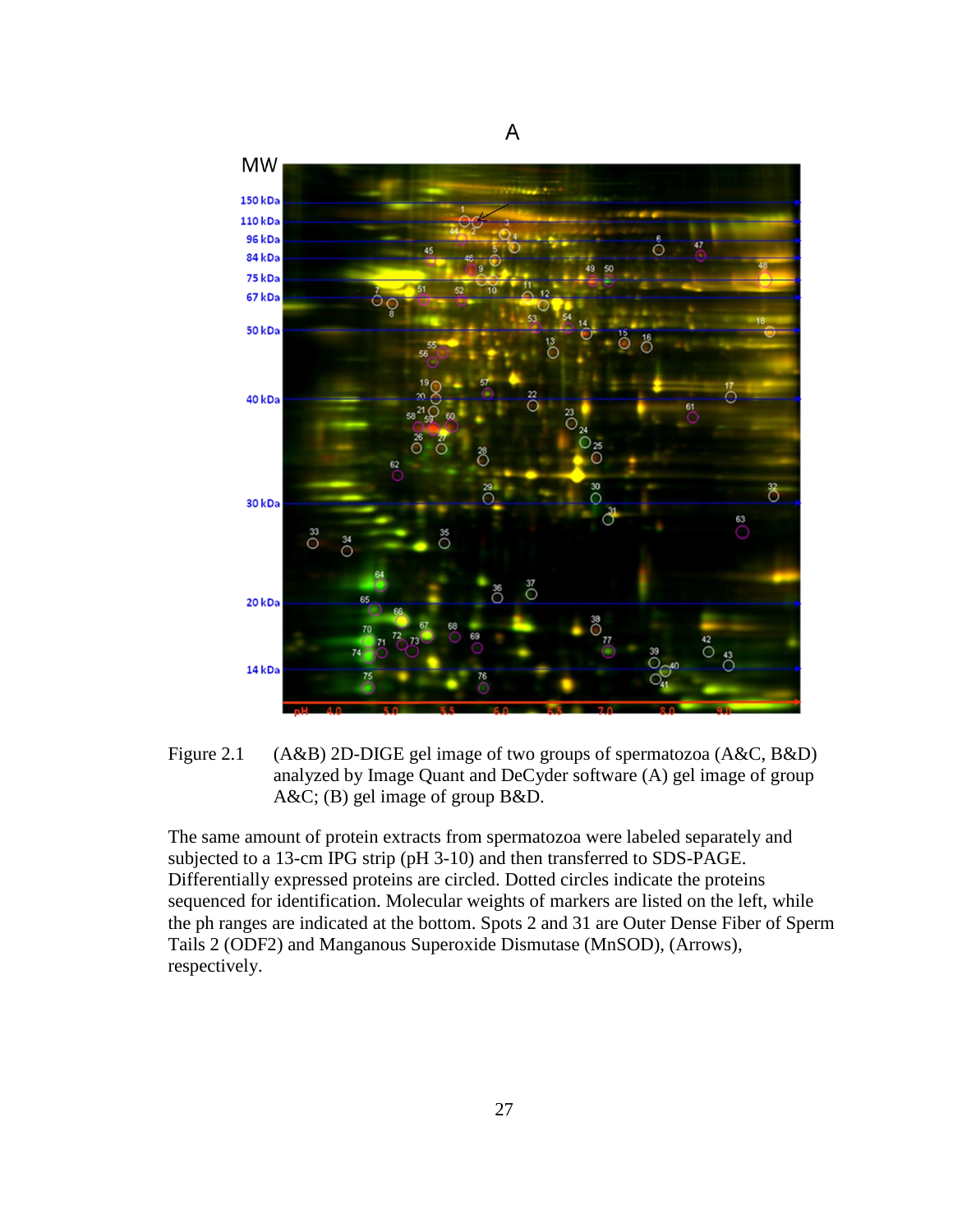

Figure 2.1 (continued)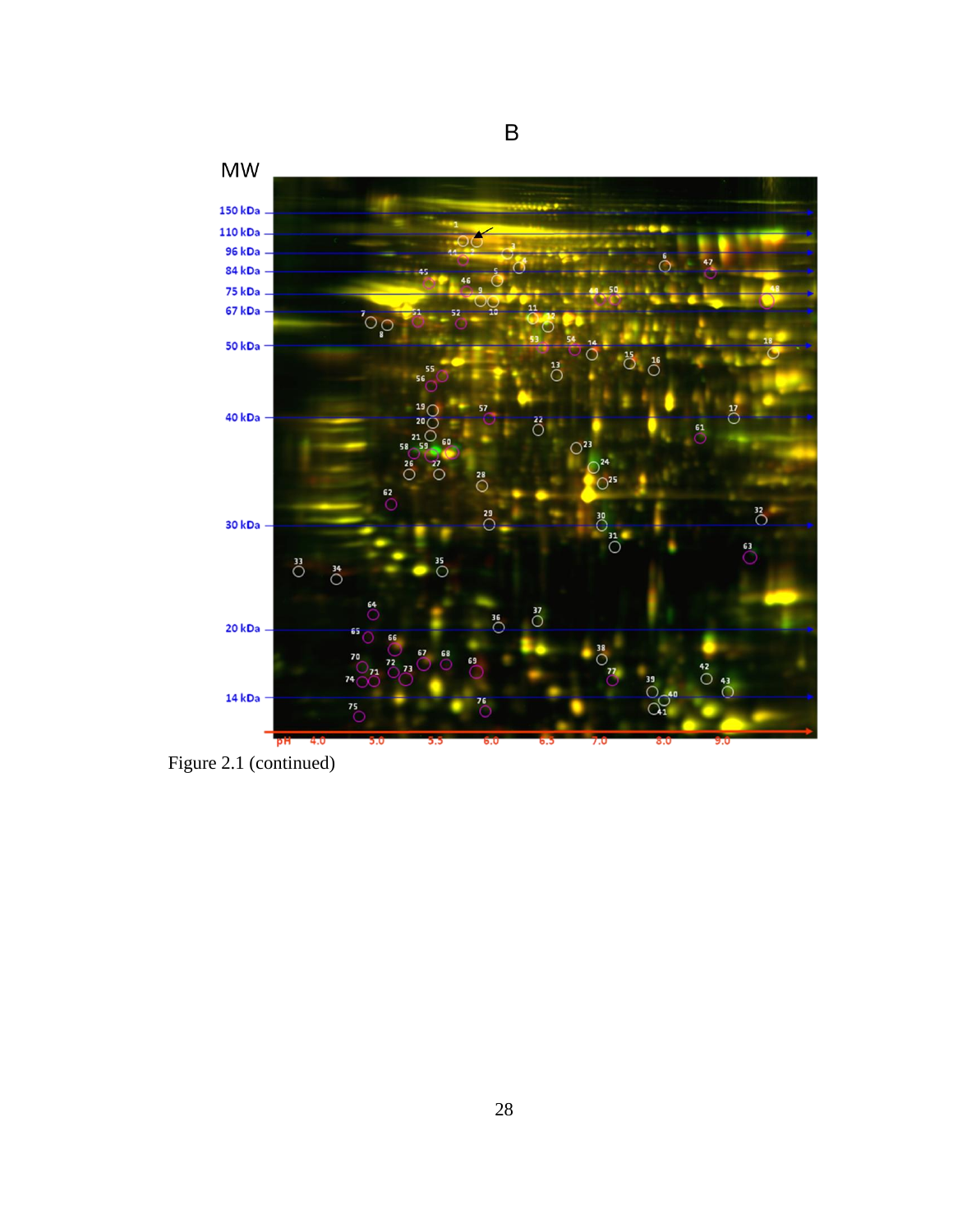| Entrez gene name                                                                          | Location               | Functions                                                                                                                                   | low/high<br>Ratio | Accession no. | Protein mw | Ä    |
|-------------------------------------------------------------------------------------------|------------------------|---------------------------------------------------------------------------------------------------------------------------------------------|-------------------|---------------|------------|------|
| Acrosin binding protein                                                                   | Extracellular<br>space | Unknown                                                                                                                                     | $-2.14$           | Gil194666681  | 61,197     | 5.1  |
| Chromosome 19 open reading frame 36                                                       | Unknown                | Jnknown                                                                                                                                     | $-3.05$           | Gil156120505  | 17,805     | 5.94 |
| Heat shock protein, alpha-crystallin-related, B9                                          | Unknown                | Protein binding                                                                                                                             | 2.04              | Gi 94966950   | 16,773     | 8.22 |
| Outer dense fiber of sperm tails 2                                                        | Cytoplasm              | Structural molecule activity; protein binding                                                                                               | 8.21              | Gi 84000345   | 75,451     | 7.52 |
| Superoxide dismutase 2, mitochondrial                                                     | Cytoplasm              | oxidoreductase activity; oxygen binding; manganese<br>Superoxide dismutase activity; protein binding;<br>ion binding; metal ion binding     | $-4.65$           | Gi 7555818    | 24,574.60  | 8.70 |
| Tubulin, alpha 3e                                                                         | Unknown                | Nucleotide binding; gtpase activity; structural molecule<br>activity; gtp binding                                                           | 2.87              | Gi 6678465    | 49,927.60  | 4.97 |
| Tubulin, beta 2C                                                                          | Cytoplasm              | Nucleotide binding; gtpase activity; structural molecule<br>activity; GTP binding; MHC class I protein binding;<br>unfolded protein binding | 2.65              | Gi 14124960   | 25,858.40  | 4.95 |
| Chain E, Leech-Derived Tryptase inhibitortrypsin<br>COMPLEX                               | Unknown                | Unknown                                                                                                                                     | 2.05              | Gi 3318722    | 23,457.40  | 8.26 |
| Mcg20287 [Mus musculus]                                                                   | Unknown                | Unknown                                                                                                                                     | 2.3               | Gill48676266  | 39,342.10  | 5.14 |
| $Hcgl 992406$ , isoform CRA b Homo sapiens                                                | Unknown                | Unknown                                                                                                                                     | 2.79              | Gil19576011   | 42,187.00  | 5.03 |
| PREDICTED: similar to ENSANGP00000002667<br>Bos taurus                                    | Unknown                | Unknown                                                                                                                                     | 2.39              | Gi 194674718  | 19,864.80  | 5.62 |
| Chain b, refined 1.8 angstroms resolution crystal<br>structure of porcine epsilon-trypsin | unknown                | unknown                                                                                                                                     | $-2.08$           | Gi 999627     | 8,813.50   | 6.67 |
| PREDICTED: similar to leucine rich repeat<br>containing 37A [Bos taurus]                  | Unknown                | Unknown                                                                                                                                     | $-2.71$           | Gill94676234  | 280,818.20 | 4.87 |

<span id="page-40-0"></span>Sperm proteins identified from 4 bulls with varying fertility by 2D-DIGE analysis Table 2.2 Sperm proteins identified from 4 bulls with varying fertility by 2D-DIGE analysis Table 2.2

29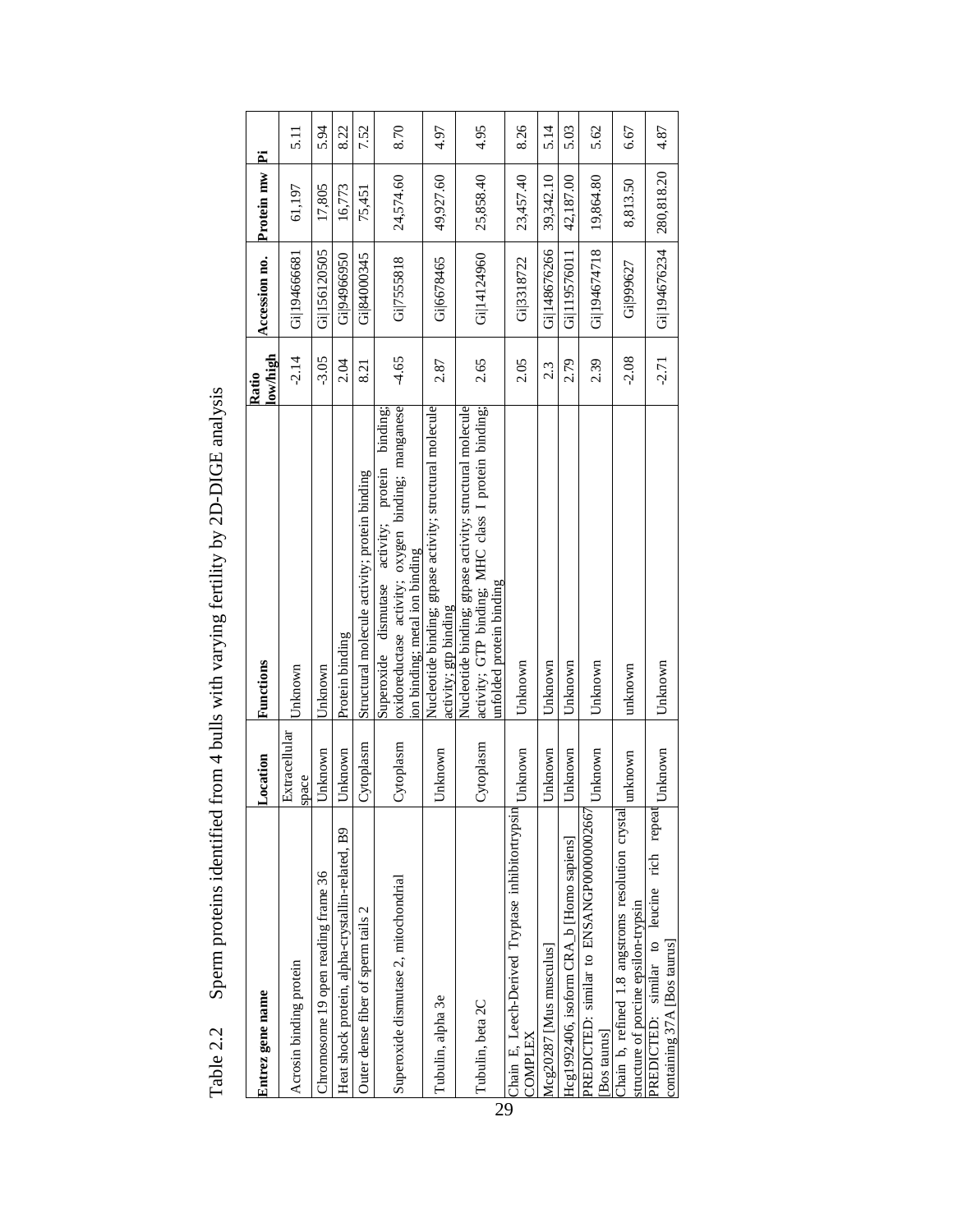Most of these proteins were expressed at higher levels in the high-fertility sperm. The amount of Outer dense fiber of sperm tails 2 (ODF2) was detected 8.21 times more in low-fertility spermatozoa. The protein (gi|194671321), which was detected five times more abundant in highly fertile spermatozoa, is similar to testis-specific 10 isoform 1. Tubulin proteins and heat shock proteins were also much higher in highly fertile spermatozoa. Meanwhile, five proteins were found to express preliminary abundance in low-fertility spermatozoa. Manganous superoxide dismutase (MnSOD) was 4.65 times higher in high-fertility sperms, and hypothetical protein LOC510569 was 3.05 times higher.

#### <span id="page-41-0"></span>*Spermatozoal ODF2 and MnSOD proteins detectable using immunoblotting*

To confirm the expression of ODF2 and MnSOD in bull spermatozoa, we performed immunoblotting experiments. Our results showed that both of these proteins were detectable in spermatozoa of the 4 bulls studied (Figures 2.2 and 2.3). The expression levels of ODF2 were almost negatively correlated with the conception rate, but there is no sufficient evidence to show any tendency between SOD and conception rate. However, the SOD levels of bull A and bull D were higher than B and C, which means SOD levels and breeding levels, were positively related.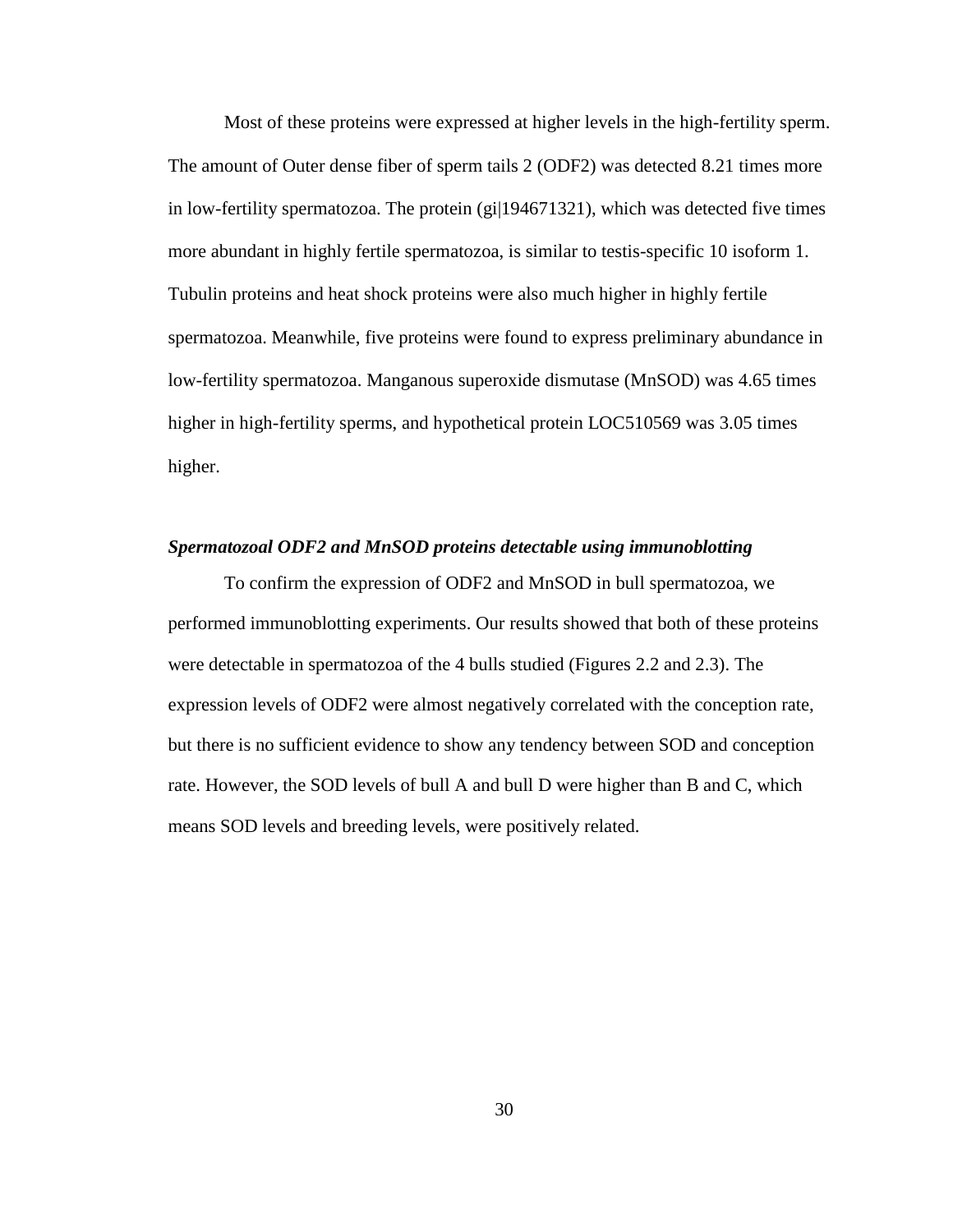

<span id="page-42-0"></span>Figure 2.2 ODF2 Expression levels by Western Blot

Expression of ODF2 was detected using western blotting in various fertility sperms from 4 bulls. Proteins were extracted by sonication for five times at 5 watts, and 30 µg of total proteins were loaded in each well. Actin was used as a loading control.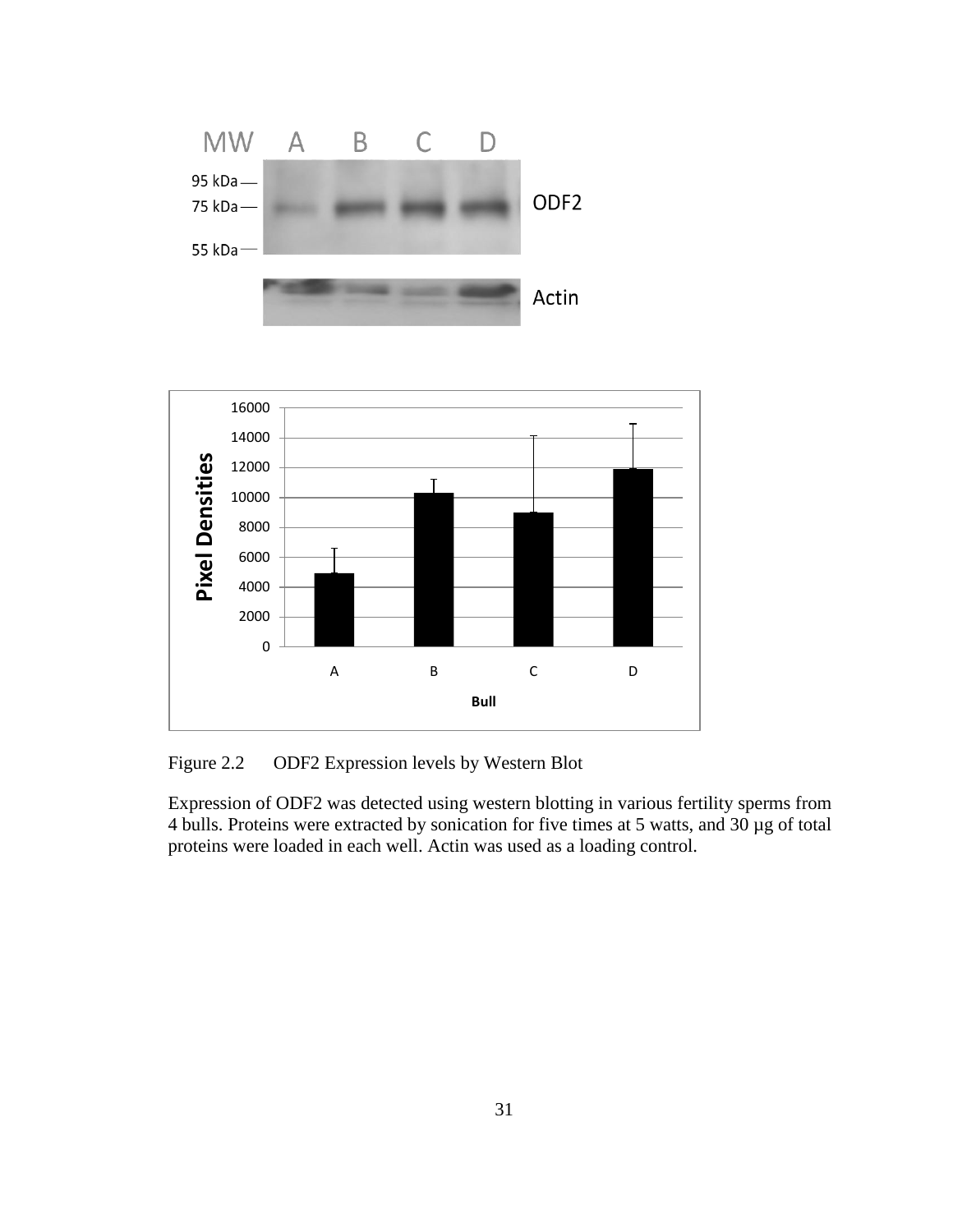



<span id="page-43-0"></span>Figure 2.3 MnSOD Expression levels by Western Blot

Expression of MnSOD was detected using western blotting in various fertility sperms from 4 bulls. Proteins were extracted by sonication for five times at 5 watts, and 30 µg of total proteins were loaded in each well. Actin was used as a loading control.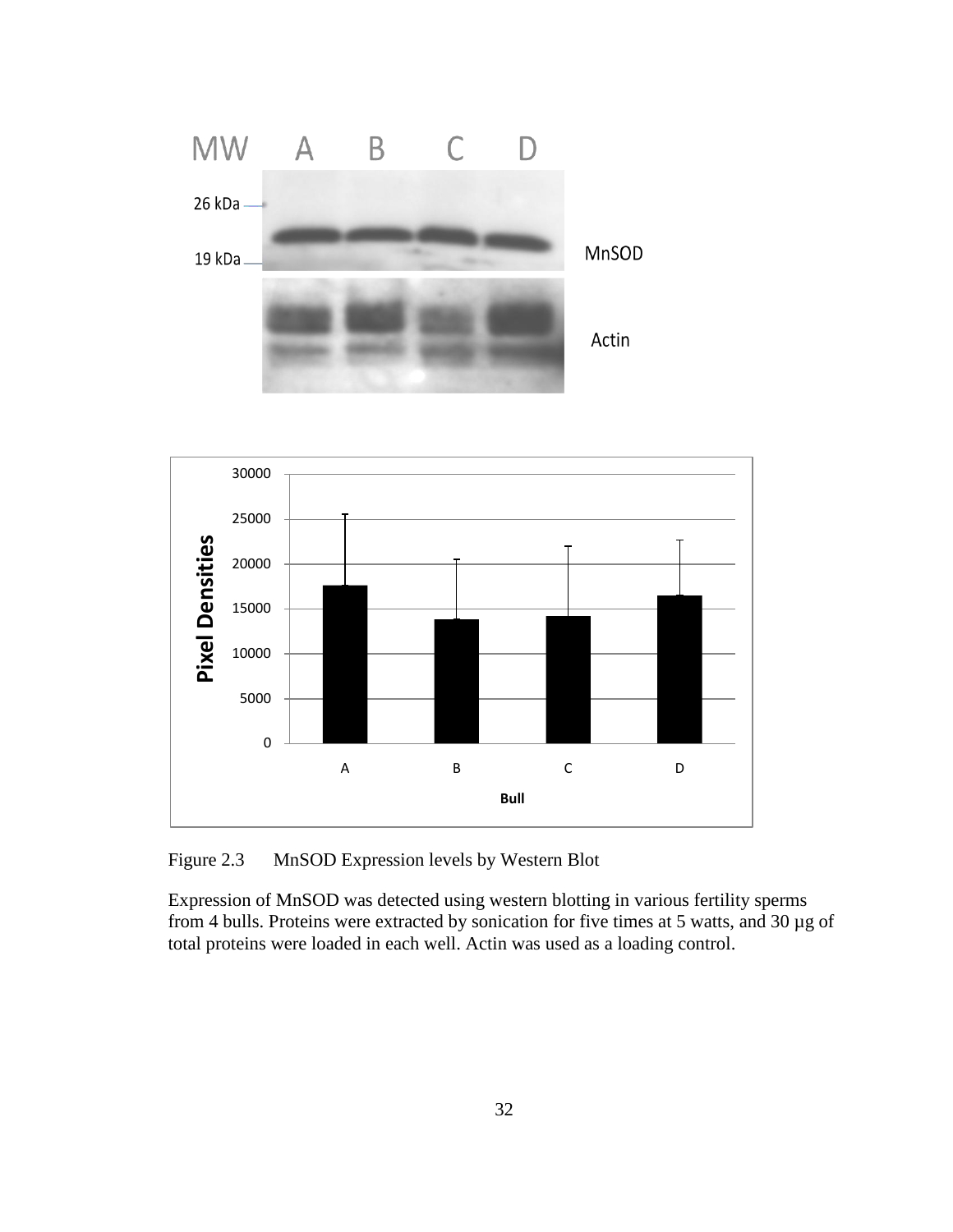#### **Discussion**

<span id="page-44-0"></span>The ability of spermatozoa to fertilize the oocyte and activate oocytes, as well as support embryonic development, is an important determinant of bull fertility. Development of male gametes involves a series of developmentally regulated events during spermatogenesis. Capacitation is also known to determine fertility potential of sperm (Austin 1951; Chang 1951). Some bulls that produce high numbers of sperm with normal sperm morphology exhibit low fertility after hundreds of artificial inseminations (AIs), (DeJarnette and Marshall 2005). Molecular mechanisms of this important biological phenomenon remain a mystery. Despite its importance for both basic and applied science, there is no conventional method to determine semen quality. In addition, traditional approaches to estimate fertility potential, particularly by morphology and motility, have not been fully accurate (Bartoov, Eltes et al. 1993). The objective of this study was to identify proteins differentially expressed in spermatozoa of bulls with high and low fertility.

Our comprehensive proteomics approach to identify proteins differentially expressed in spermatozoa of bulls with varying fertility produced fruitful outcomes. We have shown that there were more than 70 protein spots that differed notably between high- and low-fertility bull sperm. By comparing the protein spot sequences to the databases, we recognized 11 of these proteins and confirmed their expression of two proteins, ODF2 and MnSOD, using immunoblotting. Analysis results from DeCyder software show the predominantly abundant ODF2 in the high-fertility sperms and MnSOD in low-fertility sperms.

As a major component of sperm tail protein, ODF2 was first detected by Brohmann in 1997(Brohmann, Pinnecke et al. 1997; Hoyer-Fender, Petersen et al. 1998).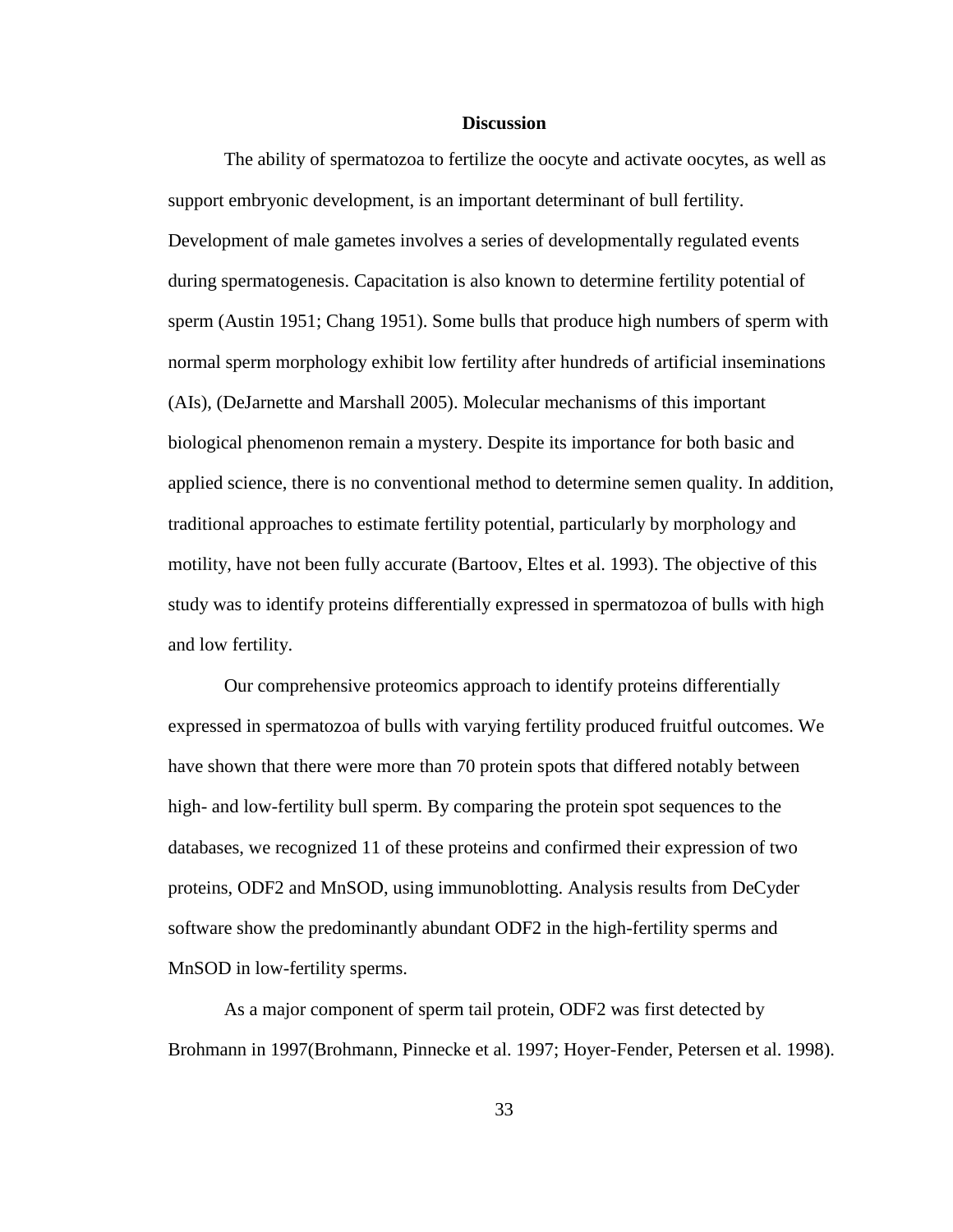ODF2 is located in centrosomes and basal bodies, and it is widely expressed in cerebellum and muscle tissue (Schweizer and Hoyer-Fender 2009). By blasting sequence of ODF2 [Bos Taurus], we found high levels of similarities between cow ODF2 protein and those of mice and humans, 98% and 97%, respectively. The structure of ODF2 protein is an α-helical, which is similar to leucine zipper motif (Brohmann, Pinnecke et al. 1997). The translation of ODF2 was proposed to be modified when its three or four testis-specific transcripts were detected in rat and bull sperms (Brohmann, Pinnecke et al. 1997; Schalles, Shao et al. 1998).

MnSOD is synthesized in the cytosol and posttranslationally modified for transport to the mitochondrion (Wispe, Clark et al. 1989; Shimoda-Matsubayashi, Matsumine et al. 1996). It is a tetrameric enzyme that catalyzes the dismutation of two superoxide radicals into H2O2 and oxygen (Knox, Cowey et al. 1981). The observation that MnSOD mutant was inhibited at  $37 \, \text{°C}$  demonstrated the vital role of MnSOD in the protection against high temperature (Narasipura, Chaturvedi et al. 2005). Recently, SODs, as they function in *A. fumigatus*, were revealed to neutralize their own fungal oxidants intracellularly. (Lambou, Lamarre et al. 2010).

The proteins abundant in high-fertility sperms should be positive for fertility, and their dysfunction might reduce the rate of fertility. Protein variations can be induced by additional posttranslational modifications such as phosphorylation, cleavage, and glycosylation (Flickinger, Rao et al. 2001). It has been proven that protein tyrosine phosphorylation (PYP) changes occurred in ODF2 during sperm capacitation (Mariappa, Aladakatti et al. 2010). According to the property of ODF2, it probably ensures the integrity of sperm structure. Without enough ODF2 to sustain the morphology of the sperm tail, the spermatozoa are less likely to be active and motile for successful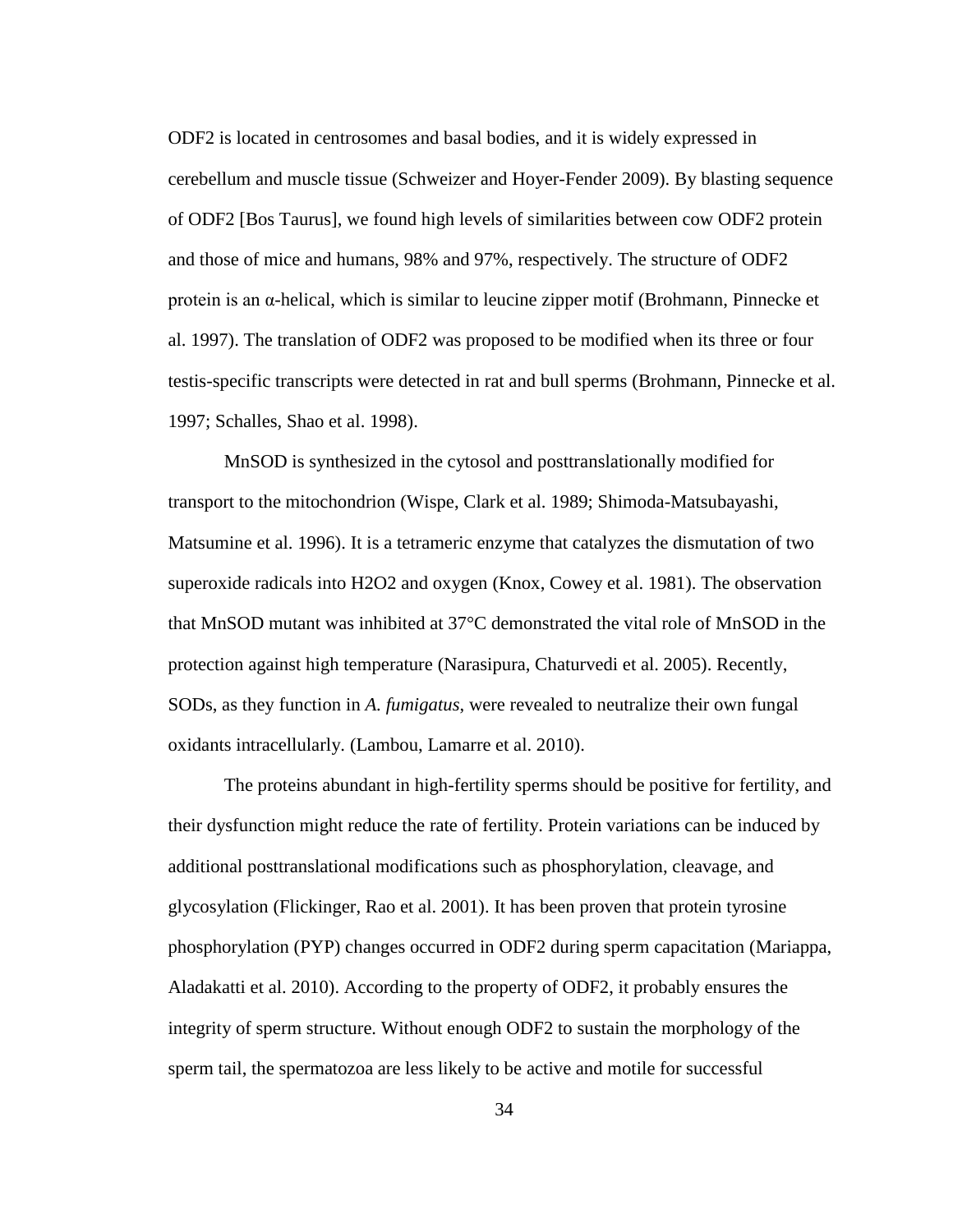fertilization. MnSOD protects the sperm from oxygen. The higher amounts of MnSOD can be explained by the intracellular excessive damage in the sperm. Our results suggest that posttranslational modification and deoxydation of sperm proteins are involved in bull fertility.

Our results also reflect the different performances of sp32 protein, which is a 32 kDa protein formed by posttranslational modification of a 61-kDa precursor (Baba, Niida et al. 1994). Baba et al. also found that this protein binds with both amino- and carboxylterminal sequences of proacrosin in sperm and might be involved in the package of the acrosin zymogen. According to its function between capacitation and tyrosine phosphorylation, sp32 was believed to be involved with the changes in capacitation (Bravo, Aparicio et al. 2005). The 2D-DIGE result showed that sp32 was expressed more than two times higher in low-fertility sperm cells. This confirmed the hypothesis by Bravo that sp32 can work as a marker to indicate the capacitation changes. Therefore, the success of capacitation and hence fertility potential can be linked to sp32. Although sp32 was detected before 1988 (Williams, Hawgood et al. 1988), exact molecular mechanisms of action for sp32 are not known in detail. Our result provides the groundwork to develop the pathway in which sp32 participates and affects fertility potential.

The main limitation of this study is the limited sample size due to limited fertility data available for Angus bulls. The range of proteins was restricted to these 4 bulls even though there might still have been some proteins existing in other bulls that were associated with low fertility. Frozen and thawed steps might induce the protein oscillation and affect the performance of proteins. Although the technique of 2D-DIGE has been optimized, not all the proteins can be soluble in the lysis buffer. Insoluble proteins and other conjugated proteins might be lost.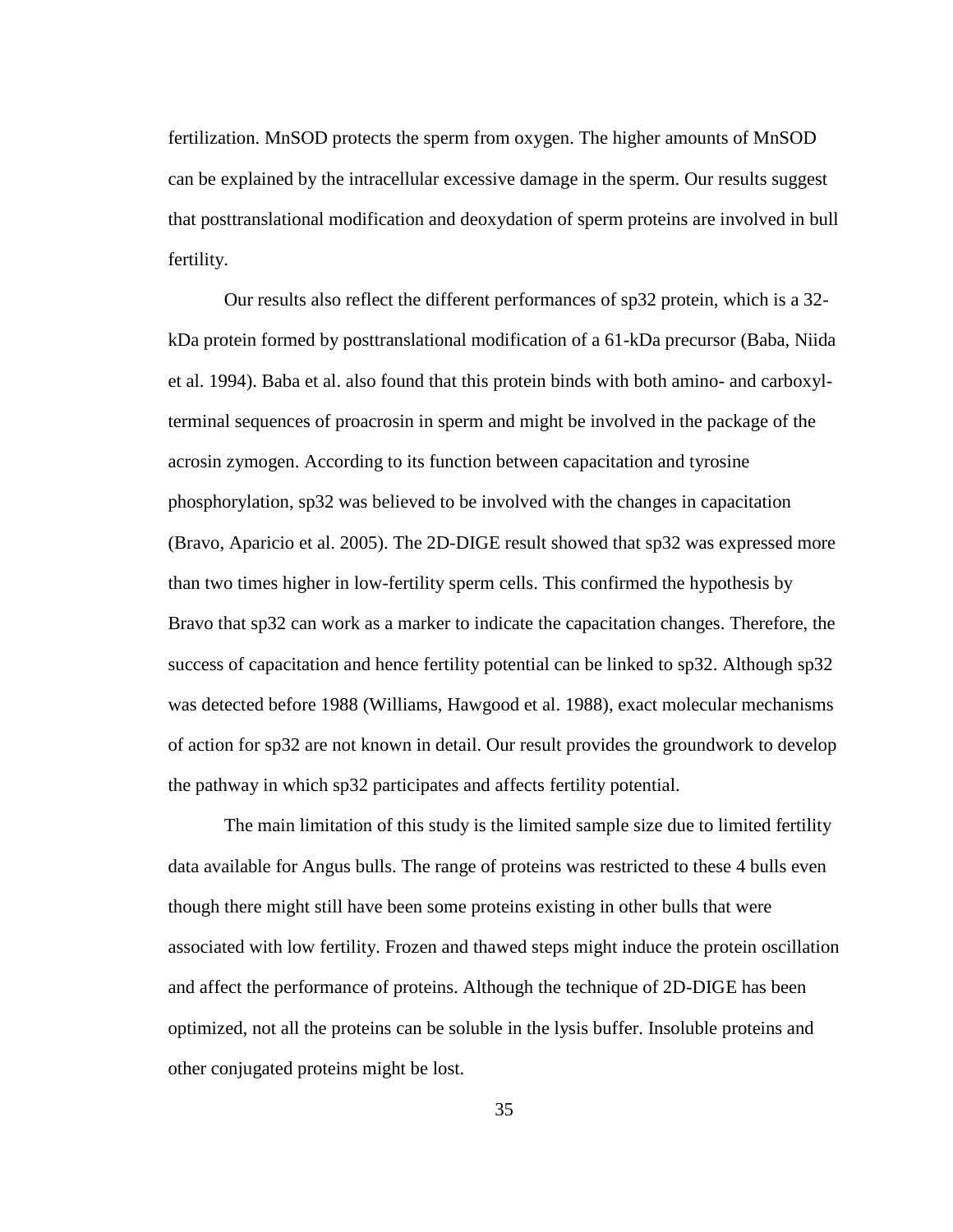The proteins identified between high- and low-fertility sperms can be either the upstream reasons that result in low fertility or the outcomes of other pathways causing low fertility. They provide clues to trace the deep-seated pathways. Furthermore, the whole mode of low fertility is not comprehensive until combined with extracellular proteins. Proteins of semen plasma were reported to influence sperm-egg binding and fertility (Killian, Chapman et al. 1993). It was also demonstrated that fertility data in dairy bulls were relative with proteins that exist in cauda epididymidis and accessory sex glands (Moura, Koc et al. 2006; Moura, Chapman et al. 2007).

The proteins identified here enrich our knowledge on molecular causes of low fertility, and they can be considered as biomarkers while judging the fertility of sperm. The protein markers identified would facilitate the method of fertility evaluation and reduce the cost associated with low fertility. Studies on additional sperm proteins and mechanisms by which they regulate bull fertility are expected to generate a whole systematic model of protein markers.

#### **Conclusion**

<span id="page-47-0"></span>Crucial proteins for fertility identifying and tracking are based on comparisons between high- and low-fertility sperms by means of 2D-DIGE and immunoblotting. We identified 18 proteins that varied significantly, including Outer dense fiber of sperm tails 2 (ODF2) and Manganous superoxide dismutase (MnSOD). Differences in these proteins between high and low fertility bulls suggest that posttranslational modification and deoxydation of sperm proteins might be associated with fertility. The proteins identified here enrich our knowledge on molecular causes of low fertility, and they can be considered as biomarkers while judging the fertility of sperms. The protein markers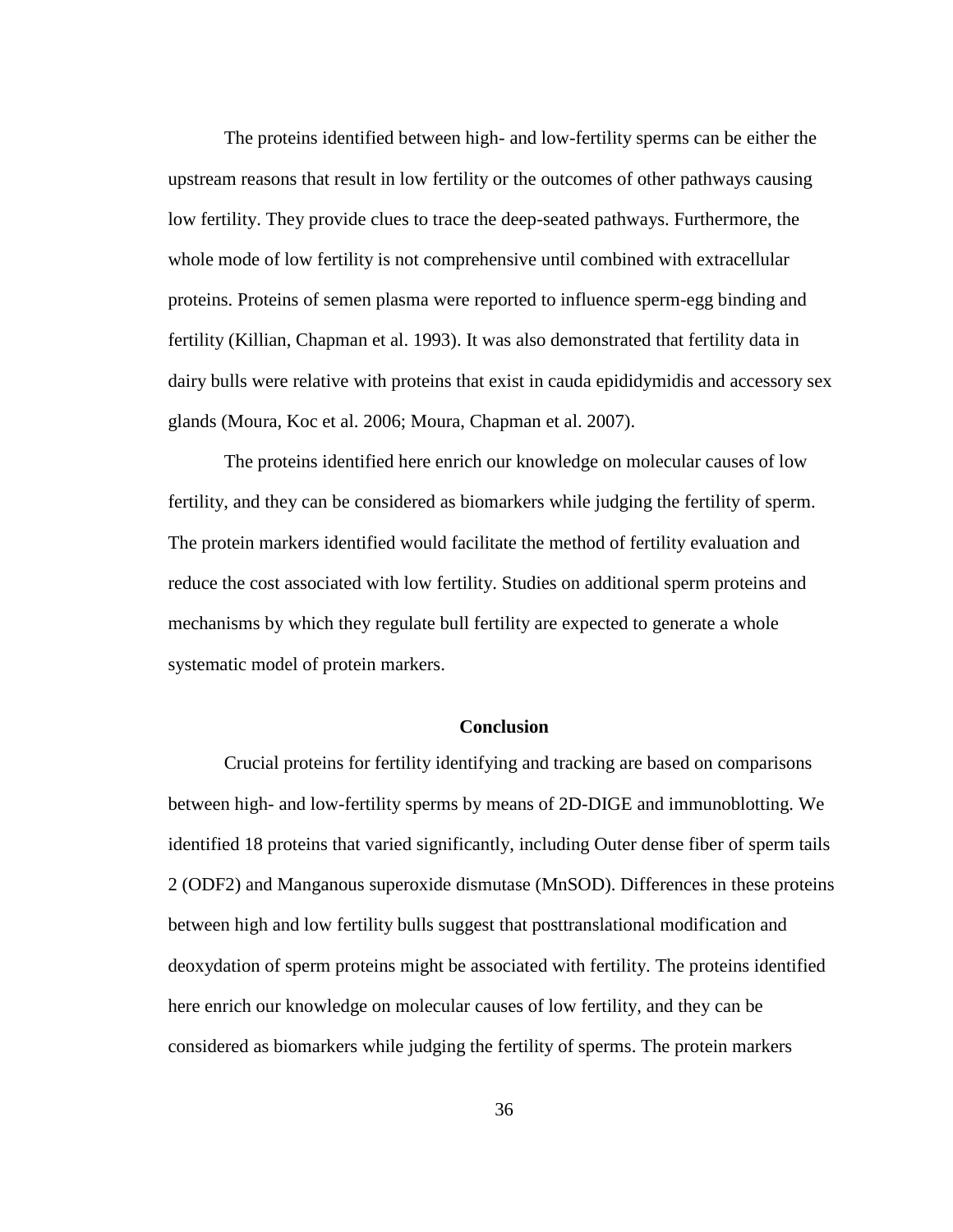identified would facilitate the method of fertility evaluation and reduce the cost associated with low fertility. Studies on additional sperm proteins and mechanisms by which they regulate bull fertility are expected to generate a whole systematic model of protein markers.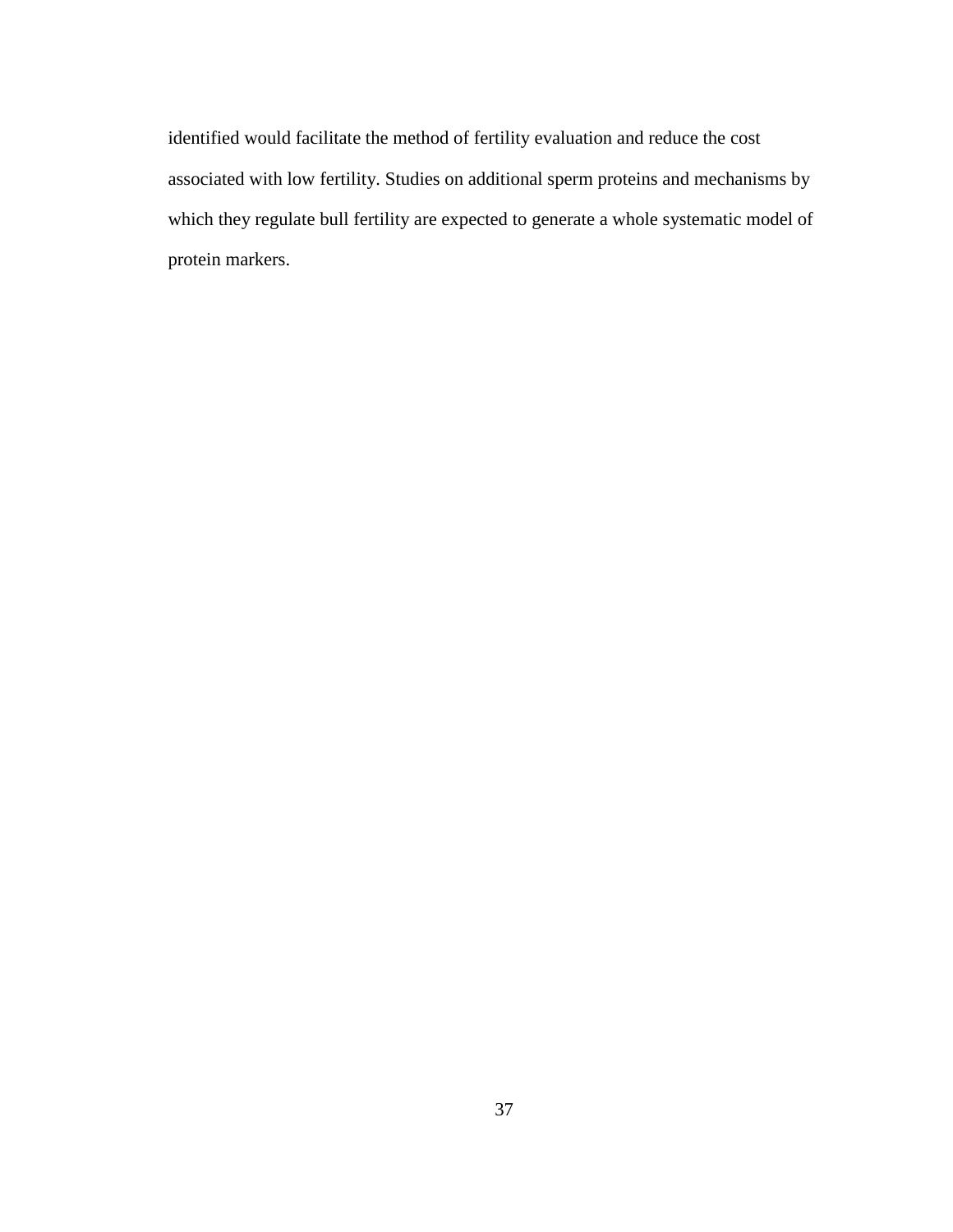#### **REFERENCES**

- <span id="page-49-0"></span>Alcivar, A. A., L. E. Hake, et al. (1989). "Mitochondrial gene expression in male germ cells of the mouse." Dev Biol **135**(2): 263-271.
- Amari, S., N. Yonezawa, et al. (2001). "Essential role of the nonreducing terminal alphamannosyl residues of the N-linked carbohydrate chain of bovine zona pellucida glycoproteins in sperm-egg binding." Mol Reprod Dev **59**(2): 221-226.
- Anderson, P. and M. Lewis (1990) "The role of Angus cattle in commercial beef production."

Appliedbiomics ["www.appliedbiomics.com."](http://www.appliedbiomics.com./)

- Ardrey, R. E., Ed. (2003). Liquid Chromatography Mass Spectrometry: An Introduction. A practical Guide to Instrumentation, Methods and Applications. Muster, Germany.
- Association, A. A. Angus Advantage. [http://www.angus.org/Pub/advan.pdf.](http://www.angus.org/Pub/advan.pdf)
- Association, A. A. Angus History. [http://www.angus.org/pub/Anghist.aspx.](http://www.angus.org/pub/Anghist.aspx)
- Austin, C. R. (1951). "Observations on the penetration of the sperm in the mammalian egg." Aust J Sci Res B **4**(4): 581-596.
- Baba, T., Y. Niida, et al. (1994). "An acrosomal protein, sp32, in mammalian sperm is a binding protein specific for two proacrosins and an acrosin intermediate." J Biol Chem **269**(13): 10133-10140.
- Baessler, K. A., Y. Lee, et al. (2009). "Beta1 integrin is an adhesion protein for sperm binding to eggs." ACS Chem Biol **4**(5): 357-366.
- Baluch, D. P. and D. G. Capco (2008). "GSK3 beta mediates acentromeric spindle stabilization by activated PKC zeta." Dev Biol **317**(1): 46-58.
- Barnidge, D. R., E. A. Dratz, et al. (1999). "Extraction method for analysis of detergentsolubilized bacteriorhodopsin and hydrophobic peptides by electrospray ionization mass spectrometry." Anal Biochem **269**(1): 1-9.
- Bartoov, B., F. Eltes, et al. (1993). "Estimating fertility potential via semen analysis data." Hum Reprod **8**(1): 65-70.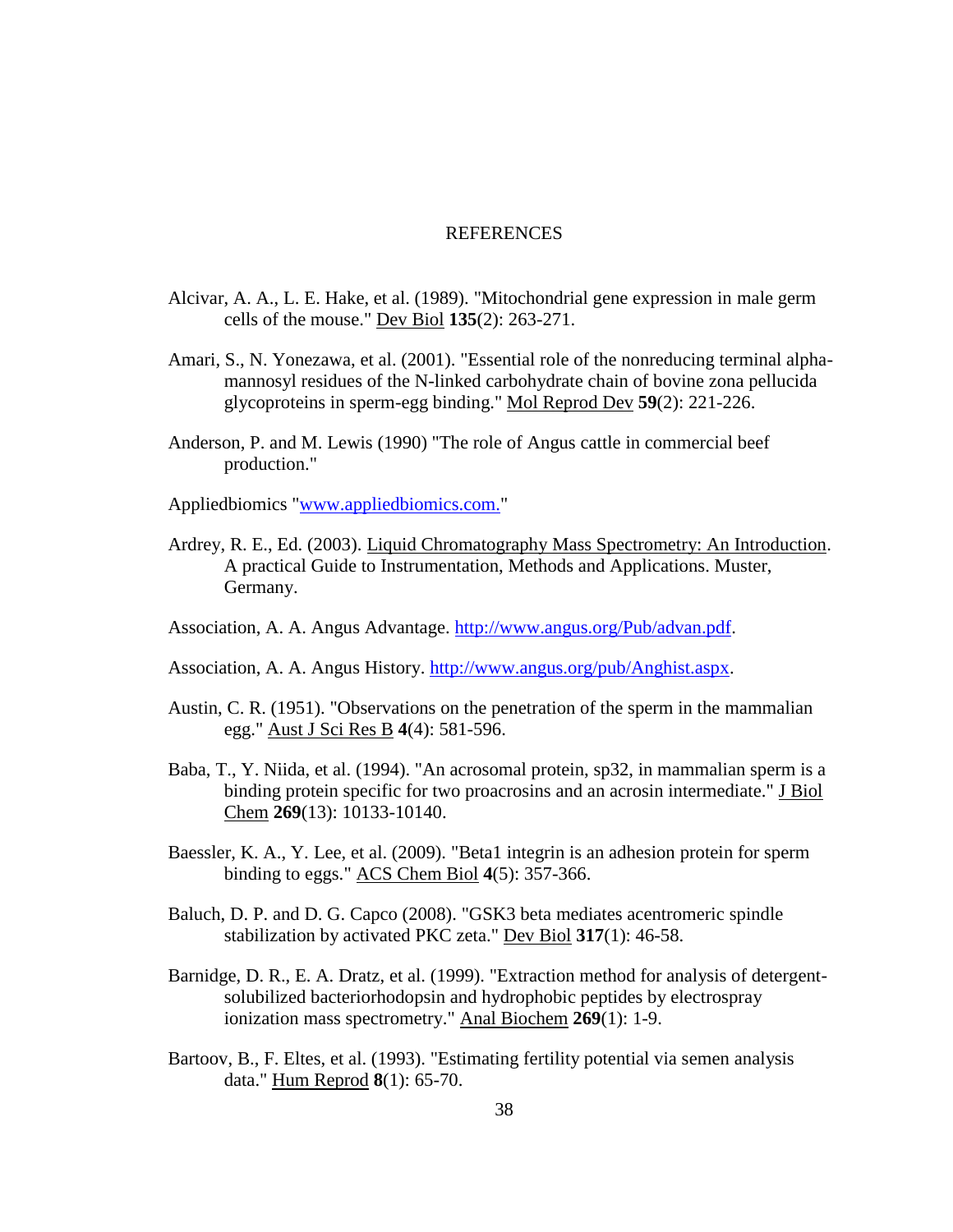- Behnam, B., M. H. Modarressi, et al. (2006). "Expression of Tsga10 sperm tail protein in embryogenesis and neural development: from cilium to cell division." Biochem Biophys Res Commun **344**(4): 1102-1110.
- Bench, G., M. H. Corzett, et al. (1998). "Protein and DNA contents in sperm from an infertile human male possessing protamine defects that vary over time." Mol Reprod Dev **50**(3): 345-353.
- Benoit, A. M., H. A. LaVoie, et al. (2007). "Expression of sperm protein 22 (SP22) in the rat ovary during different reproductive states." Exp Biol Med (Maywood) **232**(7): 910-920.
- Bielke, W., R. J. Blaschke, et al. (1994). "Characterization of a novel murine testisspecific serine/threonine kinase." Gene **139**(2): 235-239.
- Biermann, L., H. J. Gabius, et al. (1997). "Neoglycoprotein-binding sites (endogenous lectins) in the Fallopian tube, uterus and blastocyst of the rabbit during the preimplantation phase and implantation." Acta Anat (Basel) **160**(3): 159-171.
- Bjellqvist, B., J. Sanchez, et al., Eds. (1993). Electrophoresis. Micropreparative twodimensional electrophoresis allowing the separation of samples containing milligram amounts of proteins.
- Bolton, V. N., P. J. Oades, et al. (1984). "The relationship between cleavage, DNA replication, and gene expression in the mouse 2-cell embryo." J Embryol Exp Morphol **79**: 139-163.
- Boyd, R., Ed. (2005). Mass Spectrometry Reviews.
- Bravo, M. M., I. M. Aparicio, et al. (2005). "Changes in tyrosine phosphorylation associated with true capacitation and capacitation-like state in boar spermatozoa." Mol Reprod Dev **71**(1): 88-96.
- Brohmann, H., S. Pinnecke, et al. (1997). "Identification and characterization of new cDNAs encoding outer dense fiber proteins of rat sperm." J Biol Chem **272**(15): 10327-10332.
- Canipari, R., A. Pietrolucci, et al. (1979). "Increase of total protein synthesis during mouse oocyte growth." J Reprod Fertil **57**(2): 405-413.
- Capco, D. G. (2001). "Molecular and biochemical regulation of early mammalian development." Int Rev Cytol **207**: 195-235.
- Chang, M. C. (1951). "Fertilizing capacity of spermatozoa deposited into the fallopian tubes." Nature **168**(4277): 697-698.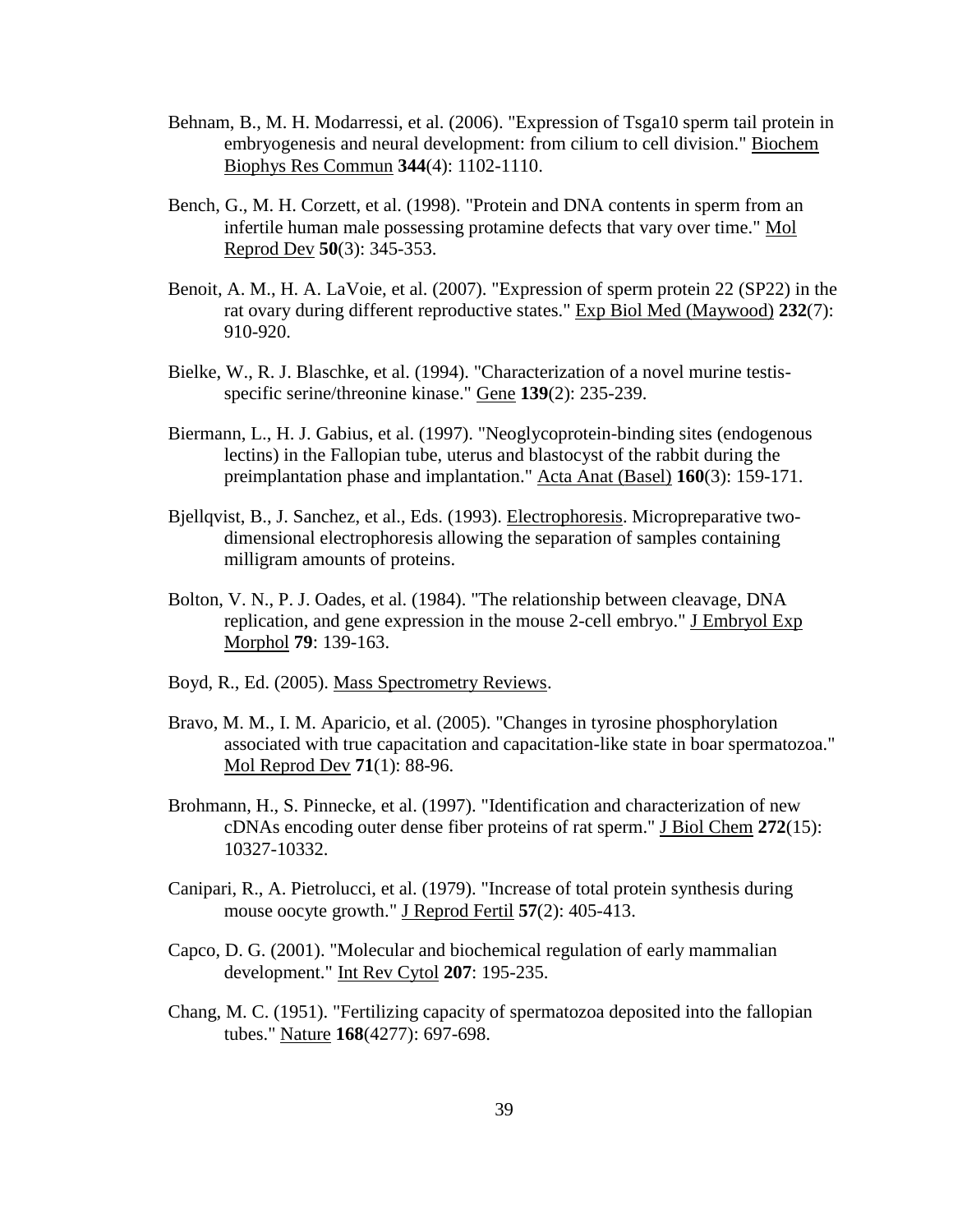- Chevalier, F. (2010). "Highlights on the capacities of "Gel-based" proteomics." Proteome Sci **8**: 23.
- Dehghani, H. and A. C. Hahnel (2005). "Expression profile of protein kinase C isozymes in preimplantation mouse development." Reproduction **130**(4): 441-451.
- Dejarnette, J. M. (2005). "The effect of semen quality on reproductive efficiency." Vet Clin North Am Food Anim Pract **21**(2): 409-418.
- DeJarnette, J. M. and C. E. Marshall (2005). "Straw-thawing method interacts with sire and extender to influence sperm motility and conception rates of dairy cows." J Dairy Sci **88**(11): 3868-3875.
- Edwards, D. R., M. M. Handsley, et al. (2008). "The ADAM metalloproteinases." Mol Aspects Med **29**(5): 258-289.
- Elsik, C. G., R. L. Tellam, et al. (2009). "The genome sequence of taurine cattle: a window to ruminant biology and evolution." Science **324**(5926): 522-528.
- Evans, J. P. (2002). "The molecular basis of sperm-oocyte membrane interactions during mammalian fertilization." Hum Reprod Update **8**(4): 297-311.
- Evenson, D. P. (1999). "Loss of livestock breeding efficiency due to uncompensable sperm nuclear defects." Reprod Fertil Dev **11**(1): 1-15.
- Feugang, J. M., A. Kaya, et al. (2009). "Two-stage genome-wide association study identifies integrin beta 5 as having potential role in bull fertility." BMC Genomics **10**: 176.
- Flach, G., M. H. Johnson, et al. (1982). "The transition from maternal to embryonic control in the 2-cell mouse embryo." EMBO J **1**(6): 681-686.
- Flickinger, C. J., J. Rao, et al. (2001). "Outer dense fiber proteins are dominant postobstruction autoantigens in adult Lewis rats." Biol Reprod **64**(5): 1451-1459.
- Ford, C. C. (1985). "Maturation promoting factor and cell cycle regulation." J Embryol Exp Morphol **89 Suppl**: 271-284.
- Fusi, F. M., C. Tamburini, et al. (1996). "The expression of alpha v, alpha 5, beta 1, and beta 3 integrin chains on ejaculated human spermatozoa varies with their functional state." Mol Hum Reprod **2**(3): 169-175.
- Gilbert, S. F., Ed. (2003). Developmental Biology seventh edition.
- Gorg, A., W. Weiss, et al. (2004). "Current two-dimensional electrophoresis technology for proteomics." Proteomics **4**(12): 3665-3685.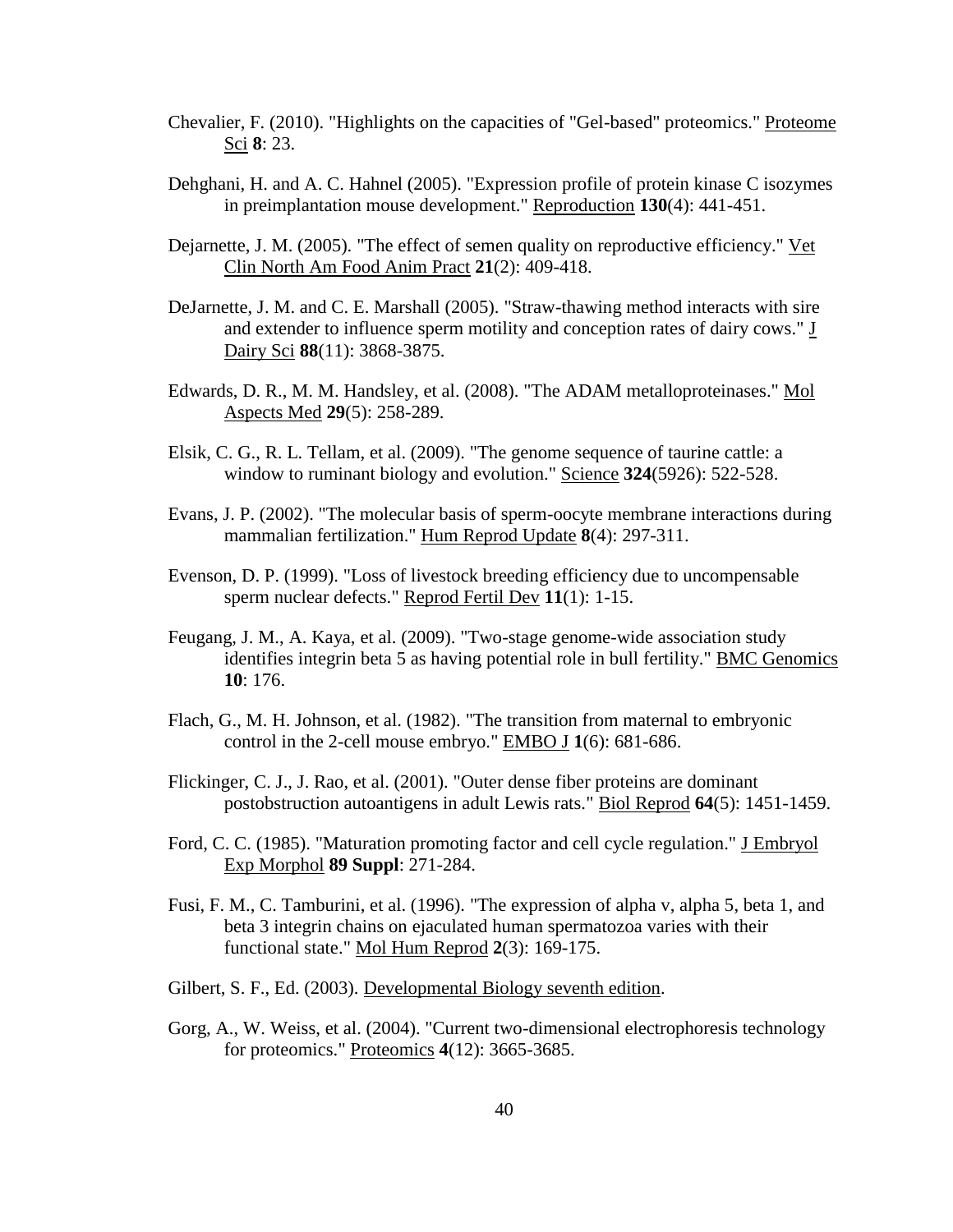- Gougoulidis, T., A. Trounson, et al. (1999). "Inhibition of bovine sperm-oocyte fusion by the carbohydrate GalNAc." Mol Reprod Dev **54**(2): 179-185.
- Gur, Y. and H. Breitbart (2008). "Protein synthesis in sperm: dialog between mitochondria and cytoplasm." Mol Cell Endocrinol **282**(1-2): 45-55.
- Hake, L. E., A. A. Alcivar, et al. (1990). "Changes in mRNA length accompany translational regulation of the somatic and testis-specific cytochrome c genes during spermatogenesis in the mouse." Development **110**(1): 249-257.
- Hansen, G. R. (2009). "Managing Bull Fertility in Beef Cattle Herds." University of florida IFSA Extension.
- Hecht, N. B. (1988). "Post-meiotic gene expression during spermatogenesis." Prog Clin Biol Res **267**: 291-313.
- Hecht, N. B. and J. L. Williams (1978). "Synthesis of RNA by separated heads and tails from bovine spermatozoa." Biol Reprod **19**(3): 573-579.
- Hoyer-Fender, S., C. Petersen, et al. (1998). "Mouse Odf2 cDNAs consist of evolutionary conserved as well as highly variable sequences and encode outer dense fiber proteins of the sperm tail." Mol Reprod Dev **51**(2): 167-175.
- Ignotz, G. G., M. Y. Cho, et al. (2007). "Annexins are candidate oviductal receptors for bovine sperm surface proteins and thus may serve to hold bovine sperm in the oviductal reservoir." Biol Reprod **77**(6): 906-913.
- Janescha A. , J. C. P., D.K. Gardnera, W.B. Schoolcrafta and M. Katz-Jaffe (2008). "Sperm proteome reflects pregnancy outcome." Fertility and Sterility **90**: s29.
- Kalive, M., J. J. Faust, et al. (2010). "Involvement of the PKC family in regulation of early development." Mol Reprod Dev **77**(2): 95-104.
- Kiddy, C. A., W. H. Stone, et al. (1959). "Immunologic studies on fertility and sterility. II. Effects of treatment of semen with antibodies on fertility in rabbits." J Immunol **82**(2): 125-130.
- Killian, G. J., D. A. Chapman, et al. (1993). "Fertility-associated proteins in Holstein bull seminal plasma." Biol Reprod **49**(6): 1202-1207.
- Kimmins, S., N. Kotaja, et al. (2004). "Testis-specific transcription mechanisms promoting male germ-cell differentiation." Reproduction **128**(1): 5-12.
- Kimmins, S. and P. Sassone-Corsi (2005). "Chromatin remodelling and epigenetic features of germ cells." Nature **434**(7033): 583-589.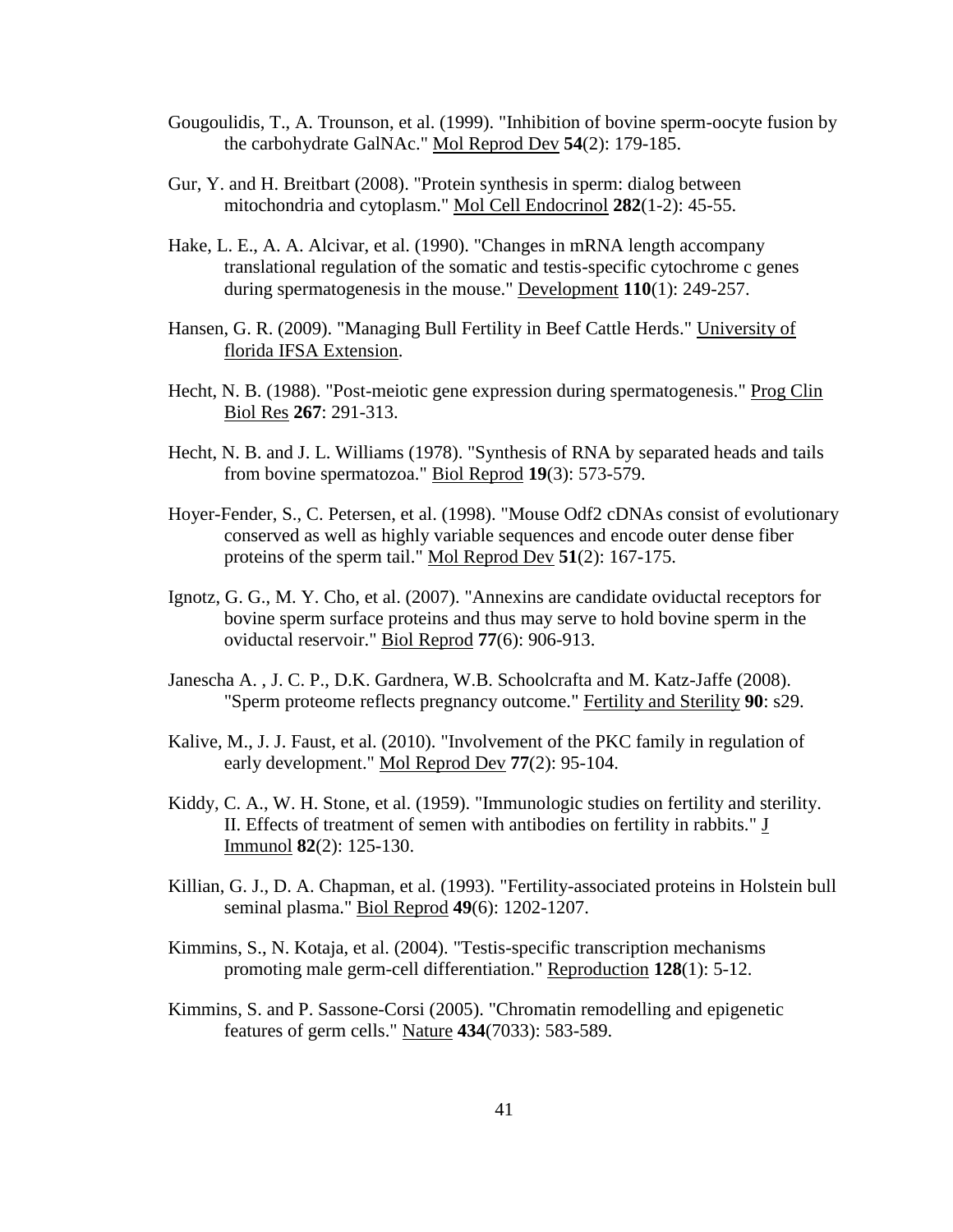- Kimura, Y., R. Yanagimachi, et al. (1998). "Analysis of mouse oocyte activation suggests the involvement of sperm perinuclear material." Biol Reprod **58**(6): 1407-1415.
- Klinefelter, G. R., J. E. Welch, et al. (2002). "Localization of the sperm protein SP22 and inhibition of fertility in vivo and in vitro." J Androl **23**(1): 48-63.
- Knox, D., C. B. Cowey, et al. (1981). "The effect of low dietary manganese intake on rainbow trout (Salmo gairdneri)." Br J Nutr **46**(3): 495-501.
- Kueng, P., Z. Nikolova, et al. (1997). "A novel family of serine/threonine kinases participating in spermiogenesis." J Cell Biol **139**(7): 1851-1859.
- Laemmli, U. K. (1970). "Cleavage of structural proteins during the assembly of the head of bacteriophage T4." Nature **227**(5259): 680-685.
- Lambou, K., C. Lamarre, et al. (2010). "Functional analysis of the superoxide dismutase family in Aspergillus fumigatus." Mol Microbiol.
- Larsson, L.-I., Ed. (1988). Immunocytochemistry: Theory and Practice.
- Lefebvre, R., M. C. Lo, et al. (1997). "Bovine sperm binding to oviductal epithelium involves fucose recognition." Biol Reprod **56**(5): 1198-1204.
- Liu, H., R. G. Sadygov, et al. (2004). "A model for random sampling and estimation of relative protein abundance in shotgun proteomics." Anal Chem **76**(14): 4193- 4201.
- Liu, Z., S. Zhou, et al. (2010). "Jmjd1a demethylase-regulated histone modification is essential for cAMP-response element modulator-regulated gene expression and spermatogenesis." J Biol Chem **285**(4): 2758-2770.
- Lundin, K., C. Bergh, et al. (2001). "Early embryo cleavage is a strong indicator of embryo quality in human IVF." Hum Reprod **16**(12): 2652-2657.
- Maller, J. L. (1985). "Regulation of amphibian oocyte maturation." Cell Differ **16**(4): 211-221.
- Mangia, F. and C. J. Epstein (1975). "Biochemical studies of growing mouse oocytes: preparation of oocytes and analysis of glucose-6-phosphate dehydrogenase and lactate dehydrogenase activities." Dev Biol **45**(2): 211-220.
- Mangia, F., R. P. Erickson, et al. (1976). "Synthesis of LDH-1 during mamalian oogenesis and early development." Dev Biol **54**(1): 146-150.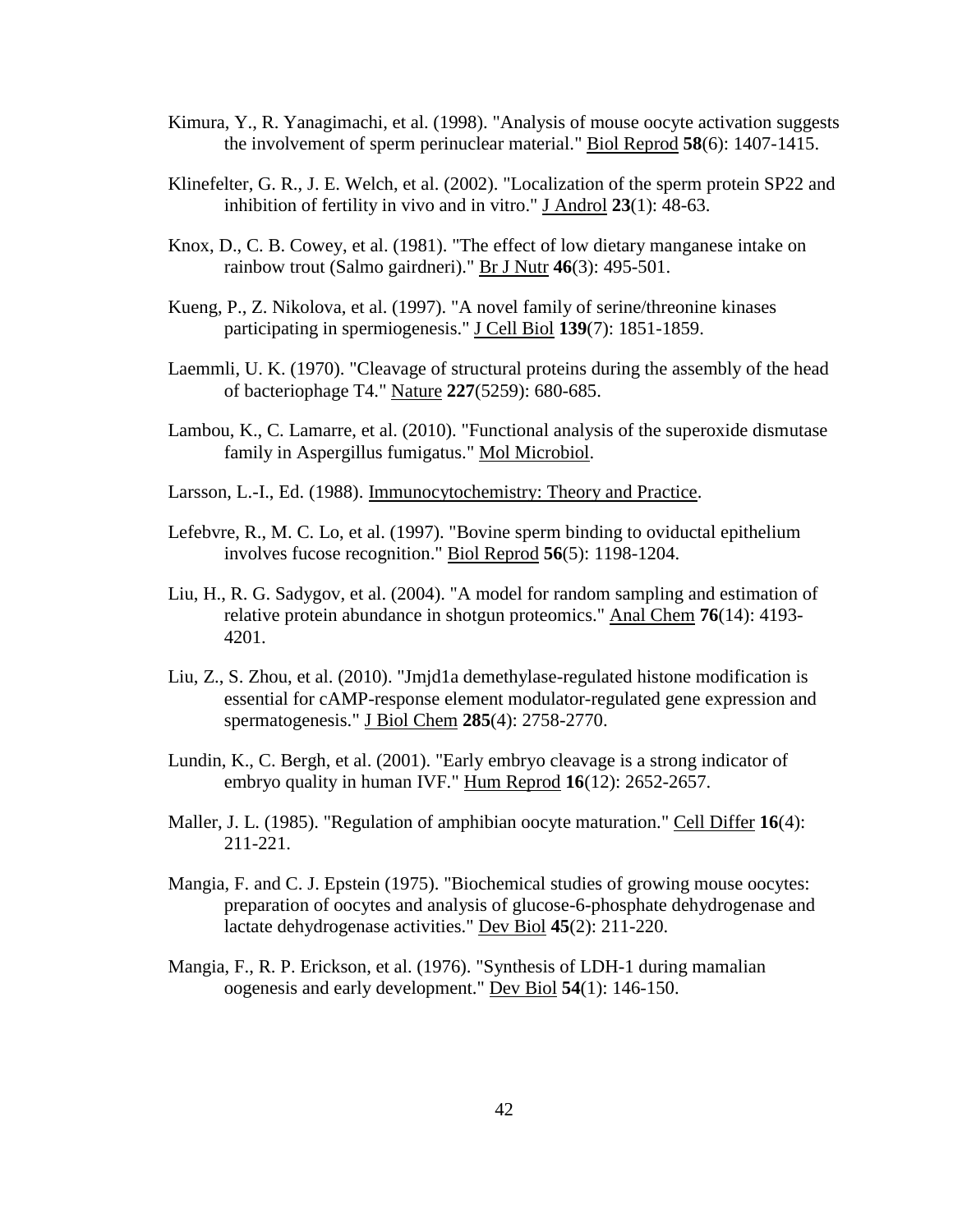- Mariappa, D., R. H. Aladakatti, et al. (2010). "Inhibition of tyrosine phosphorylation of sperm flagellar proteins, outer dense fiber protein-2 and tektin-2, is associated with impaired motility during capacitation of hamster spermatozoa." Mol Reprod Dev **77**(2): 182-193.
- Martin, E., J. B. Carnett, et al. (1902). "The surgical treatment of sterility due to obstruction at the epididymis; together with a study of the morphology of human spermatozoa." Univ Pa Med Bull **15**(1): 2-15.
- Martinez-Heredia, J., S. de Mateo, et al. (2008). "Identification of proteomic differences in asthenozoospermic sperm samples." Hum Reprod **23**(4): 783-791.
- McNamee, H. P., H. G. Liley, et al. (1996). "Integrin-dependent control of inositol lipid synthesis in vascular endothelial cells and smooth muscle cells." Exp Cell Res **224**(1): 116-122.
- Merril, C. R., D. Goldman, et al. (1981). "Ultrasensitive stain for proteins in polyacrylamide gels shows regional variation in cerebrospinal fluid proteins." Science **211**(4489): 1437-1438.
- Miura, C., T. Ohta, et al. (2009). "Trypsin is a multifunctional factor in spermatogenesis." Proc Natl Acad Sci U S A **106**(49): 20972-20977.
- Mortimer, S. T. (1997). "A critical review of the physiological importance and analysis of sperm movement in mammals." Hum Reprod Update **3**(5): 403-439.
- Moura, A. A., D. A. Chapman, et al. (2007). "A comprehensive proteomic analysis of the accessory sex gland fluid from mature Holstein bulls." Anim Reprod Sci **98**(3-4): 169-188.
- Moura, A. A., H. Koc, et al. (2006). "Identification of proteins in the accessory sex gland fluid associated with fertility indexes of dairy bulls: a proteomic approach." J Androl **27**(2): 201-211.
- Narasipura, S. D., V. Chaturvedi, et al. (2005). "Characterization of Cryptococcus neoformans variety gattii SOD2 reveals distinct roles of the two superoxide dismutases in fungal biology and virulence." Mol Microbiol **55**(6): 1782-1800.
- O'Farrell, P. H. (1975). "High resolution two-dimensional electrophoresis of proteins." J Biol Chem **250**(10): 4007-4021.
- Oakley, B. R., D. R. Kirsch, et al. (1980). "A simplified ultrasensitive silver stain for detecting proteins in polyacrylamide gels." Anal Biochem **105**(2): 361-363.
- Oko, R., R. Aul, et al., Eds. (2001). The sperm head cytoskeleton. Andrology in the 21st Century, Medical Publications. NY.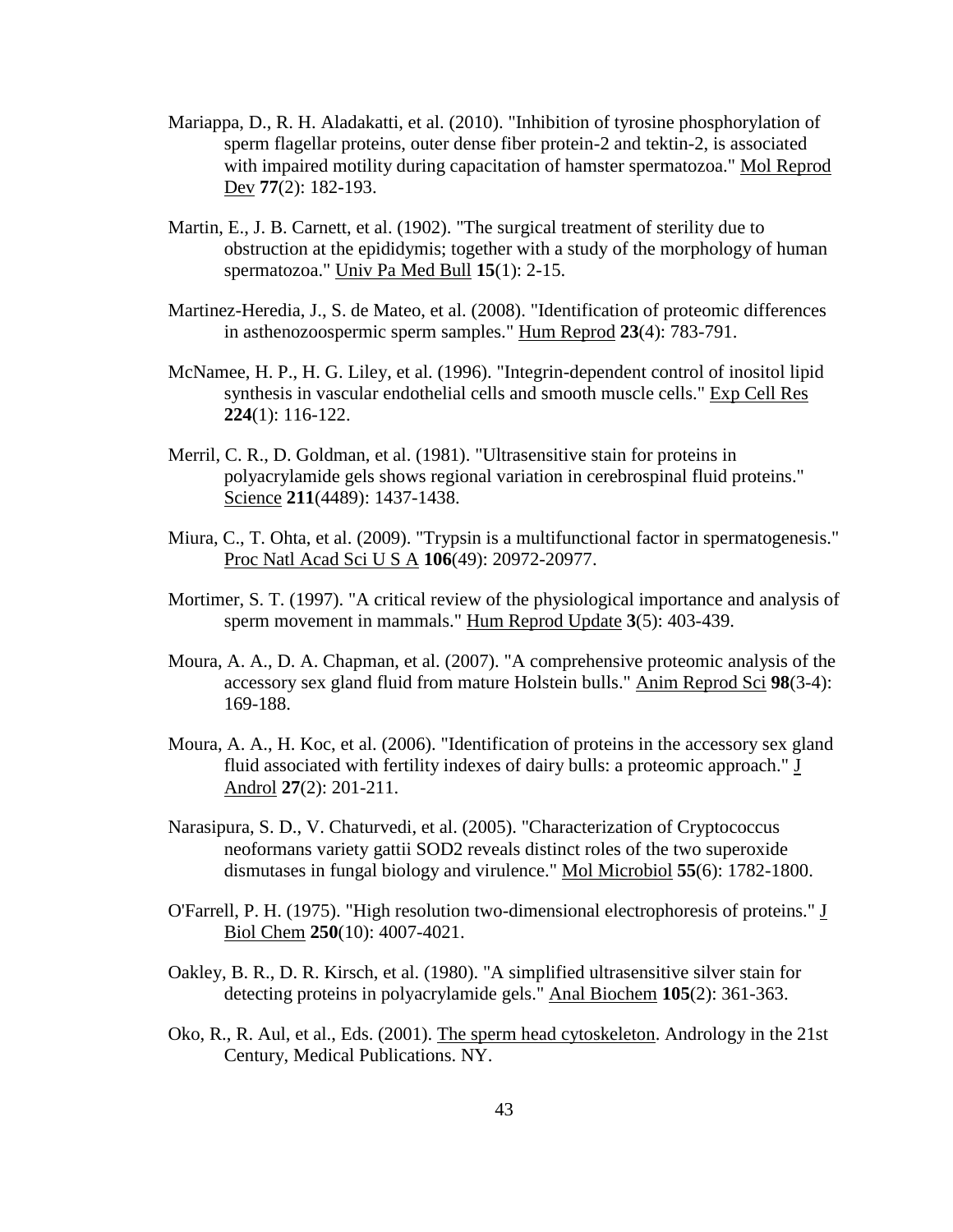- Oko, R. and C. R. Morales (1994). "A novel testicular protein, with sequence similarities to a family of lipid binding proteins, is a major component of the rat sperm perinuclear theca." Dev Biol **166**(1): 235-245.
- Ostrowski, L. E., K. Andrews, et al. (1999). "Cloning and characterization of KPL2, a novel gene induced during ciliogenesis of tracheal epithelial cells." Am J Respir Cell Mol Biol **20**(4): 675-683.
- Pate, B. J., K. L. White, et al. (2008). "A novel approach to identify bovine sperm membrane proteins that interact with receptors on the vitelline membrane of bovine oocytes." Mol Reprod Dev **75**(4): 641-649.
- Pauken, C. M. and D. G. Capco (1999). "Regulation of cell adhesion during embryonic compaction of mammalian embryos: roles for PKC and beta-catenin." Mol Reprod Dev **54**(2): 135-144.
- Pauken, C. M. and D. G. Capco (2000). "The expression and stage-specific localization of protein kinase C isotypes during mouse preimplantation development." Dev Biol **223**(2): 411-421.
- Peddinti, D., B. Nanduri, et al. (2008). "Comprehensive proteomic analysis of bovine spermatozoa of varying fertility rates and identification of biomarkers associated with fertility." BMC Syst Biol **2**: 19.
- Peng, J., J. E. Elias, et al. (2003). "Evaluation of multidimensional chromatography coupled with tandem mass spectrometry (LC/LC-MS/MS) for large-scale protein analysis: the yeast proteome." J Proteome Res **2**(1): 43-50.
- Perides, G., U. Plagens, et al. (1986). "Protein transfer from fixed, stained, and dried polyacrylamide gels and immunoblot with protein A-gold." Anal Biochem **152**(1): 94-99.
- Premkumar, F. and P. M. Bhargava (1972). "Transcription and translation in bovine spermatozoa." Naure, New Biology **240**: 139-143.
- Revah, I., B. M. Gadella, et al. (2000). "Physiological state of bull sperm affects fucoseand mannose-binding properties." Biol Reprod **62**(4): 1010-1015.
- Riker, J. B. and B. Haberman (1976). "Expired gas monitoring by mass spectrometry in a respiratory intensive care unit." Crit Care Med **4**(5): 223-229.
- Robaire, B., Ed. (2001). Andrology in the 21st Century, Medical Publications. The sperm head cytoskeleton. NY.
- Robaire, B. and L. Hermo (1988) "The physiology of reproduction." Efferent ducts, epididymis, and vas deferens: structure, functions, and their regulation., 999- 1080.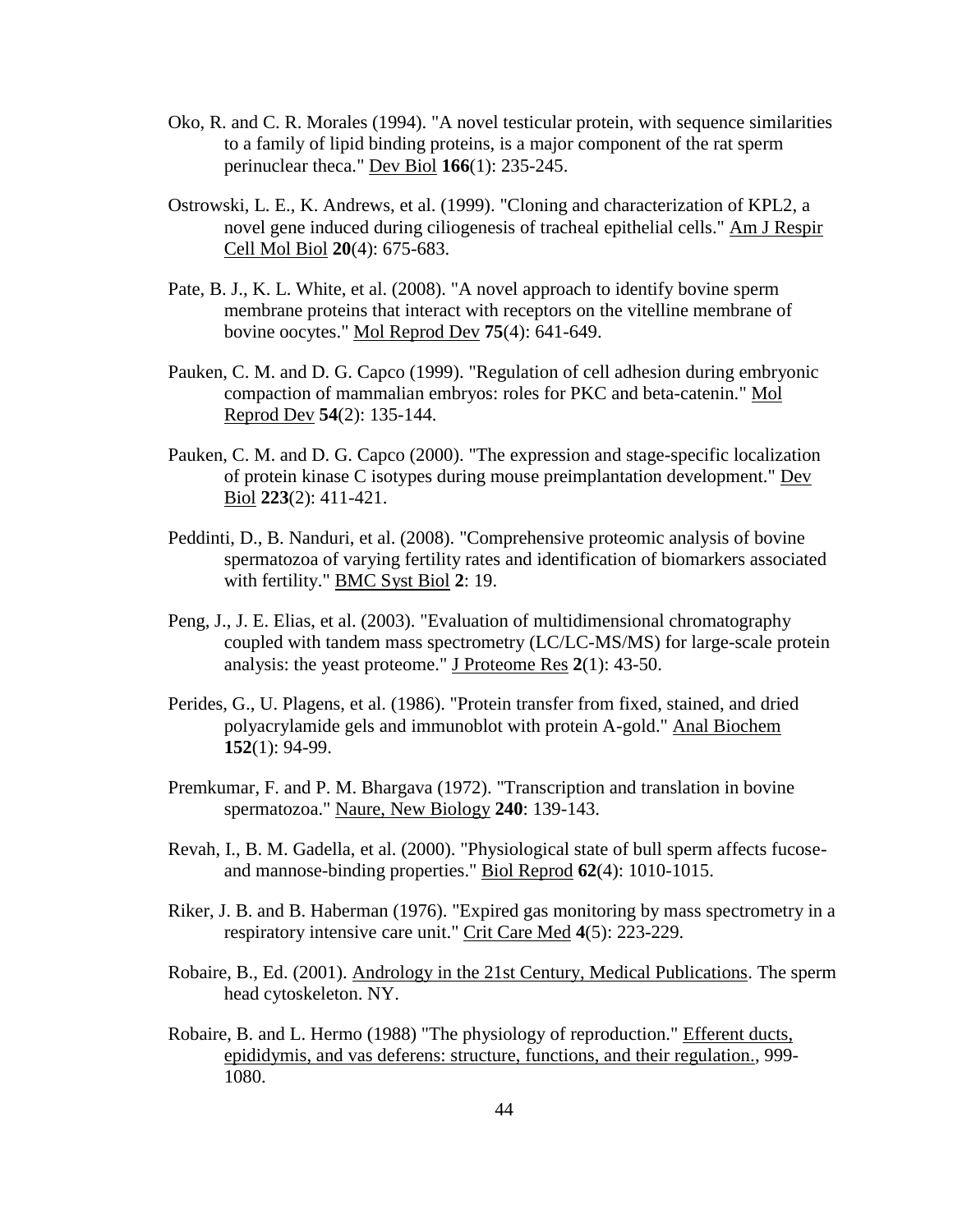- Saacke, R. G., J. C. Dalton, et al. (2000). "Relationship of seminal traits and insemination time to fertilization rate and embryo quality." Anim Reprod Sci **60-61**: 663-677.
- Sakkas, D., Y. Shoukir, et al. (1998). "Early cleavage of human embryos to the two-cell stage after intracytoplasmic sperm injection as an indicator of embryo viability." Hum Reprod **13**(1): 182-187.
- Saunders, C. M., M. G. Larman, et al. (2002). "PLC zeta: a sperm-specific trigger of Ca(2+) oscillations in eggs and embryo development." Development **129**(15): 3533-3544.
- Schalles, U., X. Shao, et al. (1998). "Developmental expression of the 84-kDa ODF sperm protein: localization to both the cortex and medulla of outer dense fibers and to the connecting piece." Dev Biol **199**(2): 250-260.
- Schorderet-Slatkine, S. and K. C. Drury (1973). "Progesterone induced maturation in oocytes of Xenopus laevis. Appearance of a 'maturation promoting factor' in enucleated oocytes." Cell Differ **2**(4): 247-254.
- Schultz, R. and G. Kopf, Eds. (1995). Molecular basis of mammalian oocyte activation. current topics in developmental biology. San Diego.
- Schwartz, M. A. (1993). "Spreading of human endothelial cells on fibronectin or vitronectin triggers elevation of intracellular free calcium." J Cell Biol **120**(4): 1003-1010.
- Schweizer, S. and S. Hoyer-Fender (2009). "Mouse Odf2 localizes to centrosomes and basal bodies in adult tissues and to the photoreceptor primary cilium." Cell Tissue Res **338**(2): 295-301.
- Shimoda-Matsubayashi, S., H. Matsumine, et al. (1996). "Structural dimorphism in the mitochondrial targeting sequence in the human manganese superoxide dismutase gene. A predictive evidence for conformational change to influence mitochondrial transport and a study of allelic association in Parkinson's disease." Biochem Biophys Res Commun **226**(2): 561-565.
- Shoukir, Y., A. Campana, et al. (1997). "Early cleavage of in-vitro fertilized human embryos to the 2-cell stage: a novel indicator of embryo quality and viability." Hum Reprod **12**(7): 1531-1536.
- Sironen, A., J. Hansen, et al. (2010). "Expression of SPEF2 during mouse spermatogenesis and identification of IFT20 as an interacting protein." Biol Reprod **82**(3): 580-590.
- Sironen, A., B. Thomsen, et al. (2006). "An intronic insertion in KPL2 results in aberrant splicing and causes the immotile short-tail sperm defect in the pig." Proc Natl Acad Sci U S A **103**(13): 5006-5011.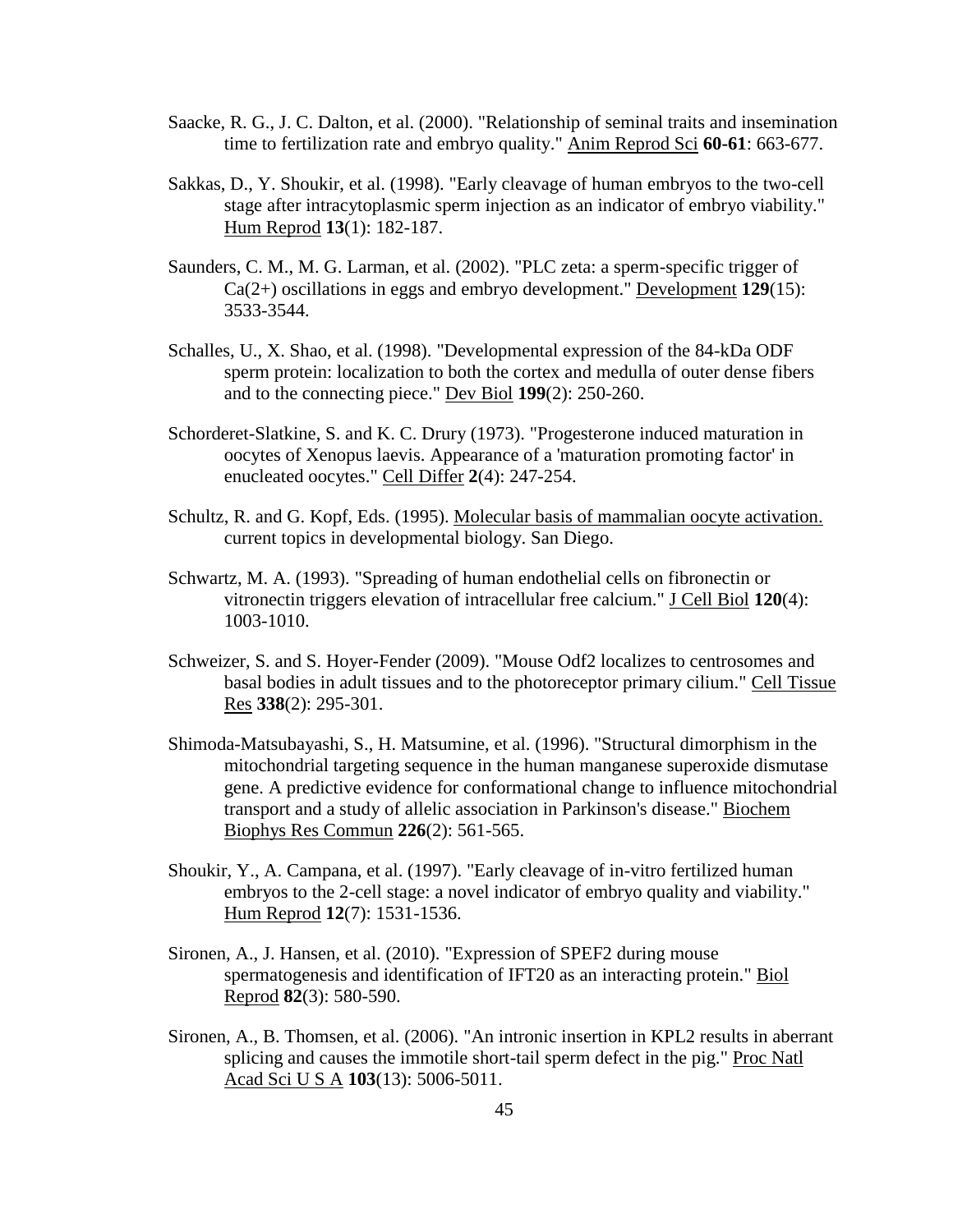- Sosnik, J., P. V. Miranda, et al. (2009). "Tssk6 is required for Izumo relocalization and gamete fusion in the mouse." J Cell Sci **122**(Pt 15): 2741-2749.
- Sostaric, E., C. H. van de Lest, et al. (2005). "Dynamics of carbohydrate affinities at the cell surface of capacitating bovine sperm cells." Biol Reprod **72**(2): 346-357.
- Suarez SS, R. I., Lo M & Kolle S (1998). "Bull sperm binding to oviductal epithelium is mediated by a Ca2C-dependent lectin on sperm that recognizes Lewis – a trisaccharide." Biology of Reproduction **59**: 39-44.
- Swann, K., M. G. Larman, et al. (2004). "The cytosolic sperm factor that triggers Ca2+ oscillations and egg activation in mammals is a novel phospholipase C: PLCzeta." Reproduction **127**(4): 431-439.
- Swann, K. and J. P. Ozil (1994). "Dynamics of the calcium signal that triggers mammalian egg activation." Int Rev Cytol **152**: 183-222.
- Talevi, R. and R. Gualtieri (2001). "Sulfated glycoconjugates are powerful modulators of bovine sperm adhesion and release from the oviductal epithelium in vitro." Biol Reprod **64**(2): 491-498.
- Tanghe, S., A. Van Soom, et al. (2002). "Minireview: Functions of the cumulus oophorus during oocyte maturation, ovulation, and fertilization." Mol Reprod Dev **61**(3): 414-424.
- Thys, M., H. Nauwynck, et al. (2009). "Expression and putative function of fibronectin and its receptor (integrin alpha $(5)$ beta $(1)$ ) in male and female gametes during bovine fertilization in vitro." Reproduction **138**(3): 471-482.
- Tomlinson, M. J., C. L. Barratt, et al. (1993). "Prospective study of leukocytes and leukocyte subpopulations in semen suggests they are not a cause of male infertility." Fertil Steril **60**(6): 1069-1075.
- Toyoshima, M. (2009). "Analysis of p53 dependent damage response in sperm-irradiated mouse embryos." J Radiat Res (Tokyo) **50**(1): 11-17.
- Tulsiani, D. R., H. Yoshida-Komiya, et al. (1997). "Mammalian fertilization: a carbohydrate-mediated event." Biol Reprod **57**(3): 487-494.
- Unlu, M., M. E. Morgan, et al. (1997). "Difference gel electrophoresis: a single gel method for detecting changes in protein extracts." Electrophoresis **18**(11): 2071- 2077.
- Wang, R. and A. O. Sperry (2008). "Identification of a novel Leucine-rich repeat protein and candidate PP1 regulatory subunit expressed in developing spermatids." BMC Cell Biol **9**: 9.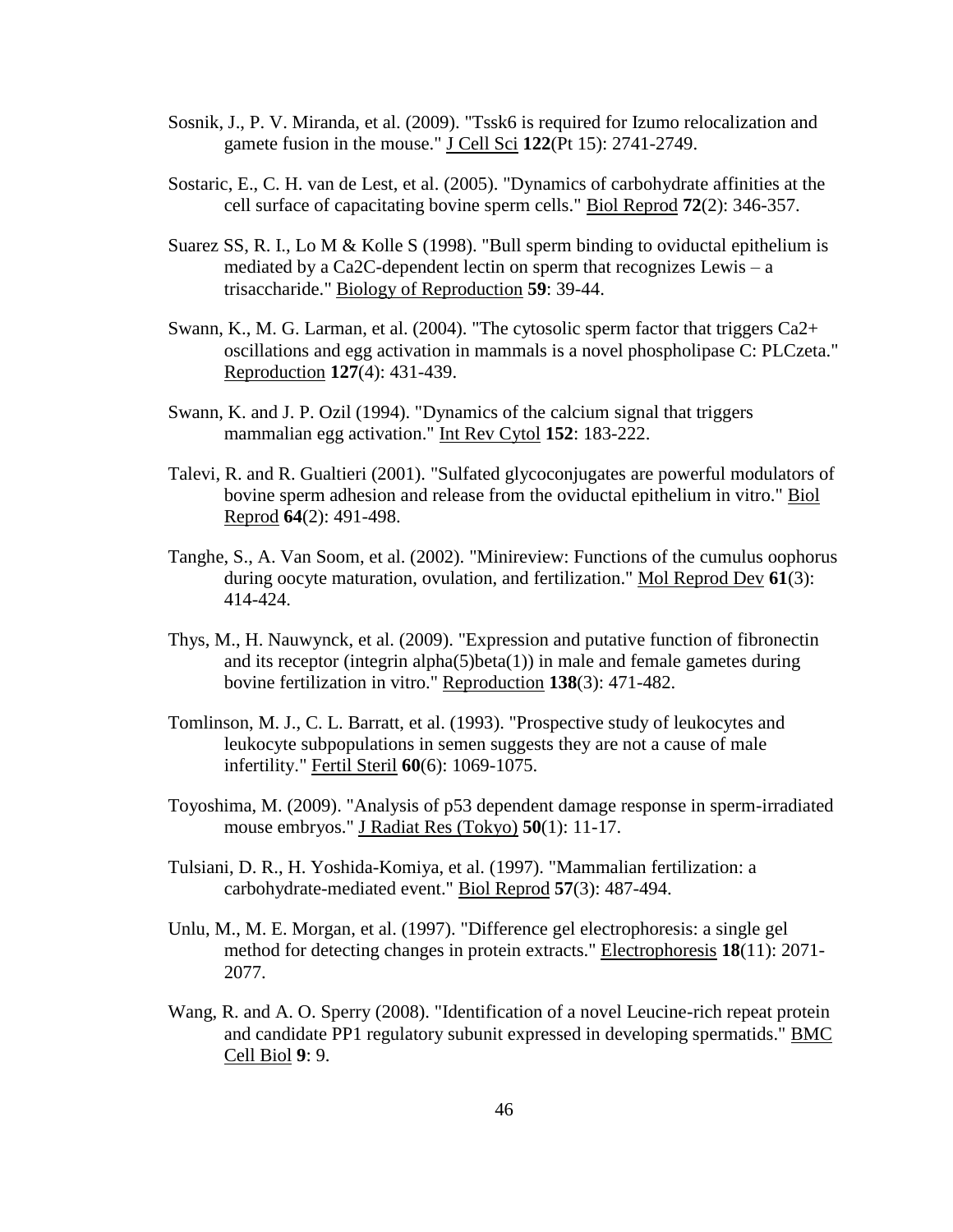- Washburn, M. P., D. Wolters, et al. (2001). "Large-scale analysis of the yeast proteome by multidimensional protein identification technology." Nat Biotechnol **19**(3): 242-247.
- Watson, P. F. (2000). "The causes of reduced fertility with cryopreserved semen." Anim Reprod Sci **60-61**: 481-492.
- Whyte, A. and W. R. Allen (1985). "Equine endometrium at pre-implantation stages of pregnancy has specific glycosylated regions." Placenta **6**(6): 537-542.
- Williams, M. C., S. Hawgood, et al. (1988). "Monoclonal antibodies to surfactant proteins SP28-36 label canine type II and nonciliated bronchiolar cells by immunofluorescence." Am Rev Respir Dis **137**(2): 399-405.
- Wispe, J. R., J. C. Clark, et al. (1989). "Synthesis and processing of the precursor for human mangano-superoxide dismutase." Biochim Biophys Acta **994**(1): 30-36.
- Wu, A. T., P. Sutovsky, et al. (2007). "PAWP, a sperm-specific WW domain-binding protein, promotes meiotic resumption and pronuclear development during fertilization." J Biol Chem **282**(16): 12164-12175.
- Wu, A. T., P. Sutovsky, et al. (2007). "The postacrosomal assembly of sperm head protein, PAWP, is independent of acrosome formation and dependent on microtubular manchette transport." Dev Biol **312**(2): 471-483.
- Yang, W. X., H. Jefferson, et al. (2006). "The molecular motor KIFC1 associates with a complex containing nucleoporin NUP62 that is regulated during development and by the small GTPase RAN." Biol Reprod **74**(4): 684-690.
- Yang, W. X. and A. O. Sperry (2003). "C-terminal kinesin motor KIFC1 participates in acrosome biogenesis and vesicle transport." Biol Reprod **69**(5): 1719-1729.
- Zhu, G. Z., S. Gupta, et al. (2009). "Testase 1 (ADAM 24) a sperm surface metalloprotease is required for normal fertility in mice." Mol Reprod Dev **76**(11): 1106-1114.
- Zuercher, G., V. Rohrbach, et al. (2000). "A novel member of the testis specific serine kinase family, tssk-3, expressed in the Leydig cells of sexually mature mice." Mech Dev **93**(1-2): 175-177.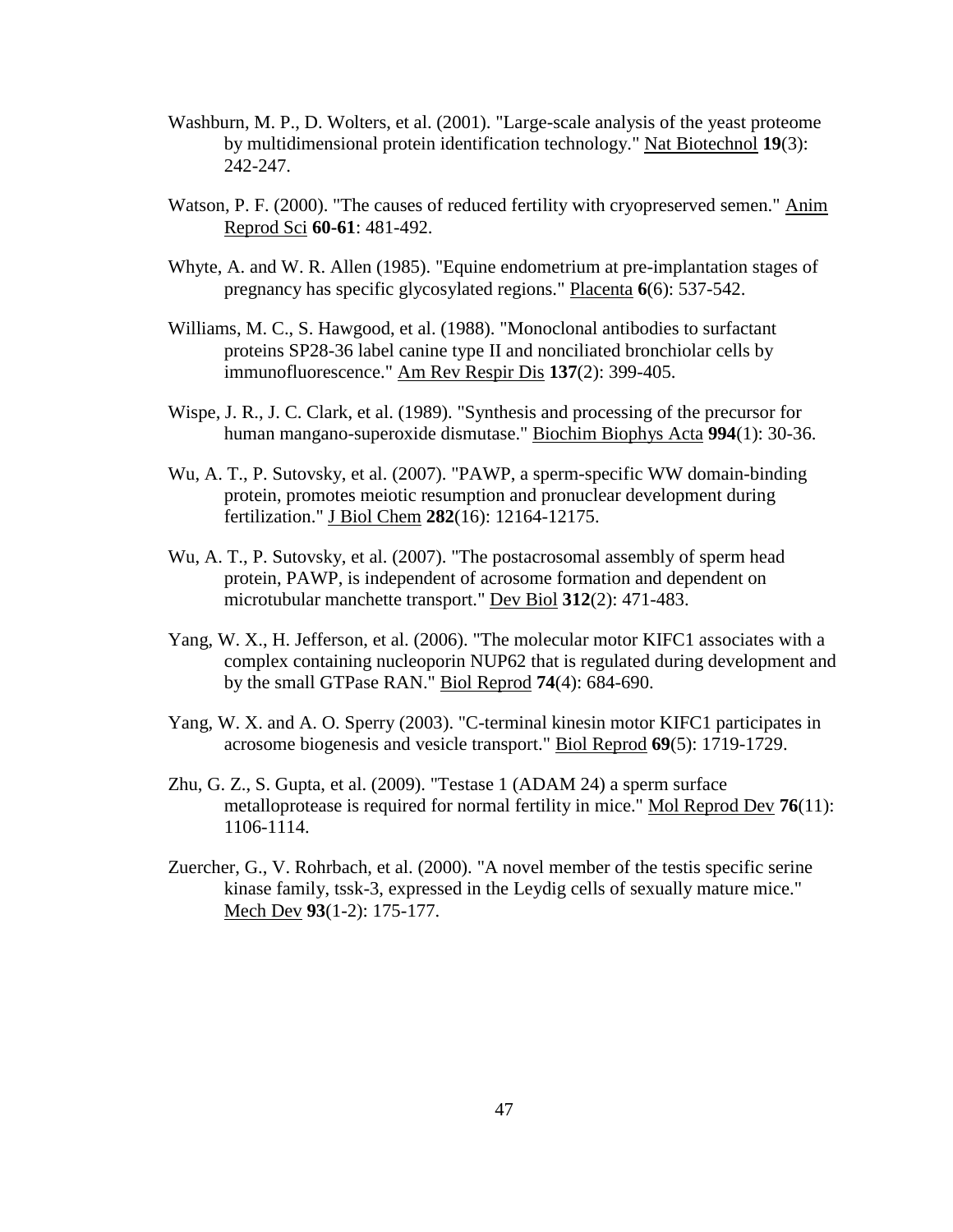APPENDIX A

<span id="page-59-1"></span><span id="page-59-0"></span>DATA ON 2D DIGE ANALYSIS